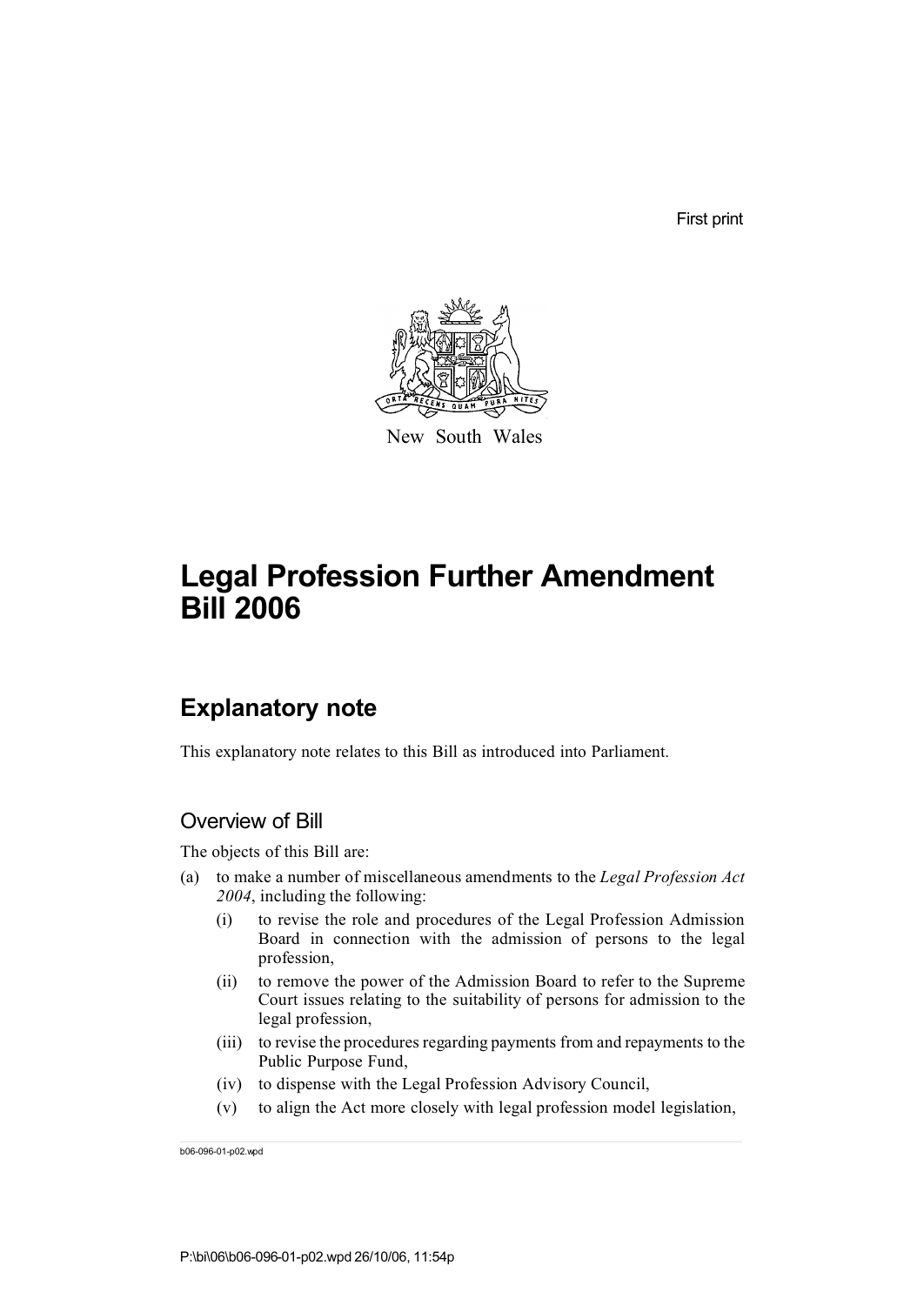Explanatory note

- (vi) to repeal transitional provisions concerning barristers of the Australian Capital Territory,
- (vii) to enable regulations of a savings or transitional nature to be made consequent on the enactment of the proposed Act, and
- (b) to amend the *Administrative Decisions Tribunal Act 1997* in relation to the qualifications for appointment of a person as the Divisional Head of the Legal Services Division of the Administrative Decisions Tribunal, and
- (c) to enact other provisions of a minor, consequential or ancillary nature.

## Outline of provisions

**Clause 1** sets out the name (also called the short title) of the proposed Act.

**Clause 2** provides for the commencement of the proposed Act on a day or days to be proclaimed.

**Clause 3** is a formal provision giving effect to the amendments to the *Legal Profession Act 2004* set out in Schedules 1 and 2.

**Clause 4** is a formal amendment giving effect to the amendments to other legislation set out in Schedule 3.

**Clause 5** provides for the repeal of the proposed Act after all the amendments made by the proposed Act have commenced. Once the amendments have commenced the proposed Act will be spent and section 30 of the *Interpretation Act 1987* provides that the repeal of an amending Act does not affect the amendments made by that Act.

## **Schedule 1 Amendment of Legal Profession Act 2004**

Schedule 1 amends the *Legal Profession Act 2004* to make a number of miscellaneous amendments to the Act, including the following:

### **Legal Profession Admission Board**

Section 27 is repealed. That section currently empowers the Admission Board to refer the following matters to the Supreme Court for its determination:

- the issue of whether an applicant for admission to the legal profession is a fit and proper person to be admitted
- an application by a person for early consideration as to whether something disclosed by the person will adversely affect an assessment by the Admission Board as to whether the person is a fit and proper person to be admitted.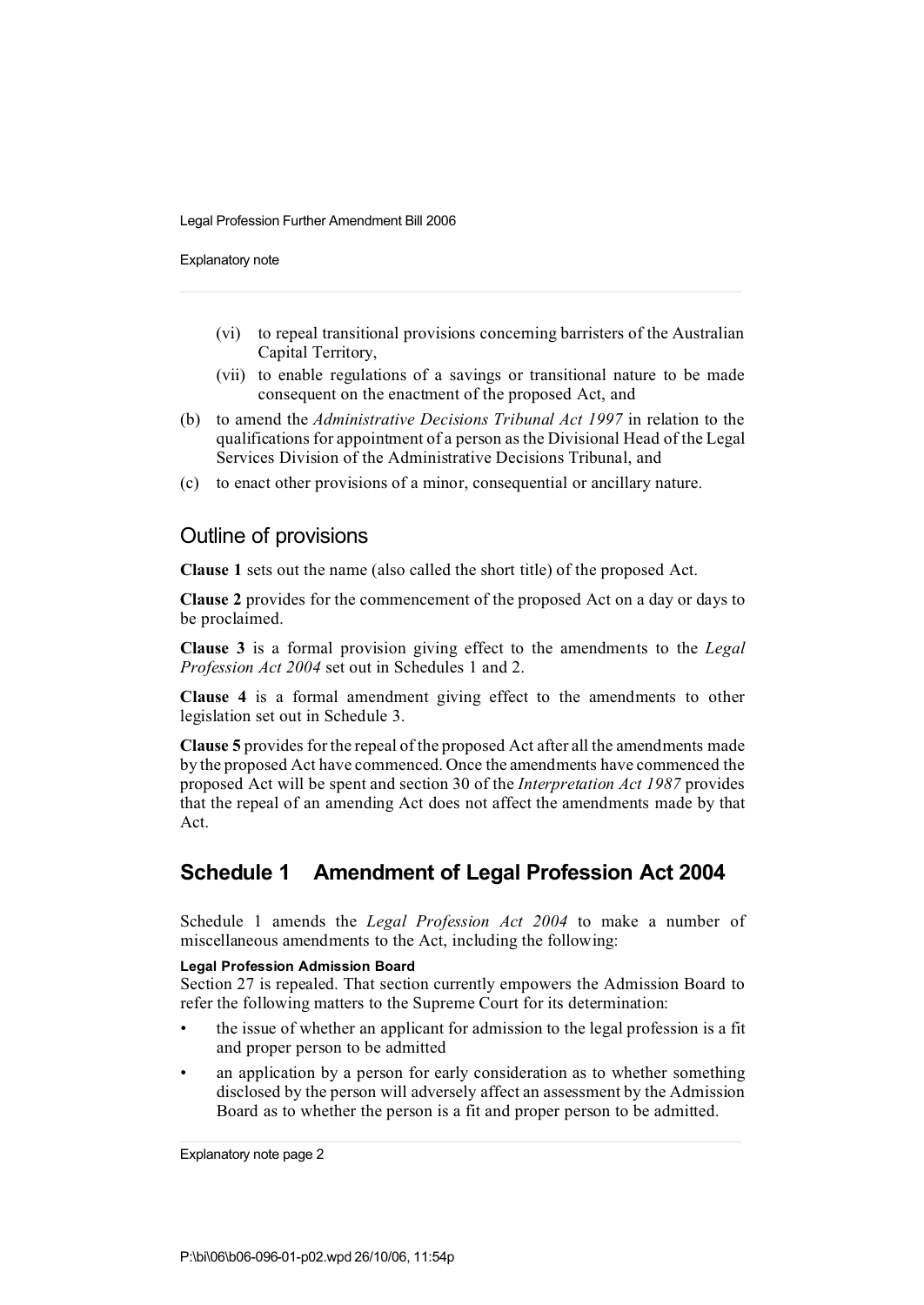Explanatory note

An applicant will still be able to appeal to the Supreme Court against an adverse decision of the Admission Board.

Section 28 is amended to make it clear that, on an appeal to the Supreme Court, the Court can make orders as to costs, other than an order against the Admission Board in favour of an applicant where the appeal was not successful and an order against the Admission Board in favour of the Bar Council or Law Society Council.

Section 30 is amended to make it clear that the Admission Board is entitled to be represented and heard at appeals to the Supreme Court against the Board's decisions.

Substituted section 35 revises the role and procedures of the Admission Board in considering applications for admission to the legal profession.

Substituted section 36 revises the role and procedures of the Admission Board in determining applications for admission to the legal profession. The Board must refuse the application unless the Board is satisfied that the applicant is both eligible for admission and a fit and proper person to be admitted. The Board must make its decision within the time specified in or determined under the admission rules and, if it does not do so, is taken to have refused the application.

## **Time for determining applications for grant of practising certificates**

Section 48 is amended to extend the time by which an application for the grant of a local practising certificate must be determined (otherwise it is deemed to have been refused), to cover the period during which the application can be the subject of investigation and consideration under section 68.

#### **Public Purpose Fund**

Section 290 (1) is amended to provide that the costs of the Admission Board in an appeal to the Supreme Court against a decision of the Board are payable from the Public Purpose Fund.

New subsections (3A) and (3B) of section 290 enable supplementary amounts to be payable from the Public Purpose Fund to beneficiaries for underpayments, and to require repayment of amounts overpaid. Alternatively, underpayments or overpayments can be reflected in future payments from the Fund for future periods.

Substituted section 290 (5) allows payments to be made by way of reimbursement as well as in advance of the relevant cost or expense.

#### **Legal Profession Advisory Council**

Part 7.2 and Schedule 3 are repealed. This has the effect of abolishing the Legal Profession Advisory Council.

Section 715 is repealed. That section enabled the Advisory Council to review the legal profession rules. The power of the Attorney General to declare a legal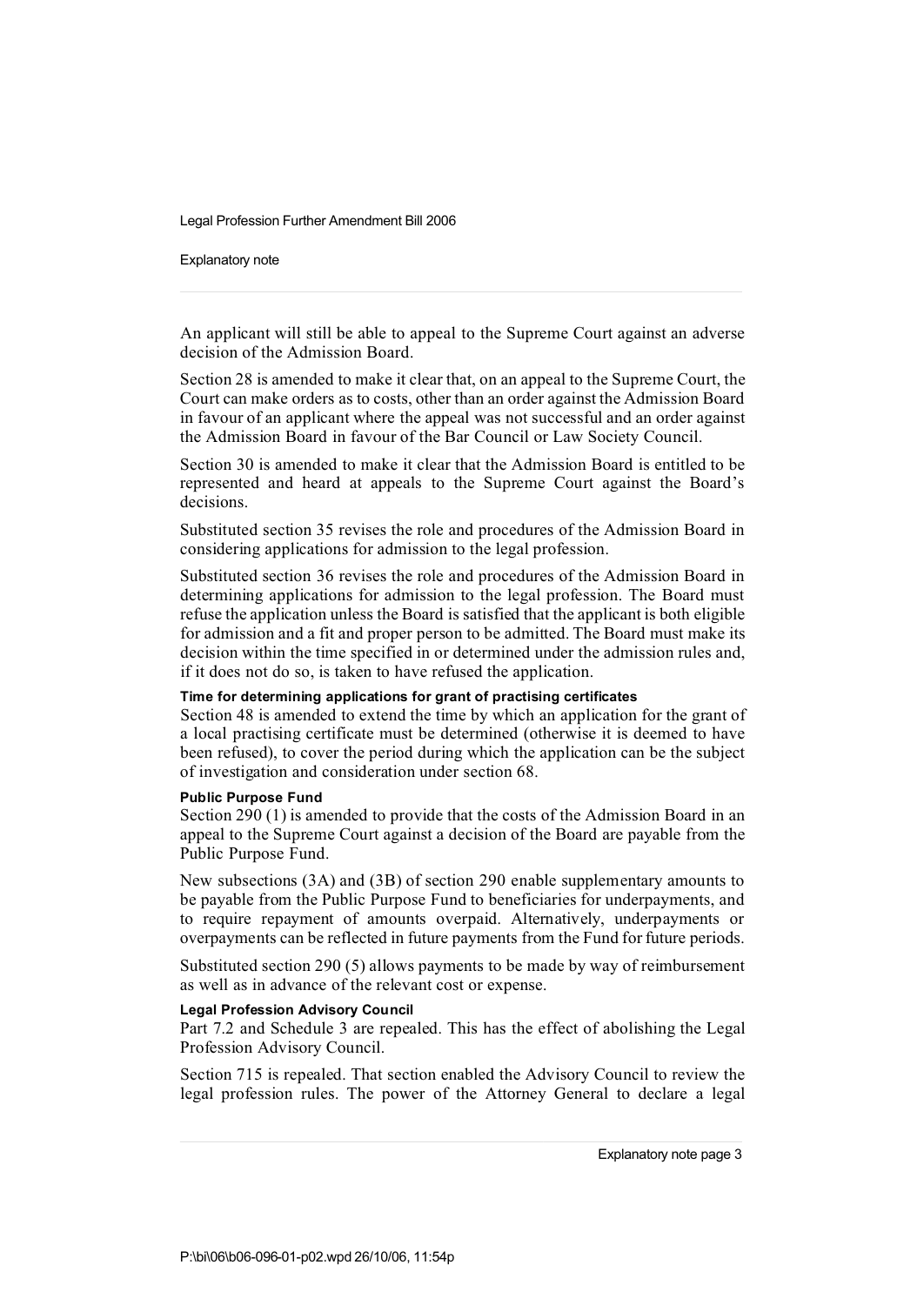Explanatory note

profession rule inoperative under section 716 on advice from the Legal Services Commissioner will continue.

Section 716 is amended to provide that the power of the Attorney General to declare a legal profession rule inoperative if the Advisory Council reported that a rule imposes restrictive or anti-competitive practices that are not in the public interest will be exercised after the Attorney General forms that opinion.

Sections 4 and 707 are also amended, and clause 20 of Schedule 9 is repealed, to remove references to the Advisory Council.

### **Barristers of the Australian Capital Territory**

Clause 10A of Schedule 9 is repealed. That clause enabled barristers of the Australian Capital Territory to be granted local practising certificates. Legal profession legislation has been enacted in the Territory that provides for the issue of practising certificates to those barristers, thus making clause 10A unnecessary.

#### **Other amendments**

Section 347 is amended to ensure that its terminology is consistent with terminology used in the *Uniform Civil Procedure Rules 2005*.

Schedule 9 is amended to include savings and transitional provisions, including the power to make regulations of a savings or transitional nature consequent on the enactment of the proposed Act.

## **Schedule 2 Amendment of Legal Profession Act 2004 for consistency with model legislation**

Schedule 2 amends the *Legal Profession Act 2004* to align the Act more closely with legal profession model legislation. The Standing Committee of Attorneys-General (representing each of the States and Territories and the Commonwealth) in July 2006 approved the second edition of the legal profession Model Bill, which contains the following categories of provisions:

- Provisions identified as core provisions requiring textual uniformity, which are intended to be enacted in each jurisdiction in a form that is textually uniform to the maximum extent possible.
- Provisions identified as core provisions not requiring textual uniformity, which are intended to have counterparts in the legislation of each jurisdiction, though not necessarily with textual uniformity.
- Provisions identified as not being core provisions, which are optional.

The Schedule makes amendments to provisions of the Act in each of those categories.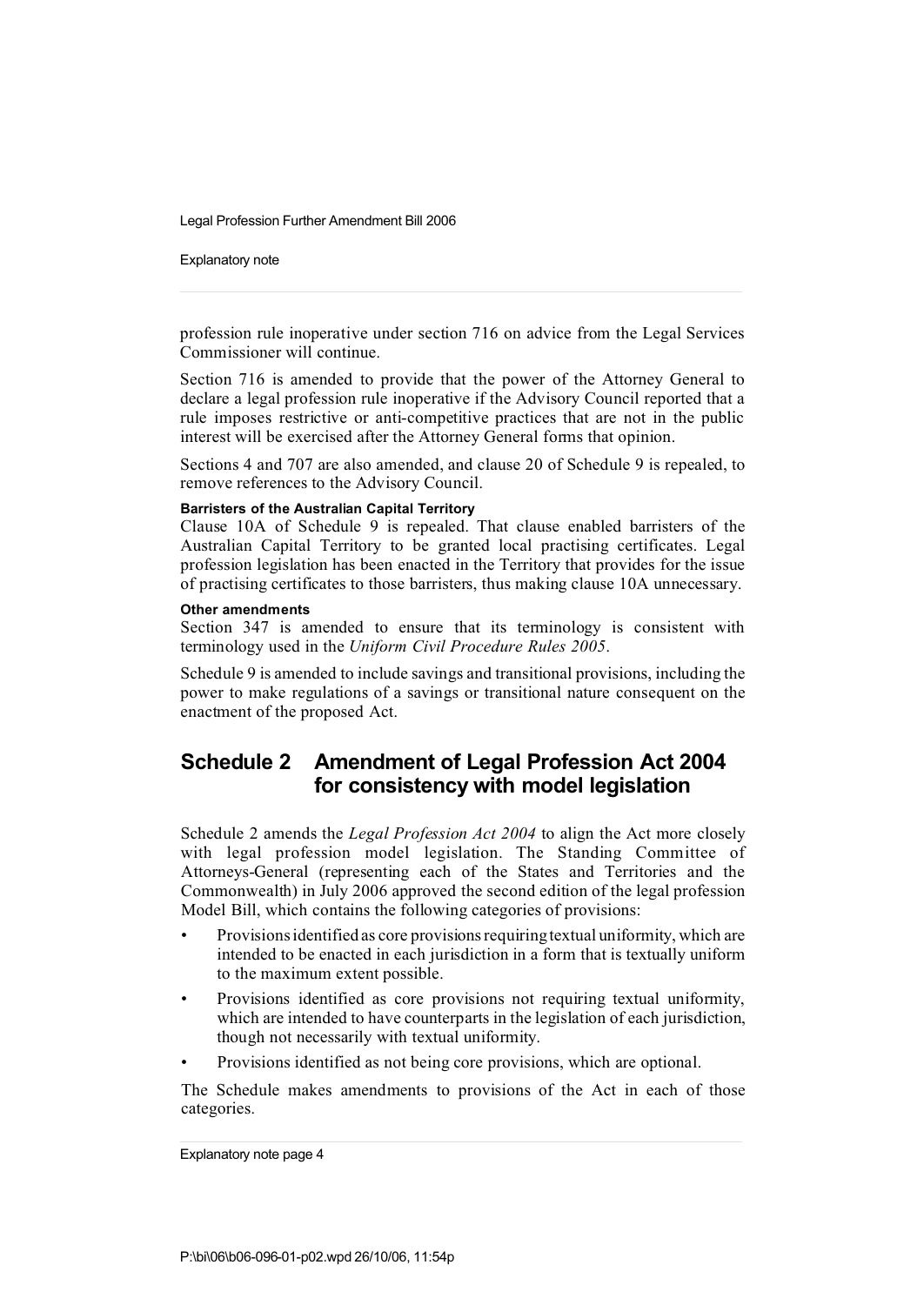Explanatory note

## **Schedule 3 Amendment of other legislation**

## **Administrative Decisions Tribunal Act 1997**

Schedule 3.1 amends the *Administrative Decisions Tribunal Act 1997* so that the Deputy President appointed to be the Divisional Head of the Legal Services Division of the Administrative Decisions Tribunal need not be appointed from among the barrister members or solicitor members of the Division. However, section 17 of that Act provides that a Deputy President must hold or have held a judicial office or be an Australian lawyer.

## **Legal Profession Regulation 2005**

Schedule 3.2 omits clauses 18 and 87 of the *Legal Profession Regulation 2005*, as a consequence of the amendment of sections 98 and 260 of the *Legal Profession Act 2004* by Schedule 2.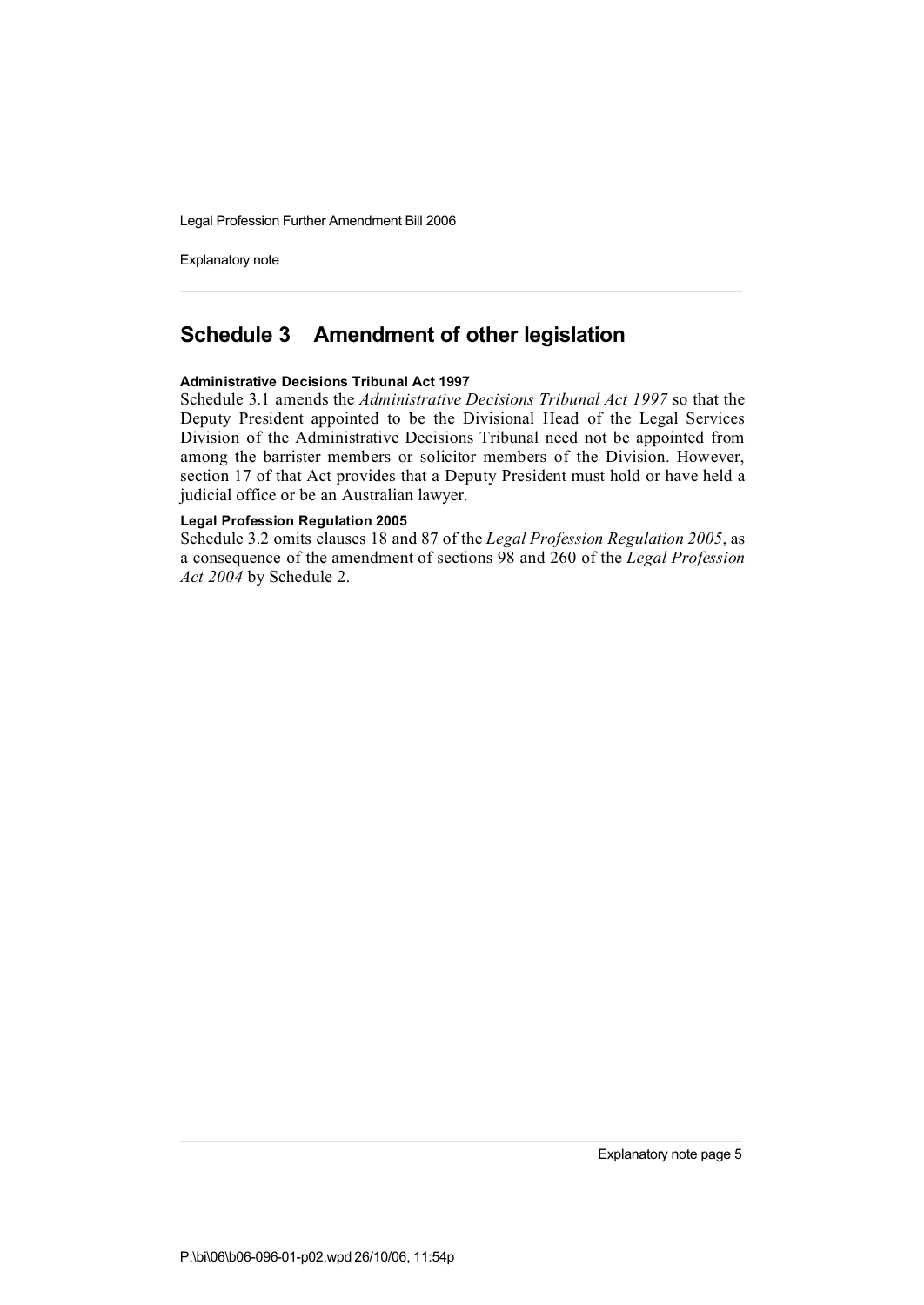First print



New South Wales

# **Legal Profession Further Amendment Bill 2006**

# **Contents**

|   |                                                                                                                        | Page |
|---|------------------------------------------------------------------------------------------------------------------------|------|
|   | Name of Act                                                                                                            | 2    |
|   | 2 Commencement                                                                                                         | 2    |
| 3 | Amendment of Legal Profession Act 2004 No 112                                                                          | 2    |
|   | 4 Amendment of other legislation                                                                                       | 2    |
|   | 5 Repeal of Act                                                                                                        | 2    |
|   | Schedule 1 Amendment of Legal Profession Act 2004<br>Schedule 2 Amendment of Legal Profession Act 2004 for consistency | 3    |
|   | with model legislation                                                                                                 | 10   |
|   | Schedule 3 Amendment of other legislation                                                                              | 60   |

b06-096-01-p02.wpd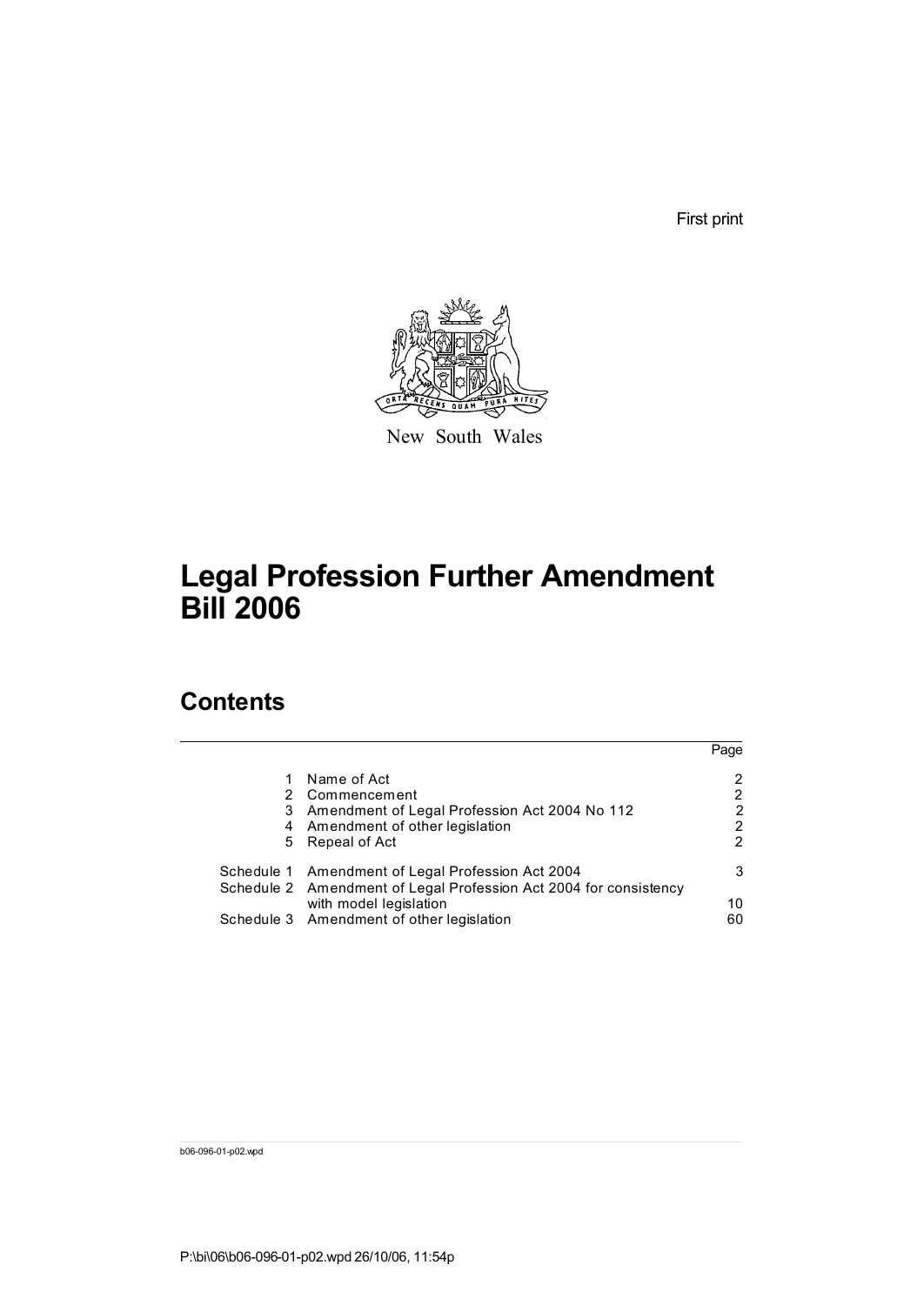

New South Wales

No , 2006

## **A Bill for**

An Act to amend the *Legal Profession Act 2004* with respect to the role and procedures of the Legal Profession Admission Board, the grant of local practising certificates, payments from and to the Public Purpose Fund, the abolition of the Legal Profession Advisory Council, and other matters, and to align the Act more closely with legal profession model legislation; to amend the *Administrative Decisions Tribunal Act 1997*; and for other purposes.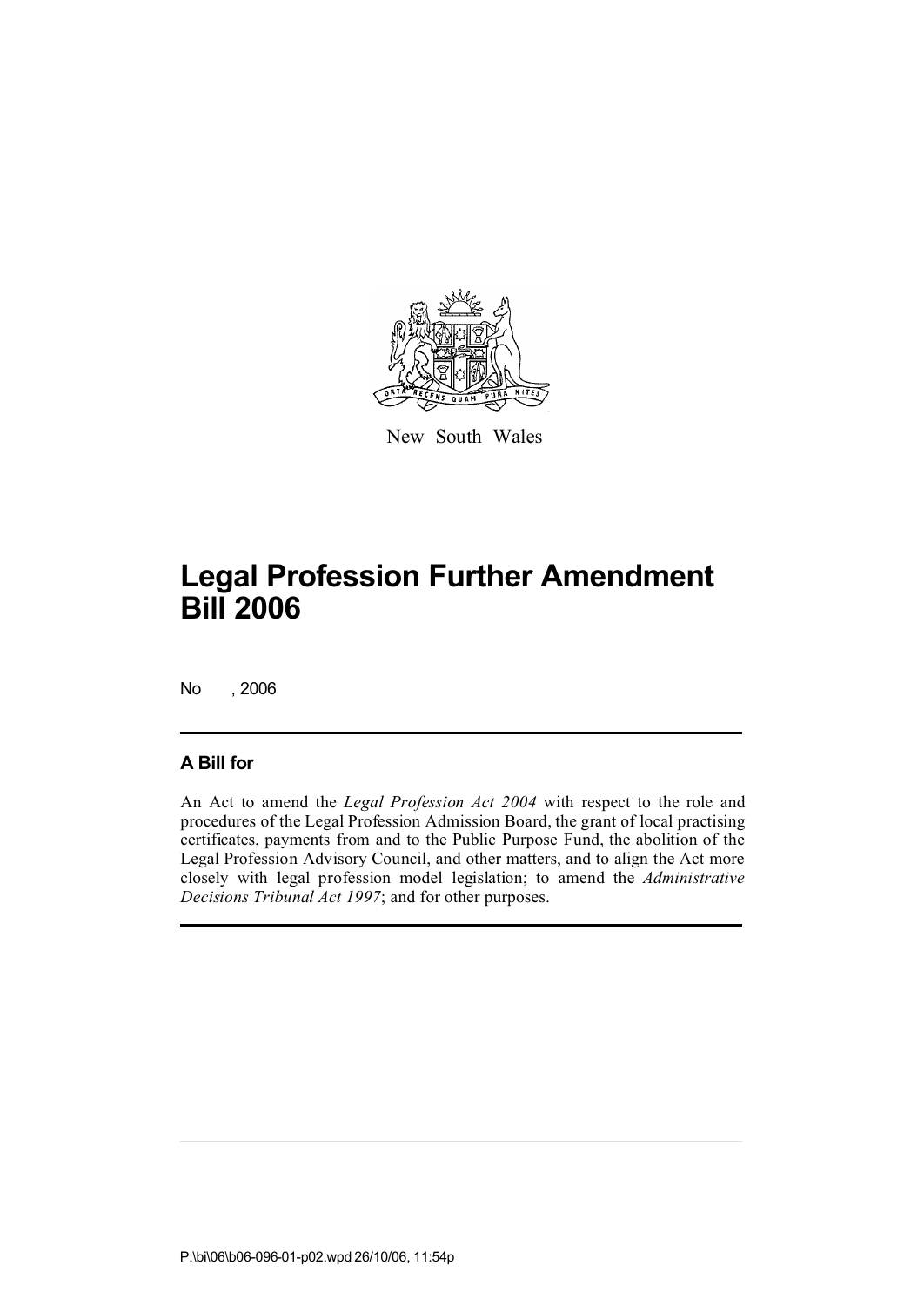|              | The Legislature of New South Wales enacts:                                                                                                                          | $\mathbf{1}$   |
|--------------|---------------------------------------------------------------------------------------------------------------------------------------------------------------------|----------------|
| 1            | <b>Name of Act</b>                                                                                                                                                  | $\overline{2}$ |
|              | This Act is the Legal Profession Further Amendment Act 2006.                                                                                                        | 3              |
| $\mathbf{2}$ | Commencement                                                                                                                                                        | 4              |
|              | This Act commences on a day or days to be appointed by<br>proclamation.                                                                                             | 5<br>6         |
| 3            | Amendment of Legal Profession Act 2004 No 112                                                                                                                       | 7              |
|              | The Legal Profession Act 2004 is amended as set out in Schedules 1<br>and $2$ .                                                                                     | 8<br>9         |
| 4            | <b>Amendment of other legislation</b>                                                                                                                               | 10             |
|              | The Act and Regulation listed in Schedule 3 are amended as set out in<br>that Schedule.                                                                             | 11<br>12       |
| 5            | <b>Repeal of Act</b>                                                                                                                                                | 13             |
|              | (1) This Act is repealed on the day following the day on which all of the<br>provisions of this Act have commenced.                                                 | 14<br>15       |
|              | The repeal of this Act does not, because of the operation of section 30<br>(2)<br>of the <i>Interpretation Act 1987</i> , affect any amendment made by<br>this Act. | 16<br>17<br>18 |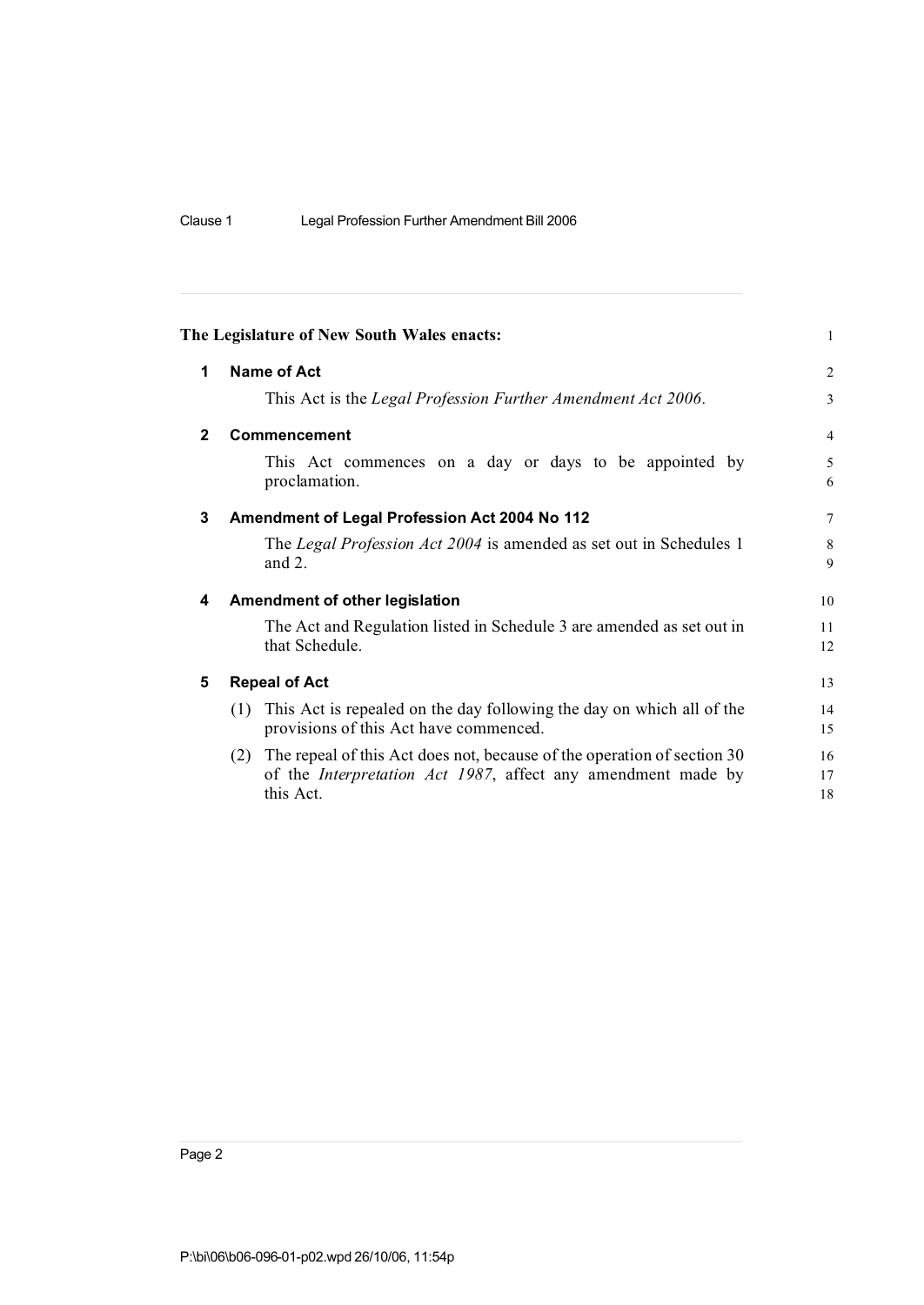Amendment of Legal Profession Act 2004 Schedule 1

|       | <b>Schedule 1</b><br><b>Amendment of Legal Profession Act 2004</b>                                                    | $\mathbf{1}$   |
|-------|-----------------------------------------------------------------------------------------------------------------------|----------------|
|       | (Section 3)                                                                                                           | $\overline{2}$ |
| [1]   | <b>Section 4 Definitions</b>                                                                                          | 3              |
|       | Omit the definition of <i>Advisory Council</i> from section 4 (1).                                                    | $\overline{4}$ |
| $[2]$ | Section 4 (1), definition of "pre-admission event"                                                                    | 5              |
|       | Omit "(as defined in Division 7 of Part 2.4)".                                                                        | 6              |
| $[3]$ | Section 26 Early consideration of suitability                                                                         | 7              |
|       | Omit ", subject to section 27 (Referral of matters to Supreme Court)," from<br>section 26 $(2)$ .                     | 8<br>9         |
| [4]   | Section 27 Referral of matters to Supreme Court                                                                       | 10             |
|       | Omit the section.                                                                                                     | 11             |
| [5]   | <b>Section 28 Appeals</b>                                                                                             | 12             |
|       | Insert after section 28 $(6)$ :                                                                                       | 13             |
|       | (7) On an appeal under this section, the Supreme Court may make<br>an order as to costs as it thinks fit, other than: | 14<br>15       |
|       | an order against the Admission Board in favour of an<br>(a)<br>applicant where the appeal was not successful, and     | 16<br>17       |
|       | (b)<br>an order against the Admission Board in favour of a<br>Council.                                                | 18<br>19       |
| [6]   | Section 29 Binding effect of declaration or order                                                                     | 20             |
|       | Omit "27 or".                                                                                                         | 21             |
| $[7]$ | Section<br>30<br>Entitlement to be represented, heard and<br>make<br>representations                                  | 22<br>23       |
|       | Insert after section 30 $(3)$ :                                                                                       | 24             |
|       | The Admission Board is entitled to be represented and heard at<br>(4)<br>any appeal under section 28.                 | 25<br>26       |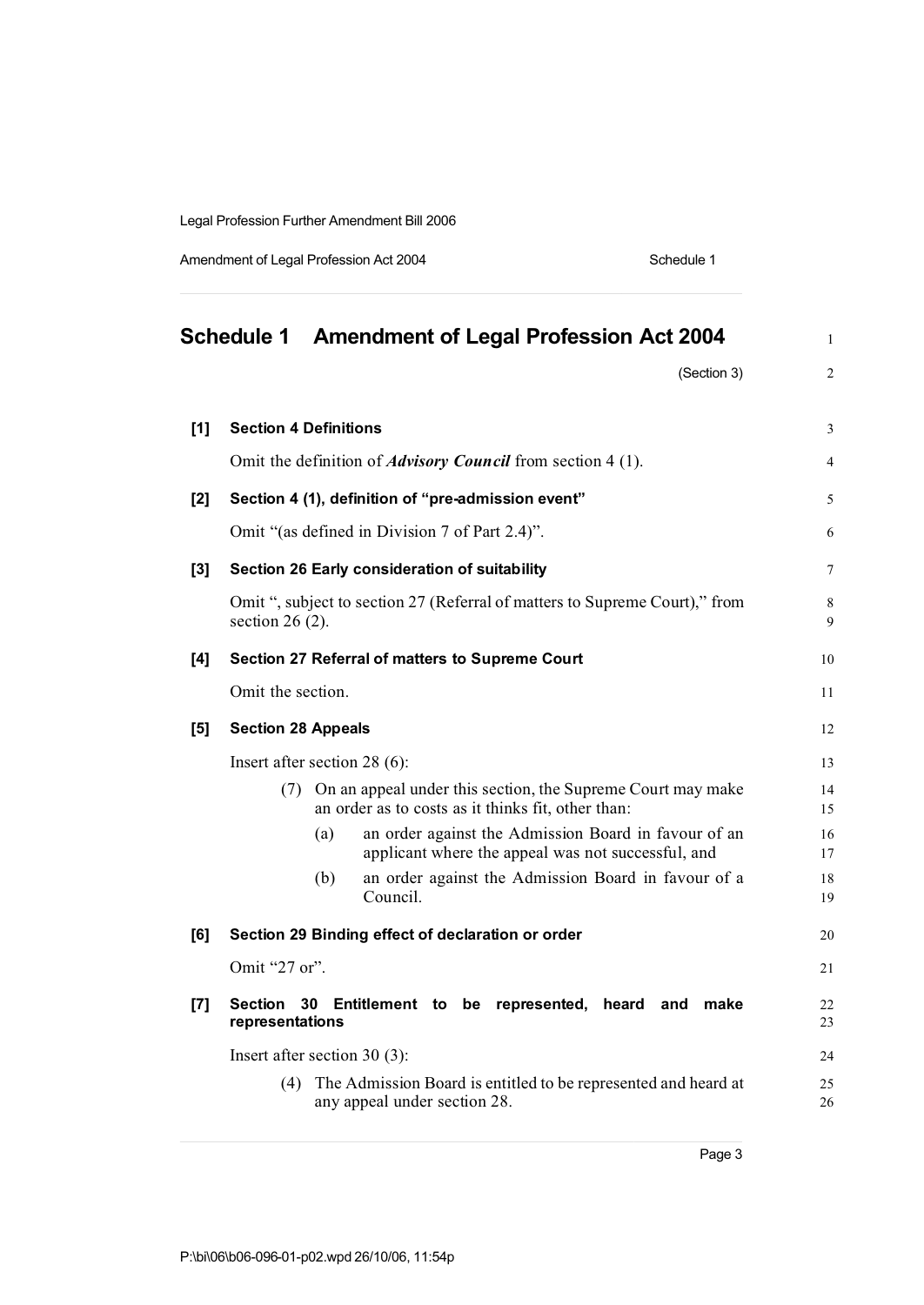Schedule 1 Amendment of Legal Profession Act 2004

| [8] |    |     | Sections 35 and 36                                                                                                                                                                                            | $\mathbf{1}$                    |
|-----|----|-----|---------------------------------------------------------------------------------------------------------------------------------------------------------------------------------------------------------------|---------------------------------|
|     |    |     | Omit the sections. Insert instead:                                                                                                                                                                            | 2                               |
|     | 35 |     | <b>Consideration of applications for admission</b>                                                                                                                                                            | 3                               |
|     |    | (1) | The Admission Board is to consider whether or not:                                                                                                                                                            | $\overline{4}$                  |
|     |    |     | an applicant for admission is:<br>(a)<br>eligible for admission (under section 24), and<br>(i)<br>a fit and proper person to be admitted (in<br>(ii)<br>accordance with section 25), and                      | 5<br>6<br>$\boldsymbol{7}$<br>8 |
|     |    |     | the application is made in accordance with any<br>(b)<br>applicable admission rules and the applicant has<br>complied with any applicable requirements of the<br>admission rules.                             | $\mathbf{9}$<br>10<br>11<br>12  |
|     |    |     | (2) The Admission Board may refuse to consider the application if<br>the application was not made in accordance with the admission<br>rules.                                                                  | 13<br>14<br>15                  |
|     |    | (3) | The Admission Board may require an applicant to provide such<br>further information as it considers relevant to its consideration<br>of the application within such time as it specifies.                     | 16<br>17<br>18                  |
|     | 36 |     | <b>Compliance certificates</b>                                                                                                                                                                                | 19                              |
|     |    | (1) | The Admission Board is to complete its processing of an<br>application for admission by giving a compliance certificate<br>under this section for the applicant or by refusing to give such<br>a certificate. | 20<br>21<br>22<br>23            |
|     |    |     | (2) If, after considering an application for admission, the<br>Admission Board considers:                                                                                                                     | 24<br>25                        |
|     |    |     | (a)<br>the applicant:<br>is eligible for admission, and<br>(i)<br>is a fit and proper person to be admitted, and<br>(ii)                                                                                      | 26<br>27<br>28                  |
|     |    |     | (b)<br>the application is made in accordance with any<br>applicable admission rules and the applicant has<br>complied with any applicable requirements of the<br>admission rules, and                         | 29<br>30<br>31<br>32            |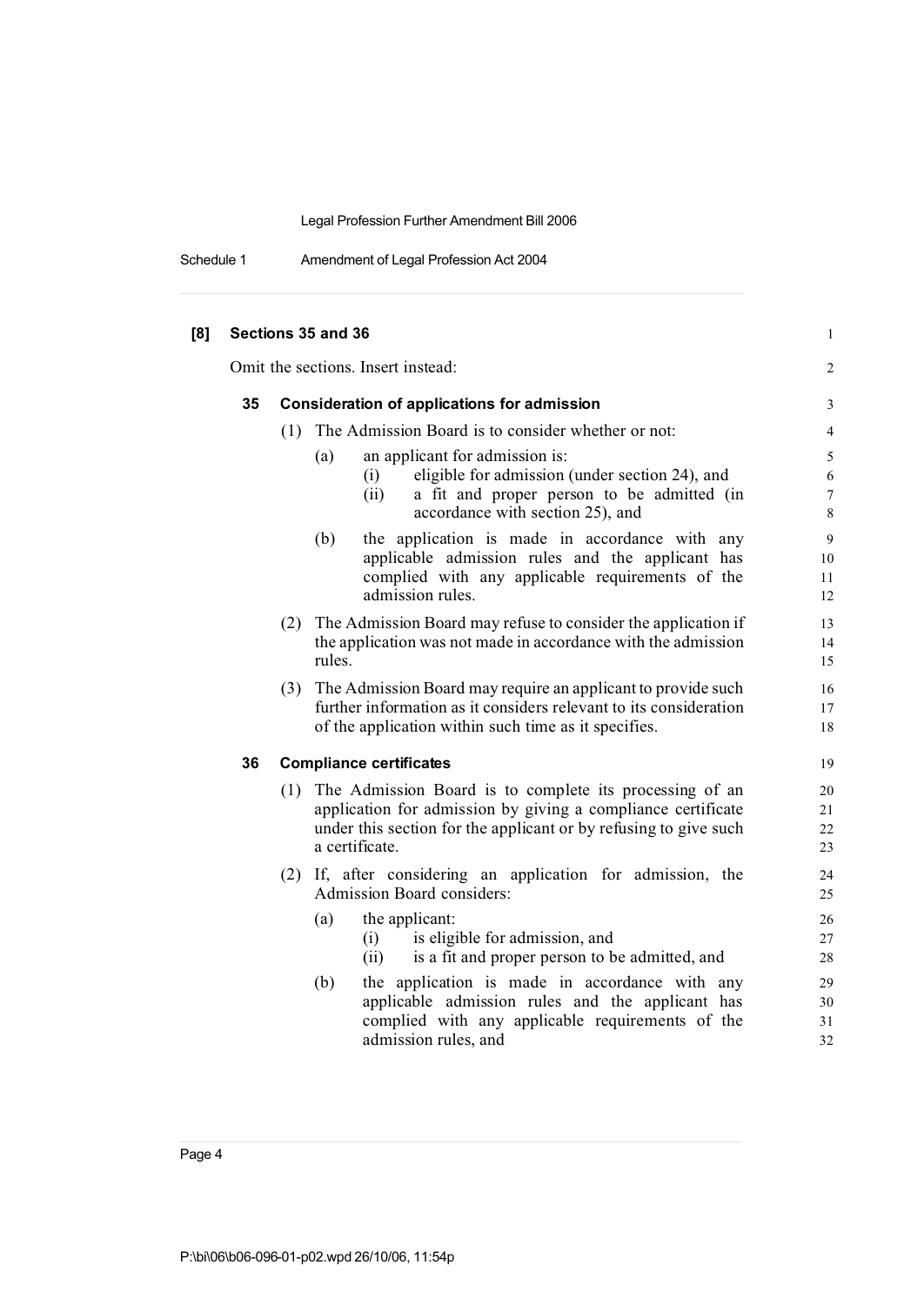Amendment of Legal Profession Act 2004 Schedule 1

|     |     | there are no grounds for refusing to give a certificate for<br>(c)<br>the applicant,                                                                                                                                                                                                                                            | $\mathbf{1}$<br>$\overline{2}$     |
|-----|-----|---------------------------------------------------------------------------------------------------------------------------------------------------------------------------------------------------------------------------------------------------------------------------------------------------------------------------------|------------------------------------|
|     |     | the Board must, within 7 days of its decision or within the time<br>specified in or determined in accordance with the admission<br>rules, advise the Supreme Court to that effect by filing with the<br>Prothonotary a certificate in the approved form (a compliance<br>certificate).                                          | 3<br>4<br>5<br>6<br>$\overline{7}$ |
|     | (3) | The Admission Board must refuse to give a compliance<br>certificate for an applicant unless the Board is satisfied that the<br>applicant:                                                                                                                                                                                       | $\,$ 8 $\,$<br>9<br>10             |
|     |     | (a)<br>is eligible for admission, and                                                                                                                                                                                                                                                                                           | 11                                 |
|     |     | (b)<br>is a fit and proper person to be admitted.                                                                                                                                                                                                                                                                               | 12                                 |
|     | (4) | The Admission Board may refuse to give a compliance<br>certificate for an applicant if it is not satisfied that:                                                                                                                                                                                                                | 13<br>14                           |
|     |     | the application is made in accordance with the<br>(a)<br>admission rules, or                                                                                                                                                                                                                                                    | 15<br>16                           |
|     |     | (b)<br>the applicant has complied with any applicable<br>requirements of the admission rules.                                                                                                                                                                                                                                   | 17<br>18                           |
|     | (5) | If the Admission Board refuses to give a compliance certificate<br>for the applicant, the Board must, as soon as practicable after<br>its decision or within the time specified in or determined in<br>accordance with the admission rules, give the Prothonotary and<br>the applicant an information notice about the refusal. | 19<br>20<br>21<br>22<br>23         |
|     | (6) | For the purposes of section $28$ (1), the Admission Board is<br>taken to have refused to give a compliance certificate for an<br>applicant if a compliance certificate has been neither given nor<br>refused for the applicant within 6 months after:                                                                           | 24<br>25<br>26<br>27               |
|     |     | (a)<br>the application for admission was lodged, or                                                                                                                                                                                                                                                                             | 28                                 |
|     |     | (b)<br>if the Board has given the applicant a notice under<br>section 37 $(1)$ —the applicant has complied with the<br>notice to the Board's satisfaction.                                                                                                                                                                      | 29<br>30<br>31                     |
| [9] |     | Section 48 Grant or renewal of local practising certificate                                                                                                                                                                                                                                                                     | 32                                 |
|     |     | Omit section 48 (13). Insert instead:                                                                                                                                                                                                                                                                                           | 33                                 |
|     |     | (13) If an application made for the grant of a local practising<br>certificate is not determined within:                                                                                                                                                                                                                        | 34<br>35                           |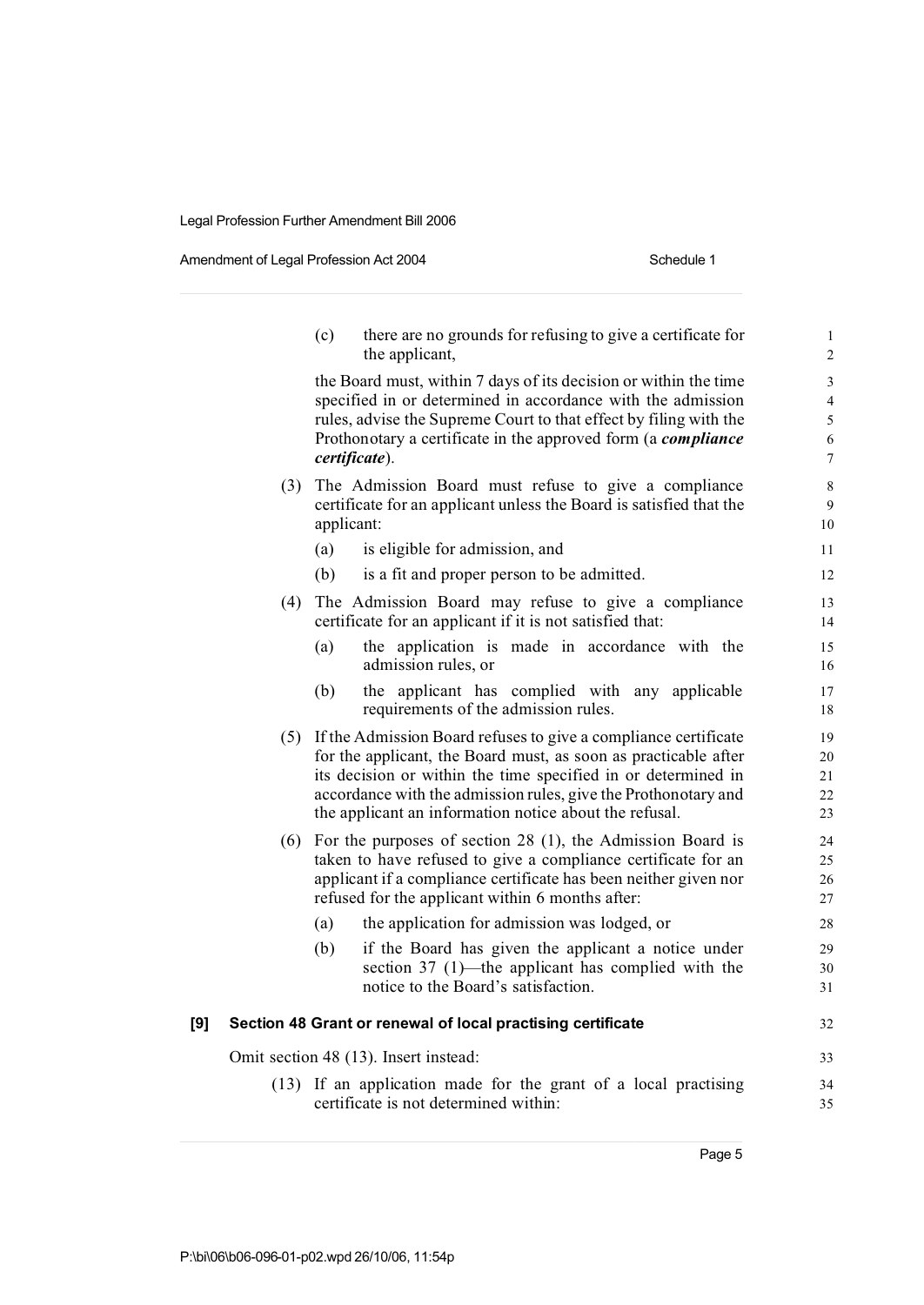| Schedule 1 | Amendment of Legal Profession Act 2004 |
|------------|----------------------------------------|
|------------|----------------------------------------|

|        |                               | (a) | 3 months after the application is made, unless<br>paragraph (b) applies, or                                                      | $\mathbf{1}$<br>$\sqrt{2}$ |
|--------|-------------------------------|-----|----------------------------------------------------------------------------------------------------------------------------------|----------------------------|
|        |                               | (b) | the required period referred to in section<br>68                                                                                 | 3                          |
|        |                               |     | (Investigation and consideration of show cause event),                                                                           | 4                          |
|        |                               |     | if that section applies in relation to the applicant,                                                                            | 5                          |
|        |                               |     | the application is deemed to have been refused.                                                                                  | 6                          |
| $[10]$ |                               |     | Section 78 Immediate suspension of local practising certificate                                                                  | $\tau$                     |
|        |                               |     | Omit "(within the meaning of Division 7)" from section 78 (1) (b).                                                               | 8                          |
| $[11]$ |                               |     | Section 137 Notice of intention to start providing legal services                                                                | 9                          |
|        |                               |     | Omit "(a) or (b)" from section 137 (7). Insert instead "(a), (b) or (c)".                                                        | 10                         |
| $[12]$ |                               |     | Section 290 Payment of certain costs and expenses from Fund                                                                      | 11                         |
|        |                               |     | Omit section 290 $(1)$ (g). Insert instead:                                                                                      | 12                         |
|        |                               | (g) | the costs of the Admission Board in connection with an                                                                           | 13                         |
|        |                               |     | appeal under section 28,                                                                                                         | 14                         |
| [13]   | Section 290 (3A) and (3B)     |     |                                                                                                                                  | 15                         |
|        | Insert after section 290 (3): |     |                                                                                                                                  | 16                         |
|        |                               |     | (3A) If the amount of costs or expenses actually expended or<br>incurred by a beneficiary in or in respect of a relevant period: | 17<br>18                   |
|        |                               | (a) | exceeds the amount approved for payment under                                                                                    | 19                         |
|        |                               |     | subsection (3) in respect of costs or expenses of that                                                                           | 20                         |
|        |                               |     | kind—the Director-General is to approve payment from                                                                             | 21                         |
|        |                               |     | the Fund of such additional amount as the                                                                                        | 22                         |
|        |                               |     | Director-General considers necessary and reasonable for<br>the purpose of meeting or contributing to any                         | 23<br>24                   |
|        |                               |     | underpayment, or                                                                                                                 | 25                         |
|        |                               | (b) | is less than the amount approved for payment under                                                                               | 26                         |
|        |                               |     | subsection (3) in respect of costs or expenses of that                                                                           | 27                         |
|        |                               |     | kind—the Director-General is to require the beneficiary                                                                          | 28                         |
|        |                               |     | to repay to the Fund such amount already paid to the                                                                             | 29                         |
|        |                               |     | beneficiary as the Director-General specifies for the                                                                            | 30                         |
|        |                               |     | purpose of recouping the whole or a part of any                                                                                  | 31                         |
|        |                               |     | overpayment.                                                                                                                     | 32                         |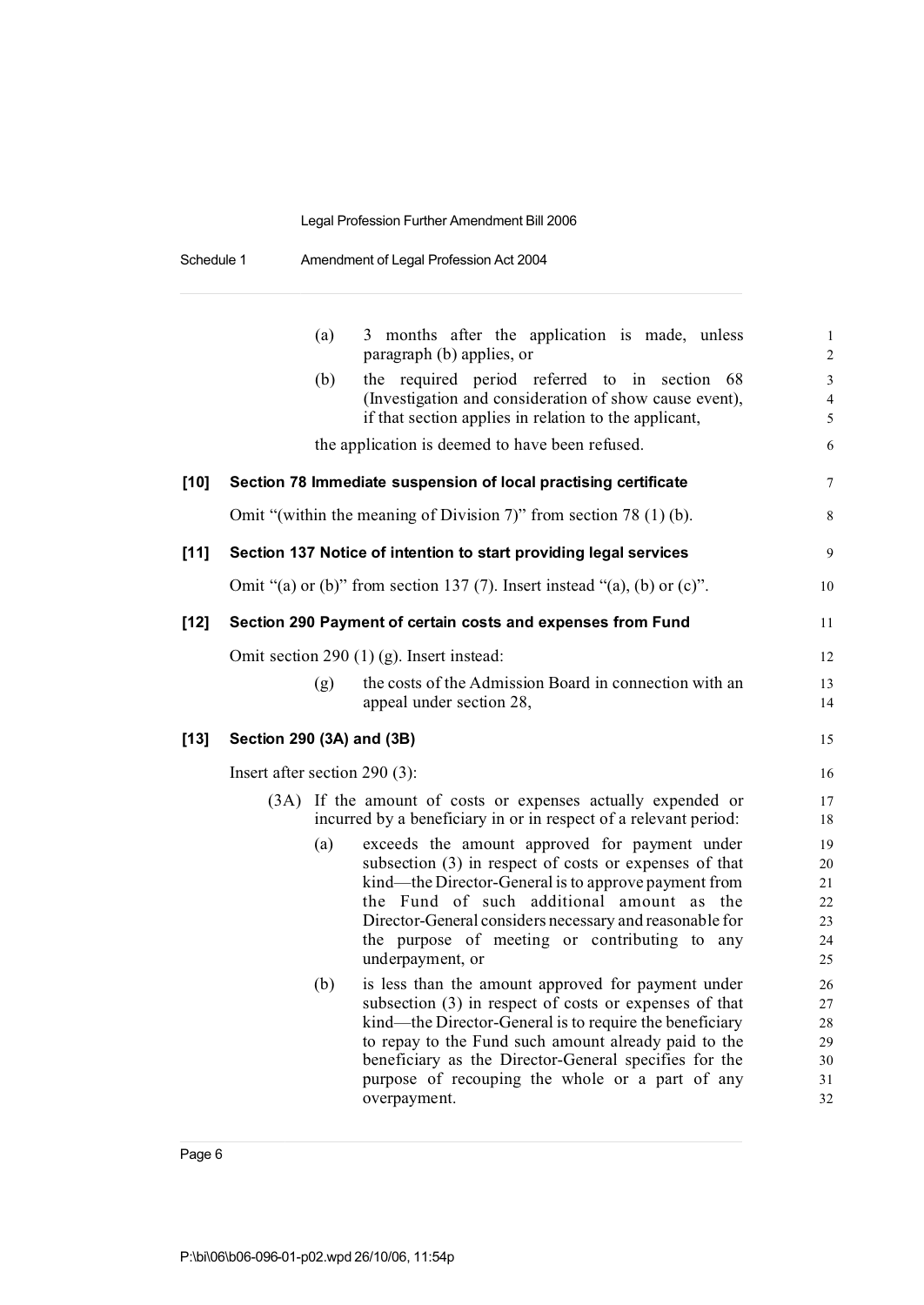Amendment of Legal Profession Act 2004 Schedule 1

|        |                             | (3B) Instead of dealing with an underpayment or overpayment in<br>accordance with subsection (3A), the Director-General may<br>deal with all or part of the underpayment or overpayment by<br>way of adjustment of amounts approved under subsection (3)<br>for payment to the beneficiary in or in respect of a future<br>period. | $\mathbf{1}$<br>$\overline{c}$<br>3<br>$\overline{\mathcal{L}}$<br>5<br>6 |
|--------|-----------------------------|------------------------------------------------------------------------------------------------------------------------------------------------------------------------------------------------------------------------------------------------------------------------------------------------------------------------------------|---------------------------------------------------------------------------|
| $[14]$ | <b>Section 290 (5)</b>      |                                                                                                                                                                                                                                                                                                                                    | $\overline{7}$                                                            |
|        |                             | Omit the subsection. Insert instead:                                                                                                                                                                                                                                                                                               | 8                                                                         |
|        |                             | (5) Payments under this section may be made in advance of or by<br>way of reimbursement of the relevant cost or expense.                                                                                                                                                                                                           | 9<br>10                                                                   |
| $[15]$ |                             | Section 291 Submission of budgets to Director-General                                                                                                                                                                                                                                                                              | 11                                                                        |
|        | section 291 $(1)$ – $(3)$ . | Insert "or supplementary budget" after "budget" wherever occurring in                                                                                                                                                                                                                                                              | 12<br>13                                                                  |
| $[16]$ | <b>Section 291 (1A)</b>     |                                                                                                                                                                                                                                                                                                                                    | 14                                                                        |
|        |                             | Insert after section 291 $(1)$ :                                                                                                                                                                                                                                                                                                   | 15                                                                        |
|        |                             | (1A) Without limiting subsection (1), a budget or supplementary<br>budget may relate wholly or partly to a past period if the<br>Director-General so directs or approves, whether or not any<br>cost or expense has already been incurred or met by the<br>beneficiary.                                                            | 16<br>17<br>18<br>19<br>20                                                |
| $[17]$ |                             | Section 347 Restrictions on commencing proceedings without<br>reasonable prospects of success                                                                                                                                                                                                                                      | 21<br>22                                                                  |
|        |                             | Omit "is not to be accepted for lodgment" from section 347 (3).                                                                                                                                                                                                                                                                    | 23                                                                        |
|        | or court registry".         | Insert instead ", which has been lodged for filing, is not to be filed in a court                                                                                                                                                                                                                                                  | 24<br>25                                                                  |
| $[18]$ |                             | Part 7.2 (sections 682-685) Legal Profession Advisory Council                                                                                                                                                                                                                                                                      | 26                                                                        |
|        | Omit the Part.              |                                                                                                                                                                                                                                                                                                                                    | 27                                                                        |
| [19]   |                             | Section 707 Commissioner to be notified of proposed rules                                                                                                                                                                                                                                                                          | 28                                                                        |
|        |                             | Omit "and the Advisory Council" from section 707 (1).                                                                                                                                                                                                                                                                              | 29                                                                        |
|        |                             |                                                                                                                                                                                                                                                                                                                                    |                                                                           |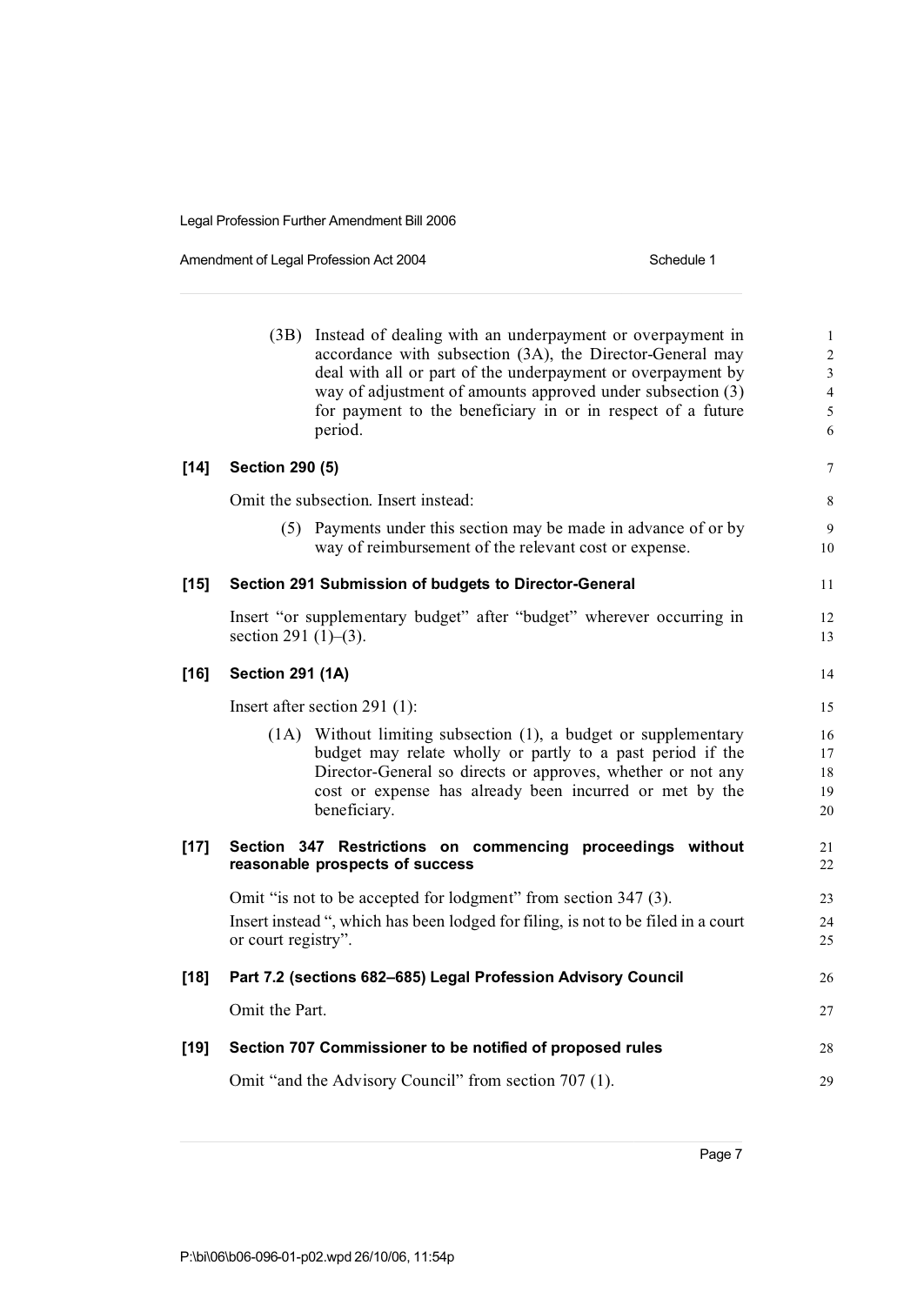| Schedule 1 | Amendment of Legal Profession Act 2004 |
|------------|----------------------------------------|
|            |                                        |

| [20]   | <b>Section 707 (3)</b>                                                                                                                                                                                          | $\mathbf{1}$        |
|--------|-----------------------------------------------------------------------------------------------------------------------------------------------------------------------------------------------------------------|---------------------|
|        | Omit "or the Advisory Council".                                                                                                                                                                                 | 2                   |
| $[21]$ | <b>Section 715 Review of rules by Advisory Council</b>                                                                                                                                                          | 3                   |
|        | Omit the section.                                                                                                                                                                                               | 4                   |
| $[22]$ | Section 716 Rules may be declared inoperative                                                                                                                                                                   | 5                   |
|        | Omit "but only" from section 716 (1).                                                                                                                                                                           | 6                   |
| $[23]$ | Section 716 (1) (b)                                                                                                                                                                                             | 7                   |
|        | Omit the paragraph. Insert instead:                                                                                                                                                                             | 8                   |
|        | the Attorney General is of the opinion that the rule<br>(b)<br>imposes restrictive or anti-competitive practices that are<br>not in the public interest or the rule is not otherwise in<br>the public interest. | 9<br>10<br>11<br>12 |
| $[24]$ | <b>Schedule 3 Legal Profession Advisory Council</b>                                                                                                                                                             | 13                  |
|        | Omit the Schedule.                                                                                                                                                                                              | 14                  |
| $[25]$ | Schedule 9 Savings, transitional and other provisions                                                                                                                                                           | 15                  |
|        | Insert at the end of clause $1(1)$ :                                                                                                                                                                            | 16                  |
|        | Legal Profession Further Amendment Act 2006                                                                                                                                                                     | 17                  |
| $[26]$ | Schedule 9, clause 10A Barristers of the Australian Capital Territory                                                                                                                                           | 18                  |
|        | Omit the clause.                                                                                                                                                                                                | 19                  |
| $[27]$ | Schedule 9, clause 20 Legal Practitioners Advisory Council                                                                                                                                                      | 20                  |
|        | Omit the clause.                                                                                                                                                                                                | 21                  |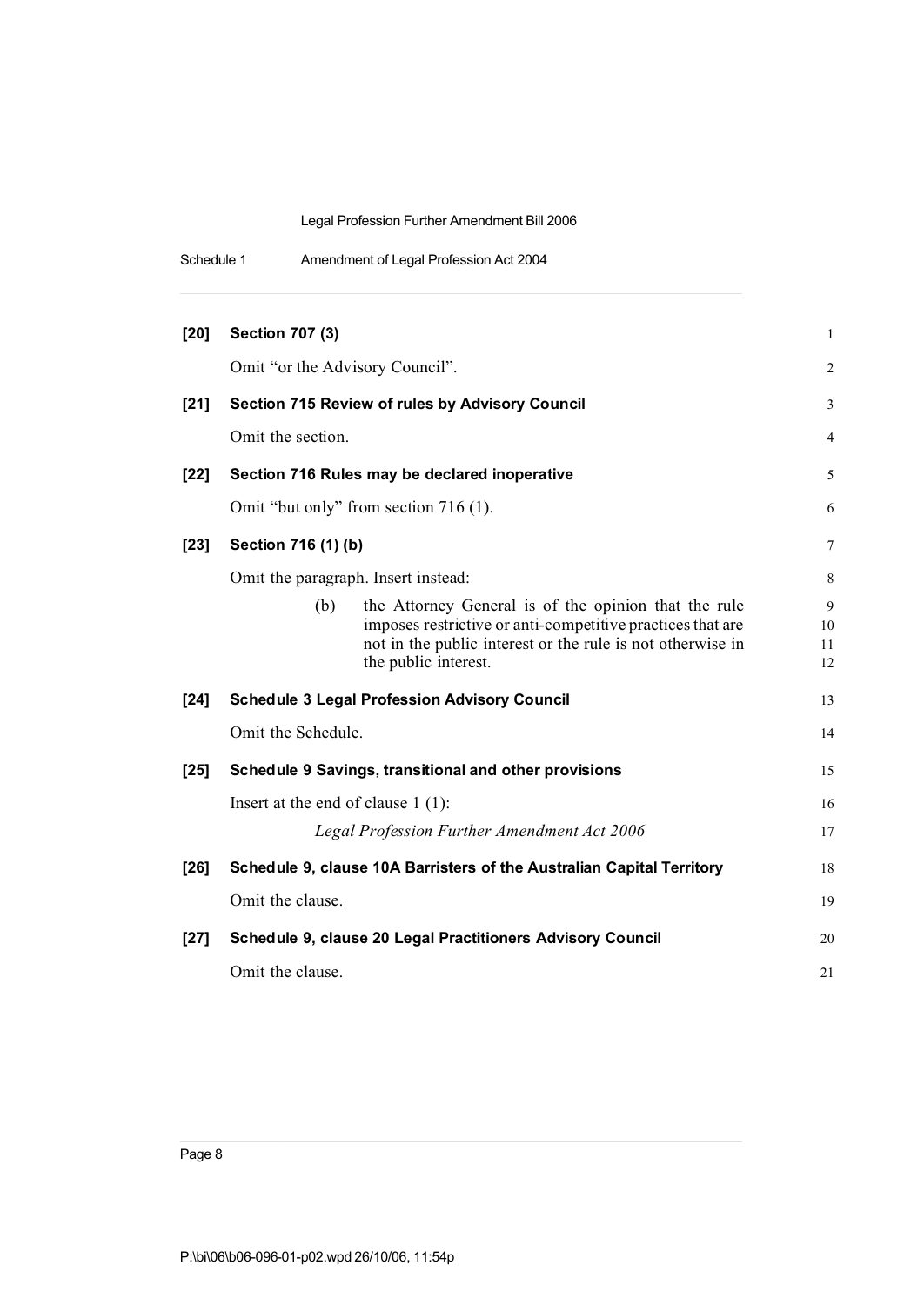Amendment of Legal Profession Act 2004 Schedule 1

| $[28]$ |    | Schedule 9, Part 3<br>Insert at the end of the Schedule:                                                                                                                                                                                                                                                                                                                                                 | 1<br>$\overline{2}$                             |
|--------|----|----------------------------------------------------------------------------------------------------------------------------------------------------------------------------------------------------------------------------------------------------------------------------------------------------------------------------------------------------------------------------------------------------------|-------------------------------------------------|
|        |    | Part 3 Provisions consequent on enactment of Legal<br><b>Profession Further Amendment Act 2006</b>                                                                                                                                                                                                                                                                                                       | 3<br>$\overline{4}$                             |
|        | 32 | Application for grant or renewal of local practising certificate                                                                                                                                                                                                                                                                                                                                         | 5                                               |
|        |    | (1) Applications for the grant or renewal of a local practising<br>certificate made in accordance with section 45 as in force<br>immediately before the commencement of section 45 as<br>substituted by the Legal Profession Further Amendment Act<br>2006 and pending immediately before that commencement are<br>taken to be made in accordance with this Act and are to be<br>dealt with accordingly. | 6<br>$\overline{7}$<br>8<br>9<br>10<br>11<br>12 |
|        |    | (2) Section 48 (13) as substituted by the Legal Profession Further<br>Amendment Act 2006 applies to applications pending<br>immediately before the commencement of that substituted<br>subsection as well as to applications made after that<br>commencement.                                                                                                                                            | 13<br>14<br>15<br>16<br>17                      |
|        | 33 | <b>Legal Profession Advisory Council</b>                                                                                                                                                                                                                                                                                                                                                                 | 18                                              |
|        |    | The Legal Profession Advisory Council is abolished with effect<br>on and from 7 December 2006.                                                                                                                                                                                                                                                                                                           | 19<br>20                                        |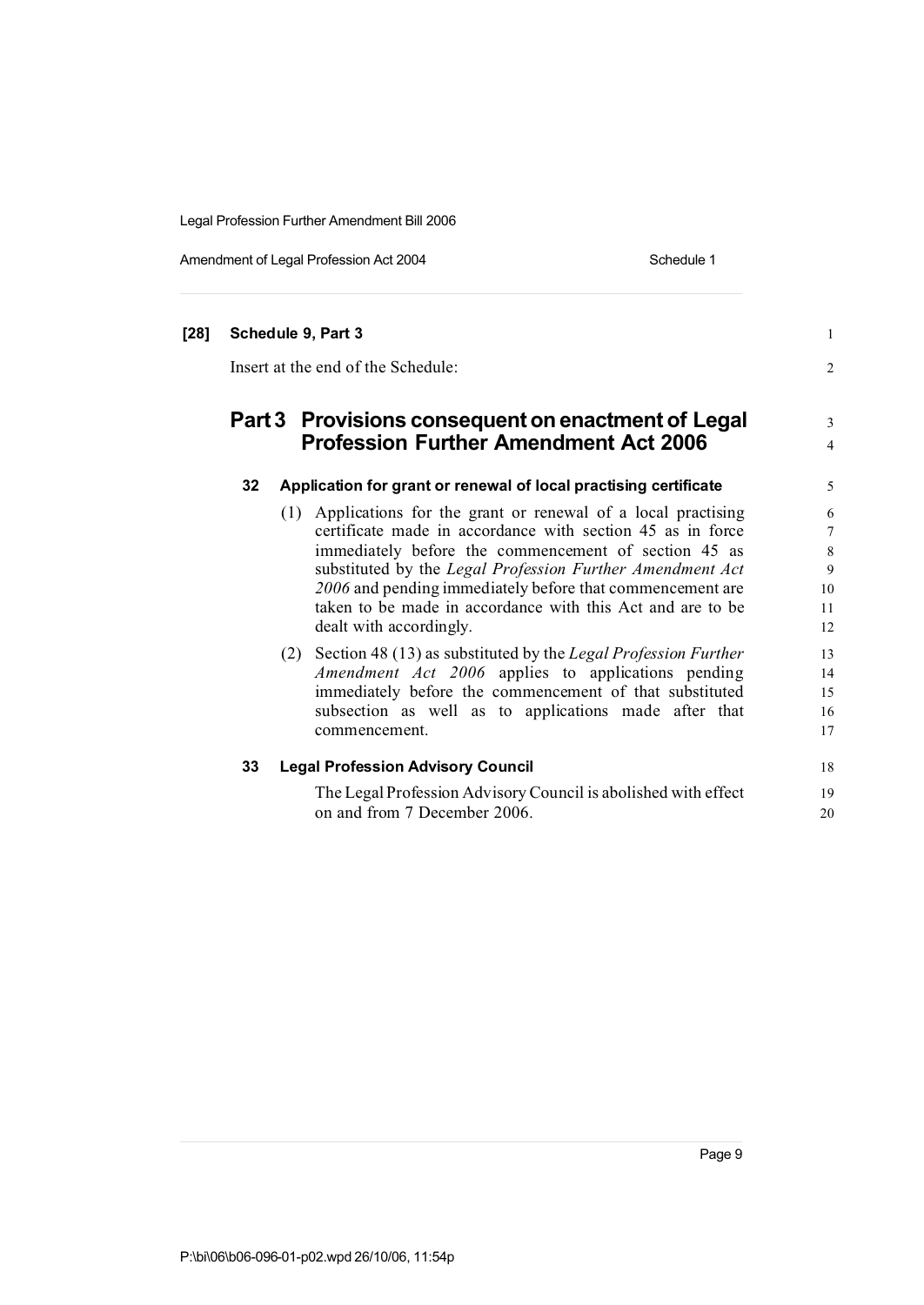| Schedule 2 | Amendment of Legal Profession Act 2004 for consistency with model |
|------------|-------------------------------------------------------------------|
|            | legislation                                                       |

# **Schedule 2 Amendment of Legal Profession Act 2004** <sup>1</sup> **for consistency with model legislation** <sup>2</sup>

 $(Section 3)$  3

| [1]   | <b>Section 4 Definitions</b>                                                                                                                                                                                                                                           | 4                          |
|-------|------------------------------------------------------------------------------------------------------------------------------------------------------------------------------------------------------------------------------------------------------------------------|----------------------------|
|       | Omit "by the Supreme Court under this Act as a lawyer or by a Supreme                                                                                                                                                                                                  | 5                          |
|       | Court under a corresponding law" from the definition of <i>admission to the</i><br><i>legal profession</i> in section 4 (1).                                                                                                                                           | 6<br>$\overline{7}$        |
|       | Insert instead "by a Supreme Court".                                                                                                                                                                                                                                   | 8                          |
| $[2]$ | Section 4 (1), definition of "admission to the legal profession"                                                                                                                                                                                                       | 9                          |
|       | Insert "under this Act or a corresponding law," before "but".                                                                                                                                                                                                          | 10                         |
| $[3]$ | Section 4 (1), definition of "client"                                                                                                                                                                                                                                  | 11                         |
|       | Omit the definition. Insert instead:                                                                                                                                                                                                                                   | 12                         |
|       | <i>client</i> includes a person to whom or for whom legal services<br>are provided.                                                                                                                                                                                    | 13<br>14                   |
| [4]   | Section 4 (1)                                                                                                                                                                                                                                                          | 15                         |
|       | Insert in alphabetical order:                                                                                                                                                                                                                                          | 16                         |
|       | costs assessor has the meaning given in section 302 (1).                                                                                                                                                                                                               | 17                         |
|       | external territory means a Territory of the Commonwealth (not<br>being the Australian Capital Territory, the Jervis Bay Territory<br>or the Northern Territory of Australia) for the government of<br>which as a Territory provision is made by a Commonwealth<br>Act. | 18<br>19<br>20<br>21<br>22 |
| [5]   | Section 4 (1), definition of "practical legal training"                                                                                                                                                                                                                | 23                         |
|       | Omit "legal training under the supervision of an Australian lawyer" from<br>paragraph (b).<br>Insert instead "supervised legal training".                                                                                                                              | 24<br>25<br>26             |
|       |                                                                                                                                                                                                                                                                        |                            |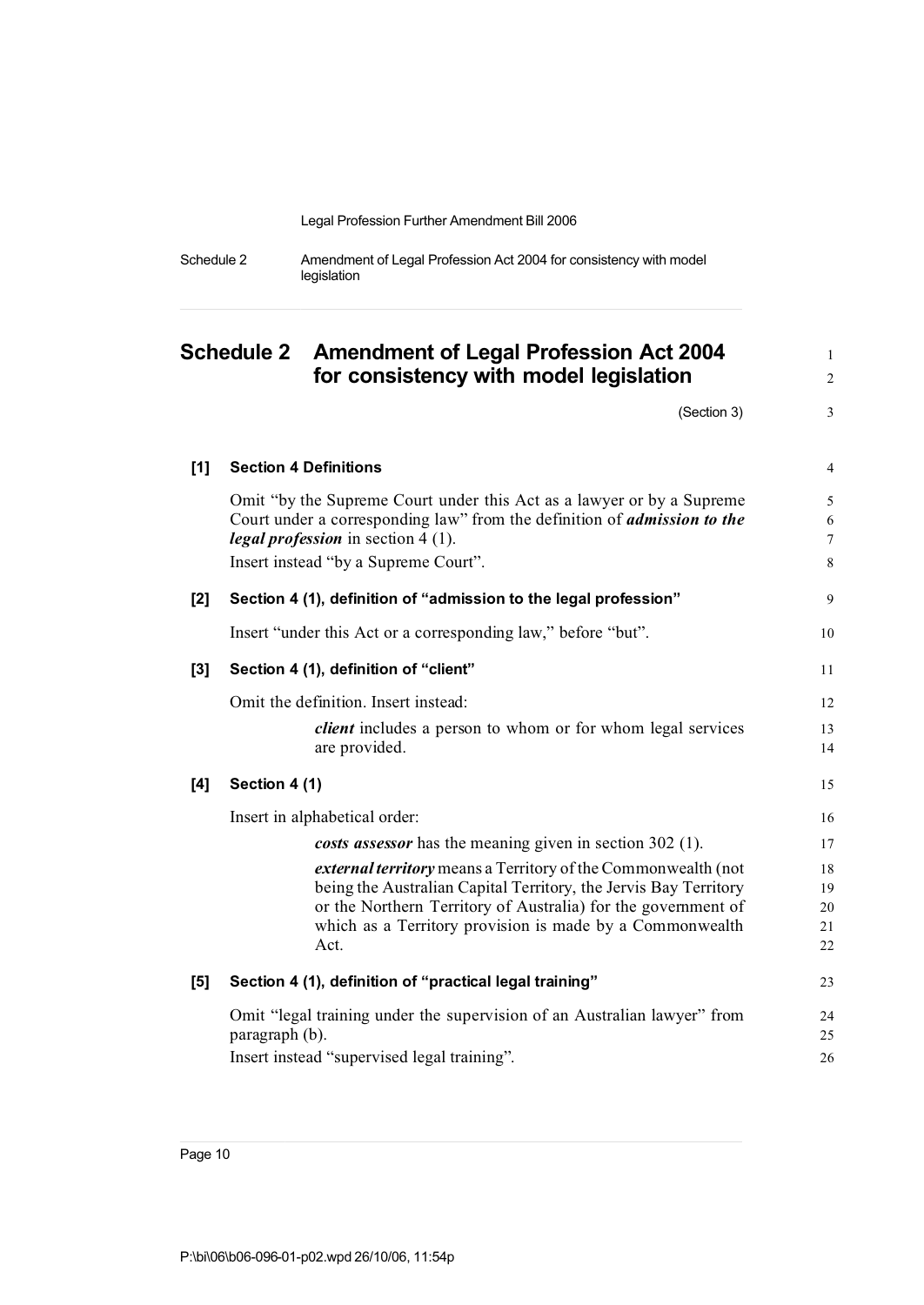| Amendment of Legal Profession Act 2004 for consistency with model | Schedule 2 |
|-------------------------------------------------------------------|------------|
| legislation                                                       |            |

| [6]    |                                                                                                           |      | Section 4 (1), definition of "unrestricted practising certificate"          | $\mathbf{1}$             |  |  |
|--------|-----------------------------------------------------------------------------------------------------------|------|-----------------------------------------------------------------------------|--------------------------|--|--|
|        |                                                                                                           |      | Omit the definition. Insert instead:                                        | $\overline{2}$           |  |  |
|        |                                                                                                           |      | unrestricted practising certificate means an Australian                     | $\mathfrak{Z}$           |  |  |
|        |                                                                                                           |      | practising certificate that is not subject to any condition under           | $\overline{4}$           |  |  |
|        |                                                                                                           |      | this Act or a corresponding law requiring the holder to engage              | $\sqrt{5}$<br>$\sqrt{6}$ |  |  |
|        | in supervised legal practice or restricting the holder to practise<br>as or in the manner of a barrister. |      |                                                                             |                          |  |  |
| $[7]$  |                                                                                                           |      | Section 7 Terms relating to associates and principals of law practices      | 8                        |  |  |
|        |                                                                                                           |      | Insert ", or consultant to," after "employee of" in section $7(1)(a)(vi)$ . | 9                        |  |  |
| [8]    | Section 7 (1) (d1)                                                                                        |      |                                                                             | 10                       |  |  |
|        | Insert after section $7(1)(d)$ :                                                                          |      |                                                                             | 11                       |  |  |
|        |                                                                                                           | (d1) | a person (not being an Australian legal practitioner) who                   | 12                       |  |  |
|        |                                                                                                           |      | is a partner in a multi-disciplinary partnership, or                        | 13                       |  |  |
| [9]    | <b>Section 9 Suitability matters</b>                                                                      |      |                                                                             | 14                       |  |  |
|        |                                                                                                           |      | Omit section $9(1)$ (m). Insert instead:                                    | 15                       |  |  |
|        |                                                                                                           | (m)  | whether the person is currently unable to satisfactorily                    | 16                       |  |  |
|        |                                                                                                           |      | carry out the inherent requirements of practice as an                       | 17                       |  |  |
|        |                                                                                                           |      | Australian legal practitioner.                                              | 18                       |  |  |
| $[10]$ |                                                                                                           |      | Section 17 Associates who are disqualified or convicted persons             | 19                       |  |  |
|        | Insert after section $17(8)$ :                                                                            |      |                                                                             | 20                       |  |  |
|        |                                                                                                           |      | $(9)$ In this section:                                                      | 21                       |  |  |
|        |                                                                                                           |      | lay associate of a law practice has the same meaning as in                  | 22                       |  |  |
|        |                                                                                                           |      | section 7 (Terms relating to associates and principals of law               | 23                       |  |  |
|        |                                                                                                           |      | practices), and includes a consultant to the law practice                   | 24                       |  |  |
|        |                                                                                                           |      | (however described) who:                                                    | 25                       |  |  |
|        |                                                                                                           | (a)  | is not an Australian legal practitioner, and                                | 26                       |  |  |
|        |                                                                                                           | (b)  | provides legal or related services to the law practice,                     | 27                       |  |  |
|        |                                                                                                           |      | other than services of a kind prescribed by the                             | 28                       |  |  |
|        |                                                                                                           |      | regulations.                                                                | 29                       |  |  |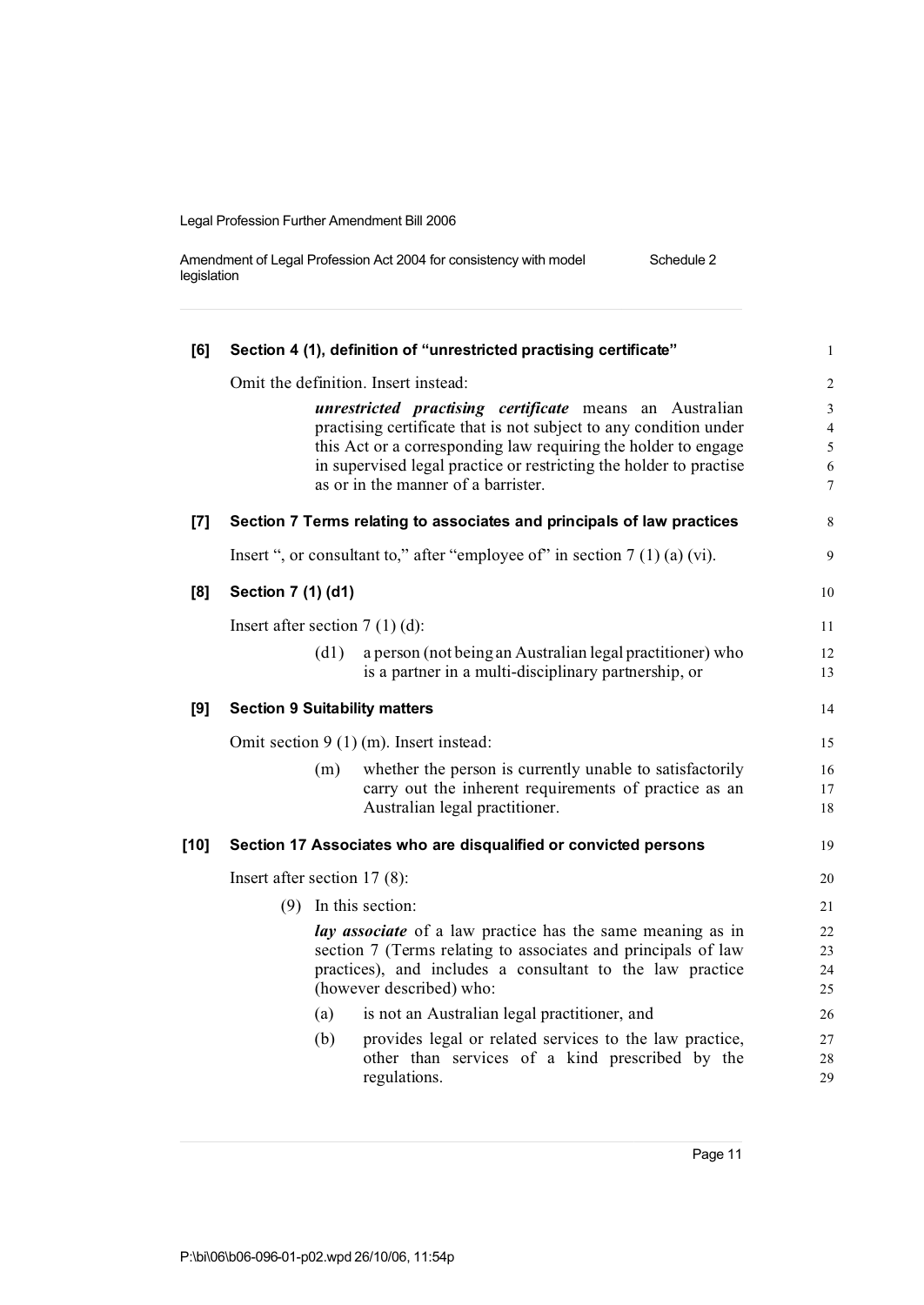| Schedule 2 | Amendment of Legal Profession Act 2004 for consistency with model |
|------------|-------------------------------------------------------------------|
|            | legislation                                                       |

| $[11]$ | Section 33 Local lawyer is officer of Supreme Court |  |                                                                                                                                           |                                       |  |
|--------|-----------------------------------------------------|--|-------------------------------------------------------------------------------------------------------------------------------------------|---------------------------------------|--|
|        |                                                     |  | Insert at the end of the section:                                                                                                         | $\sqrt{2}$                            |  |
|        |                                                     |  | (2) A person ceases to be an officer of the Supreme Court under<br>subsection (1) if the person's name is removed from the local<br>roll. | $\mathfrak{Z}$<br>$\overline{4}$<br>5 |  |
| $[12]$ |                                                     |  | <b>Section 38 Admission rules</b>                                                                                                         | 6                                     |  |
|        |                                                     |  | Omit section $38(2)$ (n). Insert instead:                                                                                                 | 7                                     |  |
|        |                                                     |  | fees and costs payable under the rules and the refund or<br>(n)<br>remission of fees,                                                     | $\,$ 8 $\,$<br>9                      |  |
| $[13]$ |                                                     |  | Section 42 Suitability to hold local practising certificate                                                                               | 10                                    |  |
|        |                                                     |  | Omit section 42 $(2)$ (e) (ii). Insert instead:                                                                                           | 11                                    |  |
|        |                                                     |  | (ii)<br>whether the person has<br>contravened<br>a                                                                                        | 12                                    |  |
|        |                                                     |  | requirement imposed by a Council about                                                                                                    | 13                                    |  |
|        |                                                     |  | professional indemnity insurance, or                                                                                                      | 14                                    |  |
| $[14]$ | <b>Section 45</b>                                   |  |                                                                                                                                           | 15                                    |  |
|        | Omit the section. Insert instead:                   |  |                                                                                                                                           |                                       |  |
|        | 45                                                  |  | Application for grant of local practising certificate                                                                                     | 17                                    |  |
|        |                                                     |  | (1) Applications generally                                                                                                                | 18                                    |  |
|        |                                                     |  | An Australian lawyer may apply to the appropriate Council for                                                                             | 19                                    |  |
|        |                                                     |  | the grant or renewal of a local practising certificate if eligible                                                                        | 20                                    |  |
|        |                                                     |  | to do so under this section.                                                                                                              | 21                                    |  |
|        |                                                     |  | (2) General eligibility to make application                                                                                               | 22                                    |  |
|        |                                                     |  | An Australian lawyer is eligible to apply for the grant or                                                                                | 23                                    |  |
|        |                                                     |  | renewal of a local practising certificate if the lawyer complies                                                                          | 24                                    |  |
|        |                                                     |  | with any regulations and legal profession rules relating to                                                                               | 25                                    |  |
|        |                                                     |  | eligibility for the practising certificate and if:                                                                                        | 26                                    |  |
|        |                                                     |  | in the case of a lawyer who is not an Australian legal<br>(a)                                                                             | 27                                    |  |
|        |                                                     |  | practitioner at the time of making the application:                                                                                       | 28                                    |  |
|        |                                                     |  | the lawyer reasonably expects to be engaged in<br>(i)                                                                                     | 29                                    |  |
|        |                                                     |  | legal practice solely or principally in this                                                                                              | 30                                    |  |
|        |                                                     |  | jurisdiction during the currency of the certificate                                                                                       | 31                                    |  |
|        |                                                     |  | or renewal applied for, or                                                                                                                | 32                                    |  |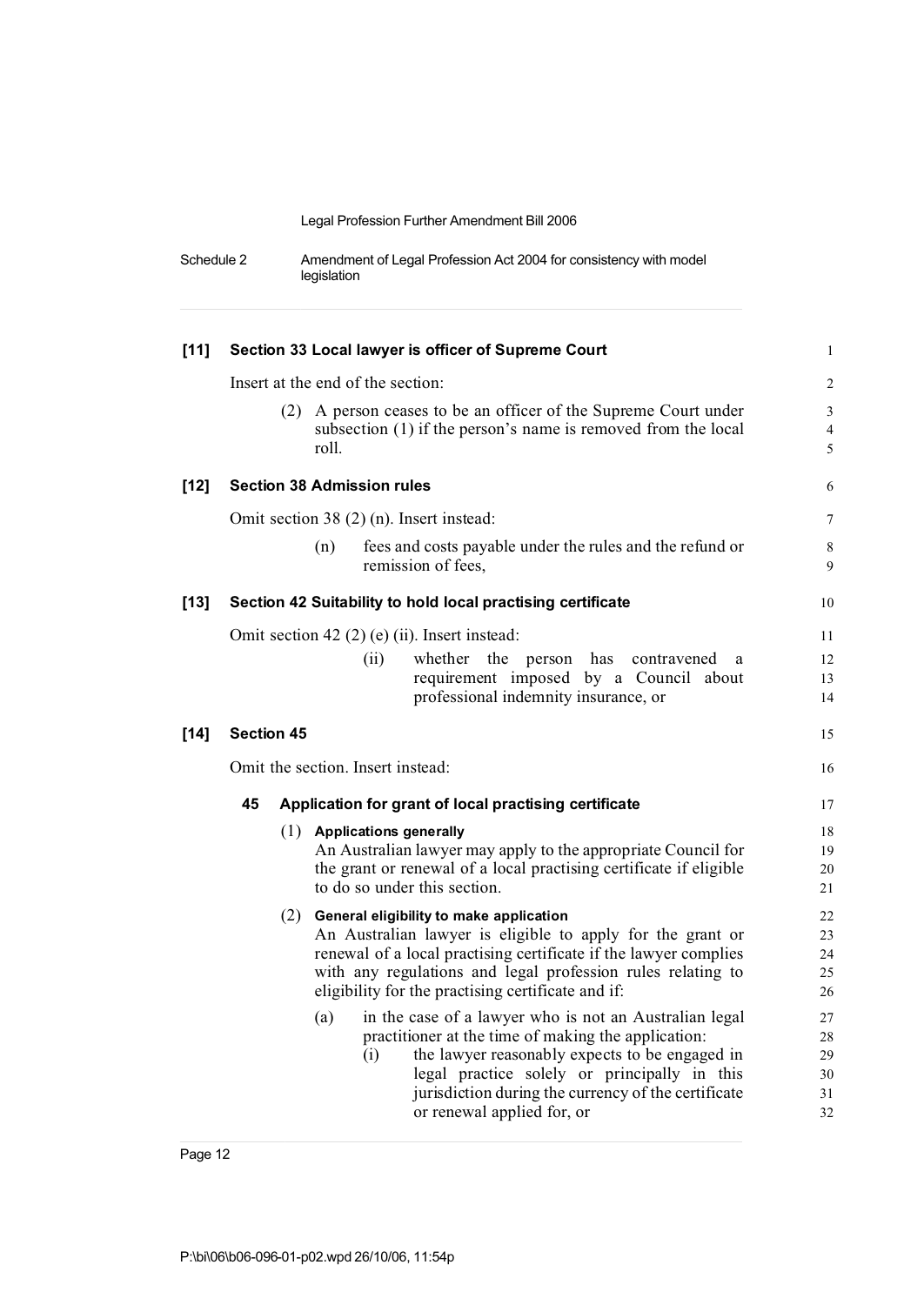Amendment of Legal Profession Act 2004 for consistency with model legislation

- (ii) if subparagraph (i) does not apply to the lawyer  $1$ or it is not reasonably practicable to determine 2 whether it applies to the lawyer—the lawyer's 3 place of residence in Australia is this jurisdiction 4 or the lawyer does not have a place of residence 5 in Australia, or 6
- (b) in the case of a lawyer who is an Australian legal 7 practitioner at the time of making the application: 8
	- (i) the jurisdiction in which the lawyer engages in 9 legal practice solely or principally is this 10 jurisdiction, or 11
	- (ii) the lawyer holds a current local practising 12 certificate and engages in legal practice in 13 another jurisdiction under an arrangement that is 14 of a temporary nature, or 15
	- (iii) the lawyer reasonably expects to be engaged in 16 legal practice solely or principally in this 17 jurisdiction during the currency of the certificate 18 or renewal applied for, or 19
	- $(iv)$  if subparagraphs  $(i)$ ,  $(ii)$  and  $(iii)$  do not apply to 20 the lawyer or it is not reasonably practicable to 21 determine whether subparagraph  $(i)$ ,  $(ii)$  or  $(iii)$  22 applies to the lawyer—the lawyer's place of 23 residence in Australia is this jurisdiction or the 24 lawyer does not have a place of residence in 25 Australia. 26

### (3) **Determination of place of legal practice in Australia** 27

For the purposes of subsection  $(2)$  (b), the jurisdiction in which 28 an Australian lawyer engages in legal practice solely or 29 principally is to be decided by reference to the lawyer's legal 30 practice during the certificate period current at the time: 31

- (a) the application is made, or 32 (b) in the case of a late application—the application should 33 have been made. 34
- (4) **Circumstances in which application cannot be made (more than** 35 **one Australian practising certificate)** 36 An Australian lawyer is not eligible to apply for the grant or 37 renewal of a local practising certificate in respect of a financial 38 year if the lawyer would also be the holder of another 39

Page 13

## Schedule 2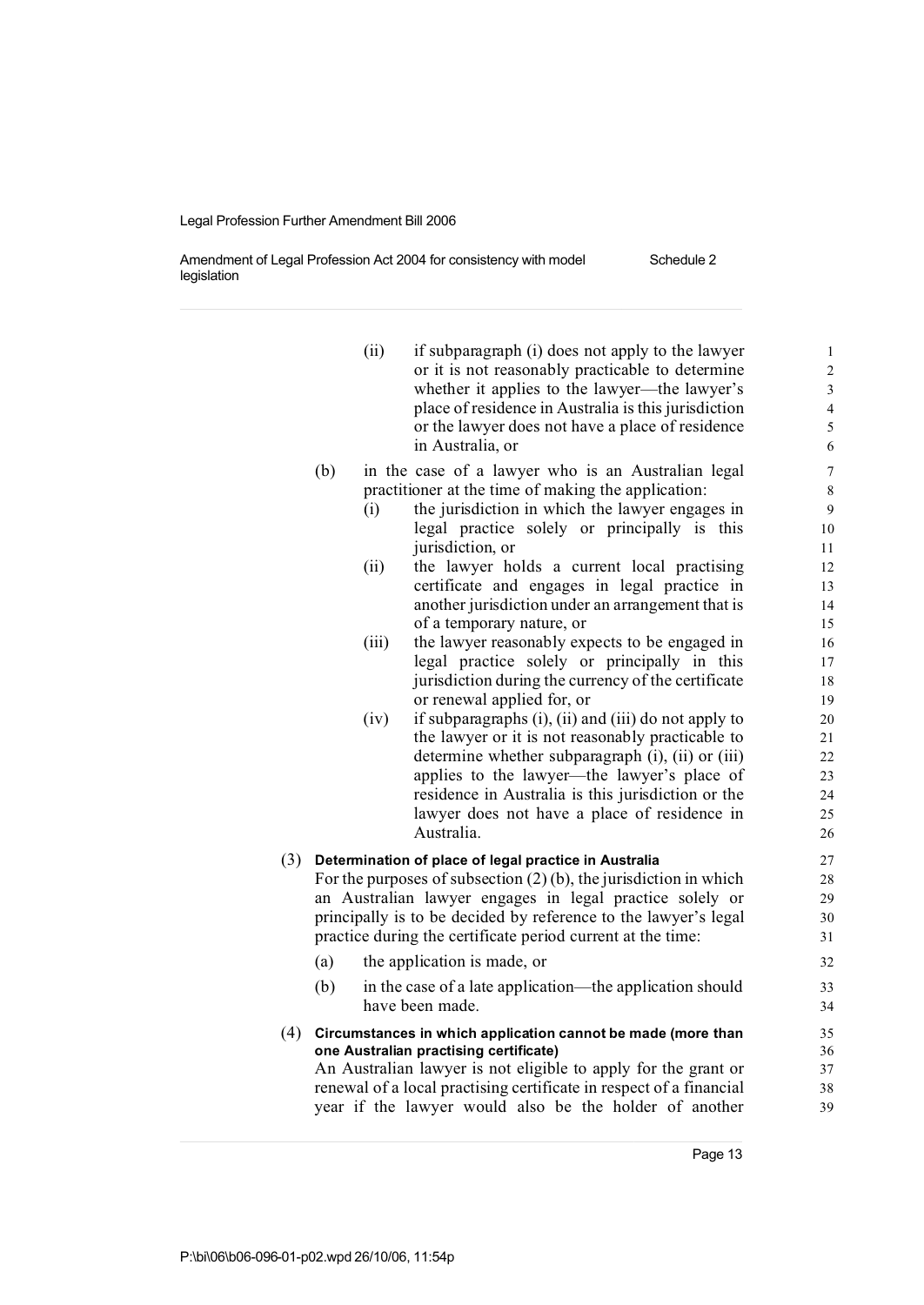Schedule 2 Amendment of Legal Profession Act 2004 for consistency with model legislation

> Australian practising certificate for that year, but this subsection 1 does not limit the factors determining ineligibility to apply for 2 the grant or renewal of a local practising certificate. 3

## (5) **Application must not be made by ineligible lawyer** 4 An Australian lawyer must not apply for the grant or renewal 5 of a local practising certificate if the lawyer is not eligible to 6 make the application. 7 (6) **Circumstances in which application must be made** 8 An Australian legal practitioner who: 9 (a) engages in legal practice solely or principally in this 10 jurisdiction during a financial year, and 11 (b) reasonably expects to engage in legal practice solely or 12 principally in this jurisdiction in the following financial 13 year, 14 must apply for the grant or renewal of a local practising 15 certificate in respect of the following financial year. 16 (7) Subsection (6) does not apply to an interstate legal practitioner 17 who applied for the grant or renewal of an interstate practising 18 certificate on the basis that the practitioner reasonably expected 19

to engage in legal practice solely or principally in this 20

- jurisdiction under an arrangement that is of a temporary nature. 21 (8) The exemption provided by subsection (7) ceases to operate at 22 the end of the period prescribed by the regulations for the 23 purposes of this subsection. 24
- (9) **Application for local practising certificate by lawyer who** 25 **practises in Australia and overseas** 26

A reference in this section to engaging in legal practice 27 principally in this or any other jurisdiction applies only to legal 28 practice in Australia. Accordingly, an Australian lawyer who is 29 engaged or expects to be engaged in legal practice principally 30 in a foreign country is nevertheless eligible to apply for the 31 grant or renewal of a local practising certificate if the lawyer 32 otherwise meets the requirements of this section. 33

**Note.** The purpose of this subsection is to deal with a case where a 34 person practises both in Australia and overseas. In that case, overseas 35 person practises both in Australia and overseas. In that case, overseas 35<br>practice is to be disregarded (even if it forms the principal portion of the 36 practice is to be disregarded (even if it forms the principal portion of the  $36$ <br>person's overall practice) so that eligibility is determined by reference to  $37$ person's overall practice), so that eligibility is determined by reference to 37 the person's practice in Australia. 38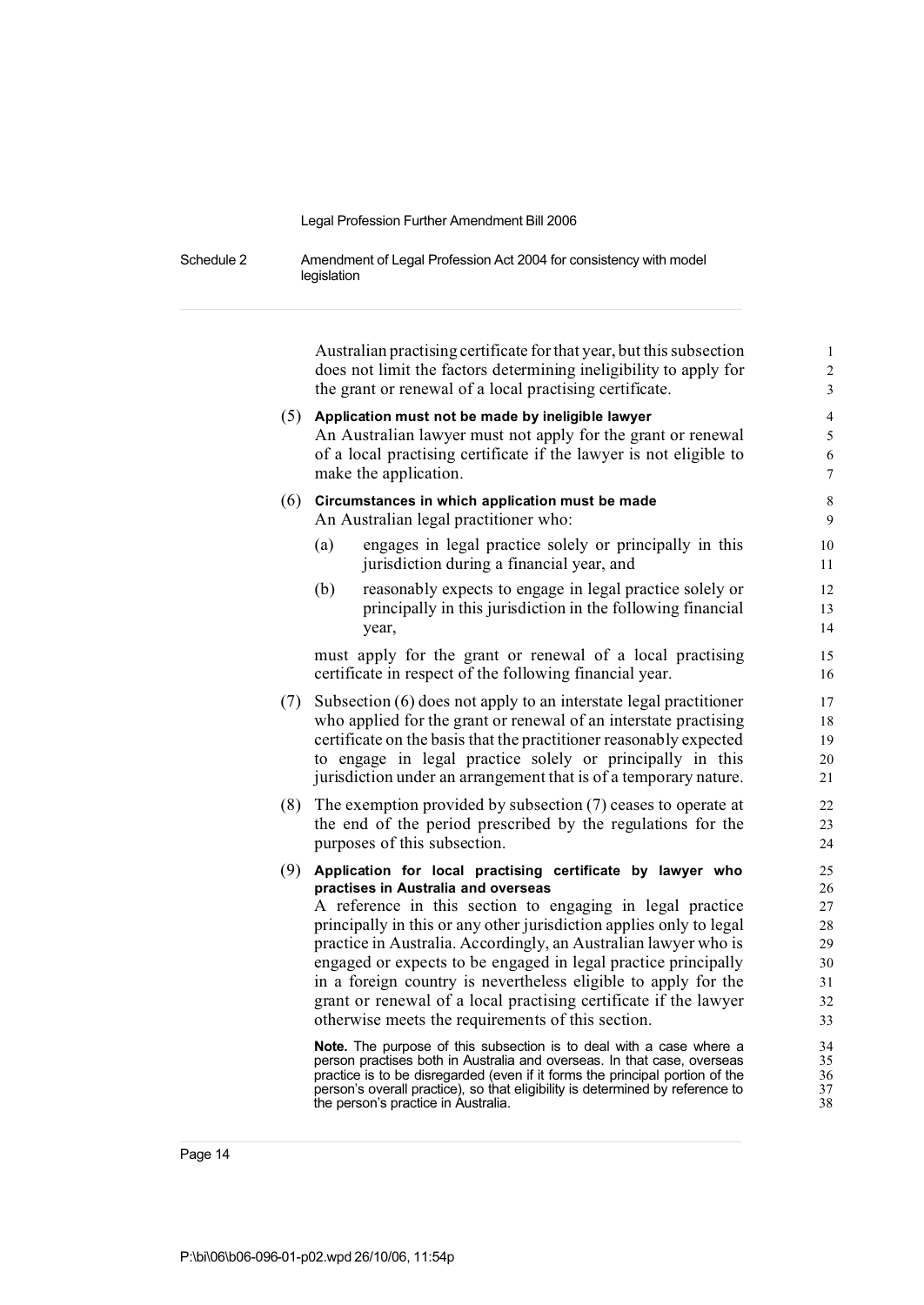| Amendment of Legal Profession Act 2004 for consistency with model | Schedule 2 |
|-------------------------------------------------------------------|------------|
| legislation                                                       |            |

|        |                       | $(10)$ Application for local practising certificate by lawyer of prescribed<br>class                                                                     | $\,1\,$<br>$\sqrt{2}$ |
|--------|-----------------------|----------------------------------------------------------------------------------------------------------------------------------------------------------|-----------------------|
|        |                       | An Australian lawyer is also eligible to apply for the grant or                                                                                          | $\mathfrak{Z}$        |
|        |                       | renewal of a local practising certificate if the lawyer is of a                                                                                          | $\overline{4}$        |
|        |                       | class or description prescribed by the regulations. The                                                                                                  | $\mathfrak s$         |
|        |                       | regulations may provide that a Council has a discretion as to                                                                                            | 6                     |
|        |                       | whether or not to grant or renew a local practising certificate to                                                                                       | $\tau$                |
|        |                       | a person in his or her capacity as an Australian lawyer of that                                                                                          | $\,$ 8 $\,$           |
|        |                       | class or description.                                                                                                                                    | $\overline{9}$        |
|        |                       | <b>Note.</b> The purpose of this subsection is to enable regulations to be made                                                                          | 10                    |
|        |                       | conferring eligibility on an Australian lawyer who is not otherwise eligible                                                                             | 11                    |
|        |                       | to apply for a local practising certificate. Regulations could be made                                                                                   | 12                    |
|        |                       | conferring eligibility, for example, on an Australian lawyer who practises<br>exclusively overseas, or an Australian lawyer who holds a public office of | 13<br>14              |
|        |                       | a specified kind.                                                                                                                                        | 15                    |
| $[15]$ |                       | Section 48 Grant or renewal of local practising certificate                                                                                              | 16                    |
|        |                       | Omit "and in granting or renewing the certificate may impose conditions as                                                                               | 17                    |
|        |                       | referred to in section 50 (Conditions imposed by Council)" from                                                                                          | 18                    |
|        | section 48 $(1)$ .    |                                                                                                                                                          | 19                    |
| [16]   | Section 48 (1A)       |                                                                                                                                                          | 20                    |
|        |                       | Insert after section 48 $(1)$ :                                                                                                                          | 21                    |
|        | (1A)                  | The appropriate Council may, when granting or renewing a                                                                                                 | 22                    |
|        |                       | certificate, impose conditions as referred to in section 50                                                                                              | 23                    |
|        |                       | (Conditions imposed by Council).                                                                                                                         | 24                    |
| [17]   |                       | <b>Section 50 Conditions imposed by Council</b>                                                                                                          | 25                    |
|        |                       | Omit section 50 $(3)$ (a) (ii). Insert instead:                                                                                                          | 26                    |
|        |                       | (ii)<br>specific legal education or training, or                                                                                                         | 27                    |
| [18]   | <b>Section 50 (5)</b> |                                                                                                                                                          | 28                    |
|        |                       | Omit "an academic or training course".                                                                                                                   | 29                    |
|        |                       |                                                                                                                                                          |                       |
|        |                       | Insert instead "specific legal education or training".                                                                                                   | 30                    |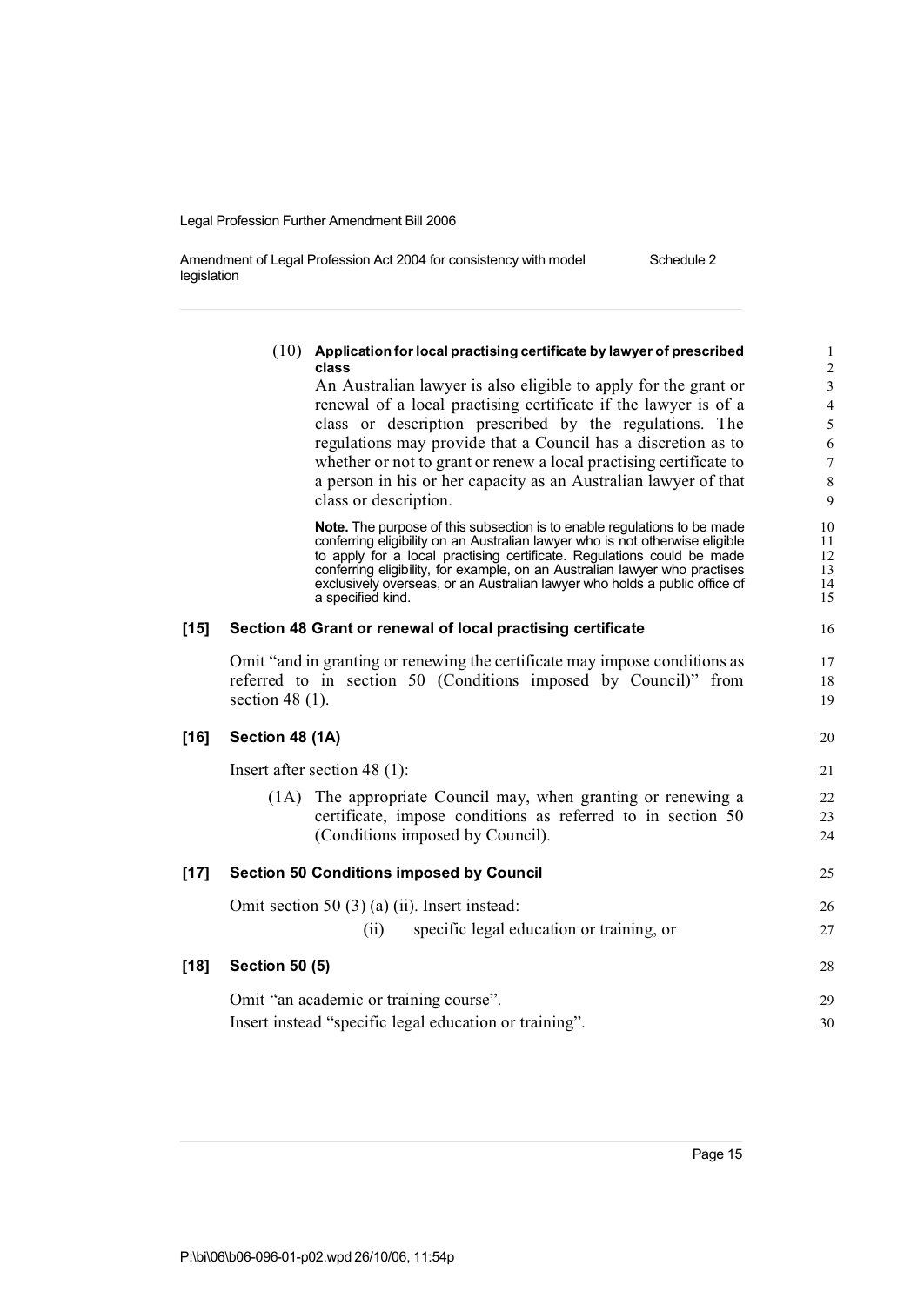Schedule 2 Amendment of Legal Profession Act 2004 for consistency with model legislation

| $[19]$ | Section 50 (5) (a)                                                                                                                                                                                                                                                                                                                                                                                                                                                                                                                                                                                                                                                                | $\mathbf{1}$                                                                 |
|--------|-----------------------------------------------------------------------------------------------------------------------------------------------------------------------------------------------------------------------------------------------------------------------------------------------------------------------------------------------------------------------------------------------------------------------------------------------------------------------------------------------------------------------------------------------------------------------------------------------------------------------------------------------------------------------------------|------------------------------------------------------------------------------|
|        | Omit the paragraph. Insert instead:                                                                                                                                                                                                                                                                                                                                                                                                                                                                                                                                                                                                                                               | $\sqrt{2}$                                                                   |
|        | the Council is satisfied, having regard to:<br>(a)<br>the nature or currency of the holder's academic<br>(i)<br>studies, legal training or legal experience, or<br>the holder's conduct,<br>(ii)<br>that it is reasonable to require the specific legal<br>education or training to be undertaken, or                                                                                                                                                                                                                                                                                                                                                                             | 3<br>$\overline{4}$<br>$\sqrt{5}$<br>$\sqrt{6}$<br>$\boldsymbol{7}$<br>$8\,$ |
| $[20]$ | Section 53 Statutory condition regarding practice as a solicitor                                                                                                                                                                                                                                                                                                                                                                                                                                                                                                                                                                                                                  | 9                                                                            |
|        | Omit section 53 (3). Insert instead:                                                                                                                                                                                                                                                                                                                                                                                                                                                                                                                                                                                                                                              | 10                                                                           |
|        | (3) A Council may exempt a person or class of persons from the<br>requirement for supervised legal practice under subsection (1)<br>or may reduce a period referred to in that subsection for a<br>person or class of persons, if satisfied that the person or persons<br>do not need to be supervised or need to be supervised only for<br>a shorter period, having regard to:<br>the length and nature of any legal practice previously<br>(a)<br>engaged in by the person or persons, and<br>(b)<br>the length and nature of any legal practice engaged in by<br>the supervisors (if any) who previously supervised the<br>legal practice engaged in by the person or persons. | 11<br>12<br>13<br>14<br>15<br>16<br>17<br>18<br>19<br>20<br>21               |
| $[21]$ | Section 64 Relationship of this Division with Chapter 4                                                                                                                                                                                                                                                                                                                                                                                                                                                                                                                                                                                                                           | 22                                                                           |
|        | Omit "Council from making a complaint".                                                                                                                                                                                                                                                                                                                                                                                                                                                                                                                                                                                                                                           | 23                                                                           |
|        | Insert instead "complaint from being made".                                                                                                                                                                                                                                                                                                                                                                                                                                                                                                                                                                                                                                       | 24                                                                           |
| $[22]$ | <b>Section 98</b>                                                                                                                                                                                                                                                                                                                                                                                                                                                                                                                                                                                                                                                                 | 25                                                                           |
|        | Omit the section. Insert instead:                                                                                                                                                                                                                                                                                                                                                                                                                                                                                                                                                                                                                                                 | 26                                                                           |
|        | 98<br>Requirement for professional indemnity insurance                                                                                                                                                                                                                                                                                                                                                                                                                                                                                                                                                                                                                            | 27                                                                           |
|        | (1) An interstate legal practitioner must not engage in legal practice<br>in this jurisdiction, or represent or advertise that the practitioner<br>is entitled to engage in legal practice in this jurisdiction, unless<br>the practitioner:                                                                                                                                                                                                                                                                                                                                                                                                                                      | 28<br>29<br>30<br>31                                                         |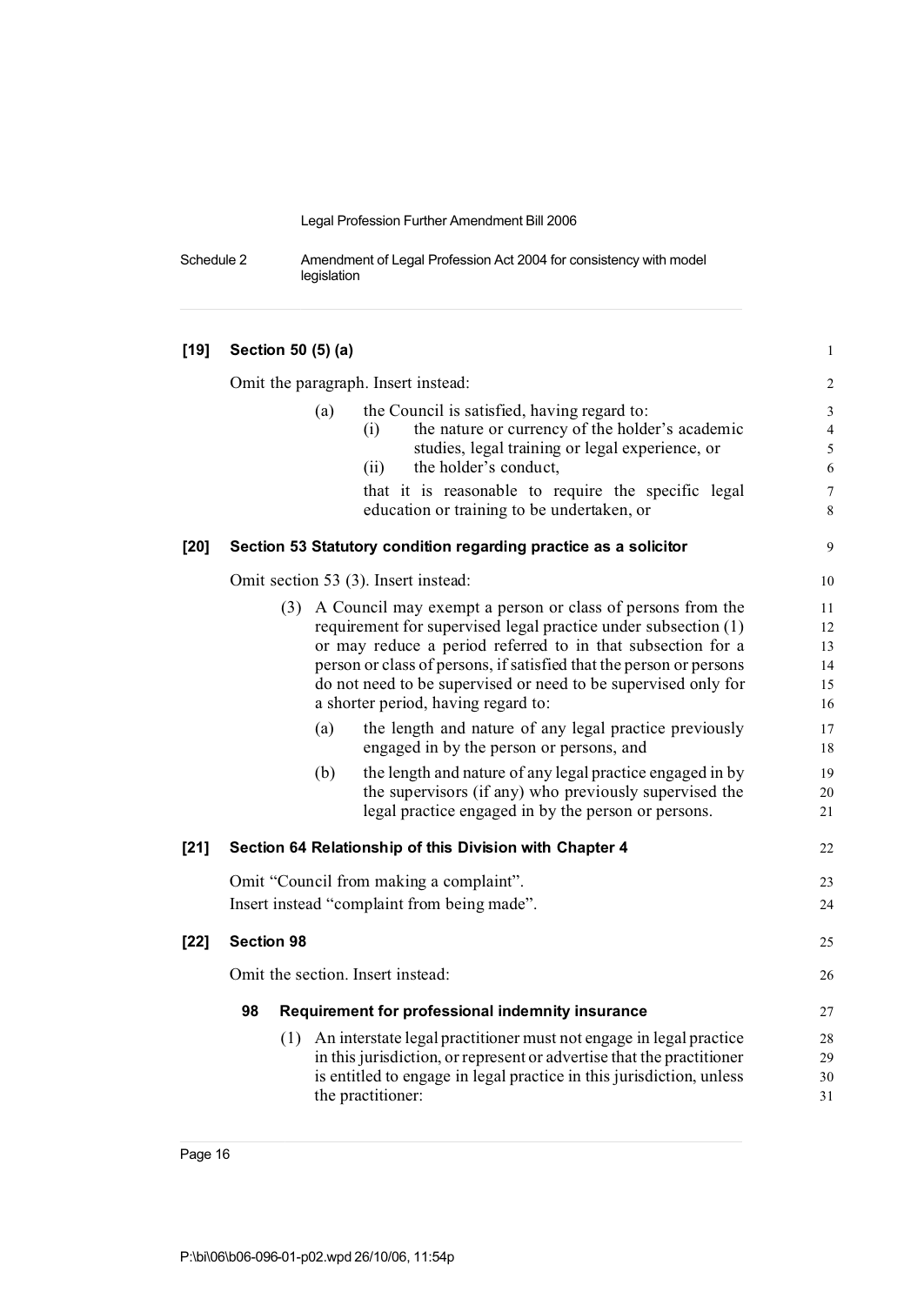Amendment of Legal Profession Act 2004 for consistency with model legislation Schedule 2

|        |                                       | (a)  |       | is covered by professional indemnity insurance that:                       | $\mathbf{1}$             |
|--------|---------------------------------------|------|-------|----------------------------------------------------------------------------|--------------------------|
|        |                                       |      | (i)   | covers legal practice in this jurisdiction, and                            | $\overline{c}$           |
|        |                                       |      | (ii)  | has been approved under or complies with the                               | $\overline{3}$           |
|        |                                       |      |       | requirements of the corresponding law of the                               | $\overline{\mathcal{L}}$ |
|        |                                       |      |       | practitioner's home jurisdiction, and                                      | 5                        |
|        |                                       |      | (iii) | is for at least \$1.5 million (inclusive of defence)                       | 6                        |
|        |                                       |      |       | costs),                                                                    | $\boldsymbol{7}$         |
|        |                                       |      |       | unless (without affecting subparagraph (i) or (ii)) the                    | $\,$ 8 $\,$              |
|        |                                       |      |       | practitioner engages in legal practice solely as or in the                 | 9                        |
|        |                                       |      |       | manner of a barrister, or                                                  | 10                       |
|        |                                       | (b)  |       | is employed by a corporation or by a prescribed body,                      | 11                       |
|        |                                       |      |       | other than an incorporated legal practice, and the only                    | 12                       |
|        |                                       |      |       | legal services provided by the practitioner in this                        | 13                       |
|        |                                       |      |       | jurisdiction are in-house legal services.                                  | 14                       |
|        |                                       |      |       | Maximum penalty: 100 penalty units.                                        | 15                       |
|        | (2)                                   |      |       | Subsection (1) does not apply to an interstate legal practitioner          | 16                       |
|        |                                       | who: |       |                                                                            | 17                       |
|        |                                       | (a)  |       | is a government lawyer as defined in section 114, and                      | 18                       |
|        |                                       | (b)  |       | is engaged in legal practice in this jurisdiction only to                  | 19                       |
|        |                                       |      |       | the extent that the practitioner is engaging in                            | 20                       |
|        |                                       |      |       | government work, and                                                       | 21                       |
|        |                                       | (c)  |       | has an indemnity or immunity (whether provided by law                      | 22                       |
|        |                                       |      |       | or governmental policy) that is applicable in respect of                   | 23                       |
|        |                                       |      |       | that legal practice.                                                       | 24                       |
| $[23]$ |                                       |      |       | Section 101 Additional conditions on practice of interstate legal          | 25                       |
|        | practitioners                         |      |       |                                                                            | 26                       |
|        | Insert after section $101(4)$ :       |      |       |                                                                            | 27                       |
|        | (5)                                   |      |       | An interstate legal practitioner must not contravene a condition           | 28                       |
|        |                                       |      |       | imposed under this section.                                                | 29                       |
| $[24]$ |                                       |      |       | Section 102 Special provisions about interstate legal practitioner         | 30                       |
|        |                                       |      |       | engaging in unsupervised legal practice as solicitor in this jurisdiction  | 31                       |
|        |                                       |      |       | Insert "interstate legal" before "practitioner" where firstly and secondly | 32                       |
|        | occurring in section 102 (a) and (b). |      |       |                                                                            | 33                       |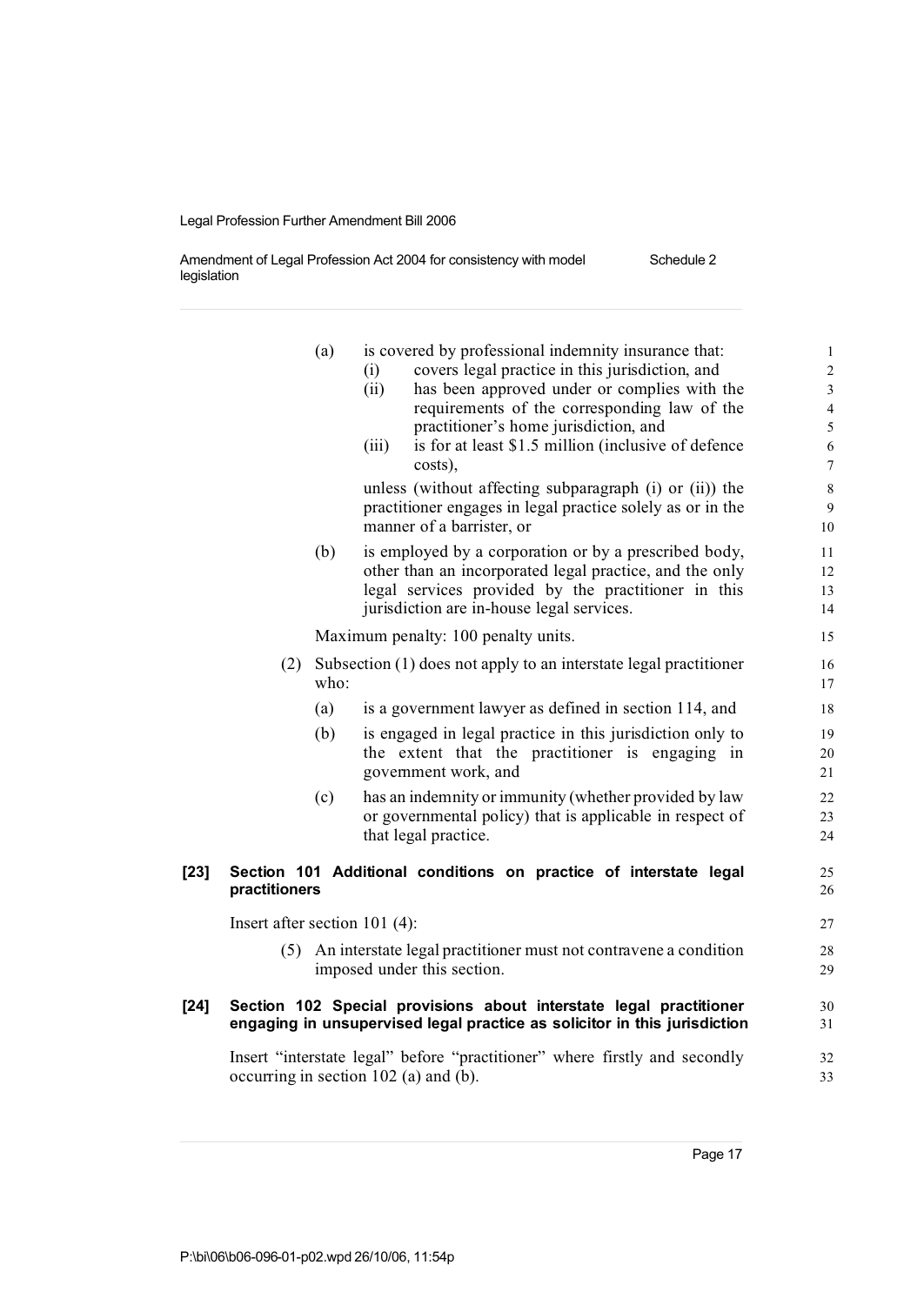Schedule 2 Amendment of Legal Profession Act 2004 for consistency with model legislation

| $[25]$ | <b>Section 102 (2)</b>   |     |                                                                                                                                                                                                             | $\mathbf{1}$                     |
|--------|--------------------------|-----|-------------------------------------------------------------------------------------------------------------------------------------------------------------------------------------------------------------|----------------------------------|
|        |                          |     | Insert at the end of section 102:                                                                                                                                                                           | $\sqrt{2}$                       |
|        | (2)                      |     | Subsection $(1)$ :                                                                                                                                                                                          | $\mathfrak{Z}$                   |
|        |                          | (a) | does not apply if the interstate legal practitioner is<br>exempt from the requirement for supervised legal<br>practice in the practitioner's home jurisdiction, or                                          | $\overline{4}$<br>5<br>6         |
|        |                          | (b) | applies only to the extent of a shorter period if the<br>required period of supervised legal practice has been<br>reduced for the interstate legal practitioner in the<br>practitioner's home jurisdiction. | $\tau$<br>$\,$ 8 $\,$<br>9<br>10 |
| $[26]$ |                          |     | Section 105 Consideration and investigation of applicants or holders                                                                                                                                        | 11                               |
|        |                          |     | Insert "amend," after "renew," in section 105 (1).                                                                                                                                                          | 12                               |
| $[27]$ | Section 105 (1)          |     |                                                                                                                                                                                                             | 13                               |
|        |                          |     | Omit "or impose conditions on a local practising certificate,".                                                                                                                                             | 14                               |
| $[28]$ |                          |     | Section 114 Government lawyers of other jurisdictions                                                                                                                                                       | 15                               |
|        | Insert instead "lawyer". |     | Omit "employee" wherever occurring in section $114$ (1), (2) and (3).                                                                                                                                       | 16<br>17                         |
| $[29]$ | <b>Section 114 (4)</b>   |     |                                                                                                                                                                                                             | 18                               |
|        |                          |     | Omit the definition of <i>government employee</i> . Insert instead:                                                                                                                                         | 19                               |
|        |                          |     | government lawyer means an Australian lawyer, or a person<br>eligible for admission to the legal profession, employed in or by<br>a government agency of another jurisdiction.                              | 20<br>21<br>22                   |
| $[30]$ | local roll               |     | Section 120 Official notification to other jurisdictions of removals from                                                                                                                                   | 23<br>24                         |
|        |                          |     | Omit "local lawyer's" from section 120 (1). Insert instead "person's".                                                                                                                                      | 25                               |
| $[31]$ | <b>Section 120 (3)</b>   |     |                                                                                                                                                                                                             | 26                               |
|        |                          |     | Omit "lawyer's" wherever occurring. Insert instead "person's".                                                                                                                                              | 27                               |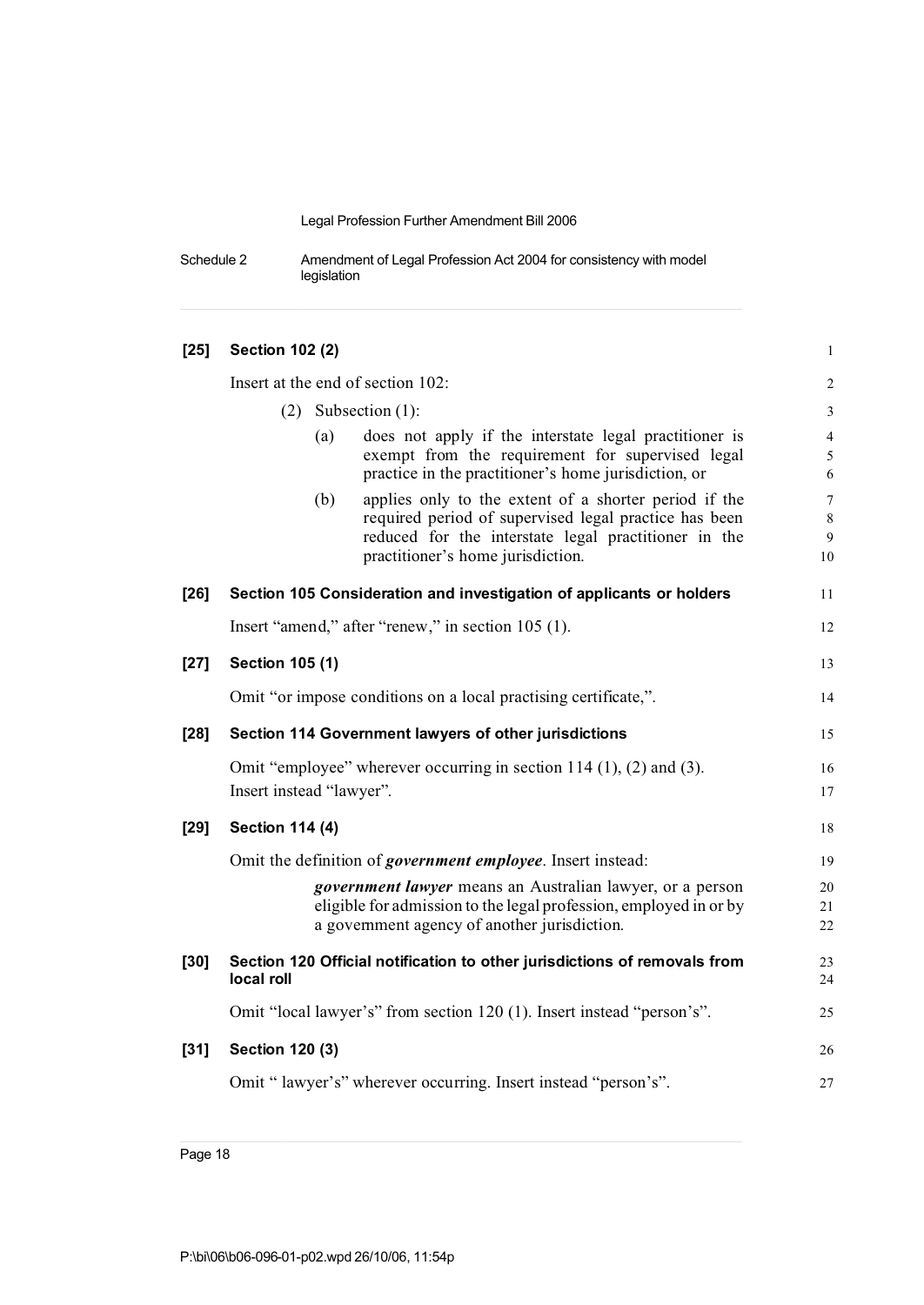| Amendment of Legal Profession Act 2004 for consistency with model | Schedule 2 |
|-------------------------------------------------------------------|------------|
| legislation                                                       |            |

| $[32]$ | <b>Section 125</b>                                  |                                               |                                                                                                                                                      | $\mathbf{1}$               |  |  |  |
|--------|-----------------------------------------------------|-----------------------------------------------|------------------------------------------------------------------------------------------------------------------------------------------------------|----------------------------|--|--|--|
|        |                                                     |                                               | Omit the section. Insert instead:                                                                                                                    | $\overline{c}$             |  |  |  |
|        | 125<br>Provisions relating to requirement to notify |                                               |                                                                                                                                                      |                            |  |  |  |
|        |                                                     |                                               | A notice to be given under this Division by a person must:                                                                                           | 4                          |  |  |  |
|        |                                                     | (a)<br>state his or her name and address, and |                                                                                                                                                      |                            |  |  |  |
|        |                                                     | (b)                                           | disclose full details of the action to which the notice<br>relates, including the date on which that action was<br>taken, and                        | 6<br>$\boldsymbol{7}$<br>8 |  |  |  |
|        |                                                     | (c)                                           | be accompanied by a copy of any official notification<br>provided to him or her in connection with that action.                                      | 9<br>10                    |  |  |  |
| $[33]$ |                                                     |                                               | Section 127 Peremptory cancellation of local practising certificate<br>following removal of name from interstate roll                                | 11<br>12                   |  |  |  |
|        | $127(1)(a)$ .                                       |                                               | Insert "but he or she remains an Australian lawyer" after "roll" in section                                                                          | 13<br>14                   |  |  |  |
| $[34]$ |                                                     |                                               | Section 128 Show cause procedure for removal of lawyer's name from<br>local roll following foreign regulatory action                                 | 15<br>16                   |  |  |  |
|        |                                                     |                                               | Omit ", at the time of that removal," from section 128 (1) (b).                                                                                      | 17                         |  |  |  |
| $[35]$ |                                                     |                                               | Section 129 Show cause procedure for cancellation of local practising<br>certificate following foreign regulatory action                             | 18<br>19                   |  |  |  |
|        |                                                     |                                               | Omit ", at the time the action was taken," from section $129(1)(b)$ .                                                                                | 20                         |  |  |  |
| $[36]$ | <b>Section 129 (2)</b>                              |                                               |                                                                                                                                                      | 21                         |  |  |  |
|        |                                                     |                                               | Omit "name should not be removed".<br>Insert instead "practising certificate should not be cancelled".                                               | 22<br>23                   |  |  |  |
| $[37]$ | <b>Section 129 (4A)</b>                             |                                               |                                                                                                                                                      | 24                         |  |  |  |
|        | Insert after section 129 (4):                       |                                               |                                                                                                                                                      | 25                         |  |  |  |
|        | (4A)                                                |                                               | The Council must, as soon as practicable, give the practitioner<br>an information notice about its decision to cancel the practising<br>certificate. | 26<br>27<br>28             |  |  |  |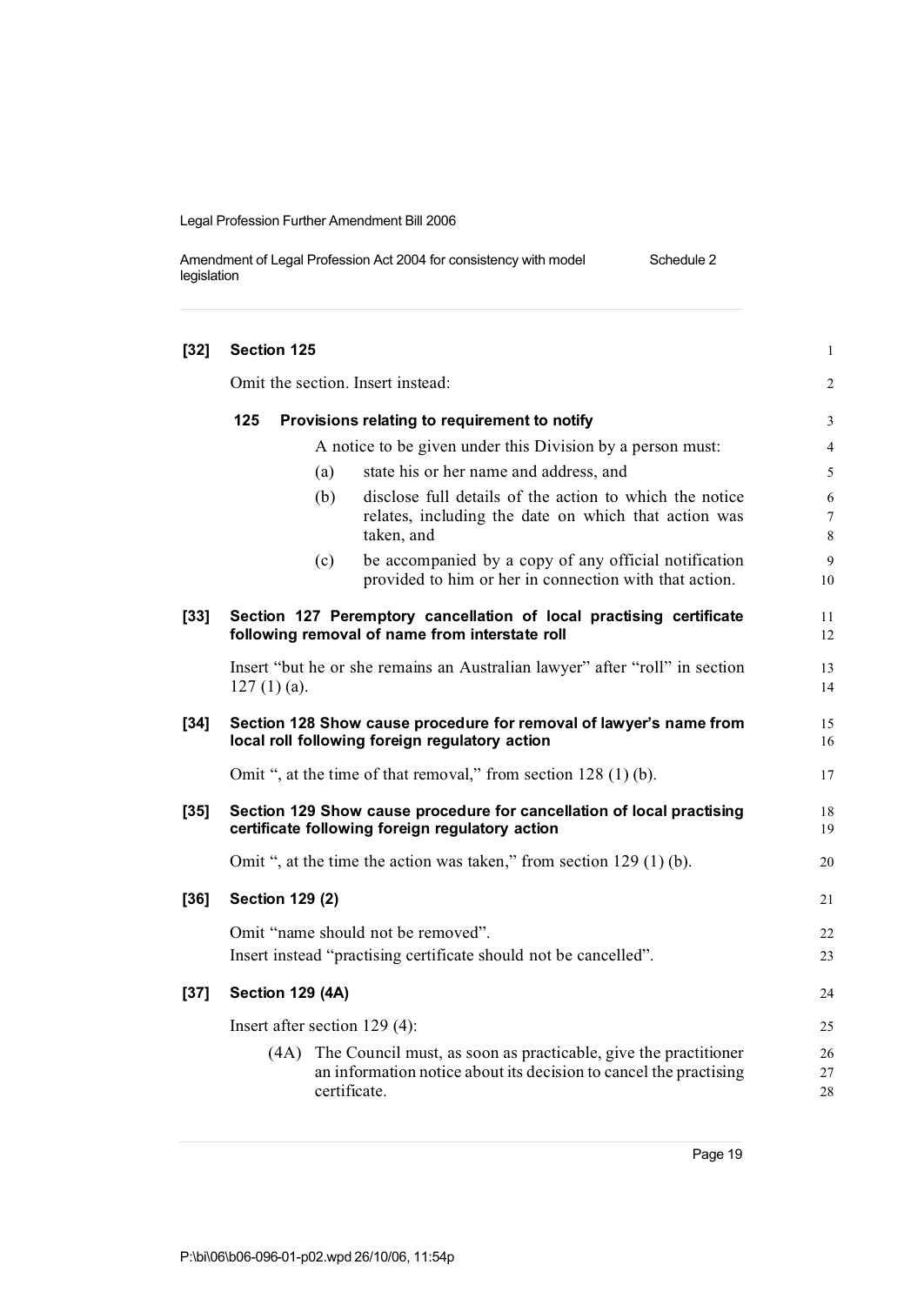Schedule 2 Amendment of Legal Profession Act 2004 for consistency with model legislation

| $[38]$ | Section 140 Incorporated legal practice must have legal practitioner<br>director                                                                                                                                                         | $\mathbf{1}$<br>$\overline{2}$           |
|--------|------------------------------------------------------------------------------------------------------------------------------------------------------------------------------------------------------------------------------------------|------------------------------------------|
|        | Omit "liability" from section 140 (6). Insert instead "liabilities".                                                                                                                                                                     | $\mathfrak{Z}$                           |
| $[39]$ | Section 141 Obligations of legal practitioner director relating to<br>misconduct                                                                                                                                                         | 4<br>5                                   |
|        | Insert after section $141$ (1):                                                                                                                                                                                                          | 6                                        |
|        | A legal practitioner director is not guilty of unsatisfactory<br>(1A)<br>professional conduct or professional misconduct under<br>subsection (1) if the director establishes that he or she took all<br>reasonable steps to ensure that: | $\overline{7}$<br>$\,$ 8 $\,$<br>9<br>10 |
|        | Australian legal practitioners employed by the<br>(a)<br>incorporated legal practice did not engage in conduct or<br>misconduct referred to in subsection $(1)$ (a), or                                                                  | 11<br>12<br>13                           |
|        | directors (not being Australian legal practitioners) of the<br>(b)<br>incorporated legal practice did not engage in conduct<br>referred to in subsection $(1)$ (b), or                                                                   | 14<br>15<br>16                           |
|        | (c)<br>unsuitable directors (not being Australian legal<br>practitioners) of the incorporated legal practice were not<br>appointed or holding office as referred to in subsection<br>$(1)$ (c),                                          | 17<br>18<br>19<br>20                     |
|        | as the case requires.                                                                                                                                                                                                                    | 21                                       |
| $[40]$ | Section 149 Requirements relating to advertising                                                                                                                                                                                         | 22                                       |
|        | Omit "of the relevant class of Australian legal practitioners" from section<br>$149(2)$ .<br>Insert instead "in that branch of the legal profession or in that style of legal<br>practice".                                              | 23<br>24<br>25<br>26                     |
| $[41]$ | <b>Section 184 Definitions</b>                                                                                                                                                                                                           | 27                                       |
|        | Omit the definition of <i>commercial legal presence</i> .                                                                                                                                                                                | 28                                       |
| $[42]$ | Section 184, definition of "local registration certificate"                                                                                                                                                                              | 29                                       |
|        | Omit "or issued".                                                                                                                                                                                                                        | 30                                       |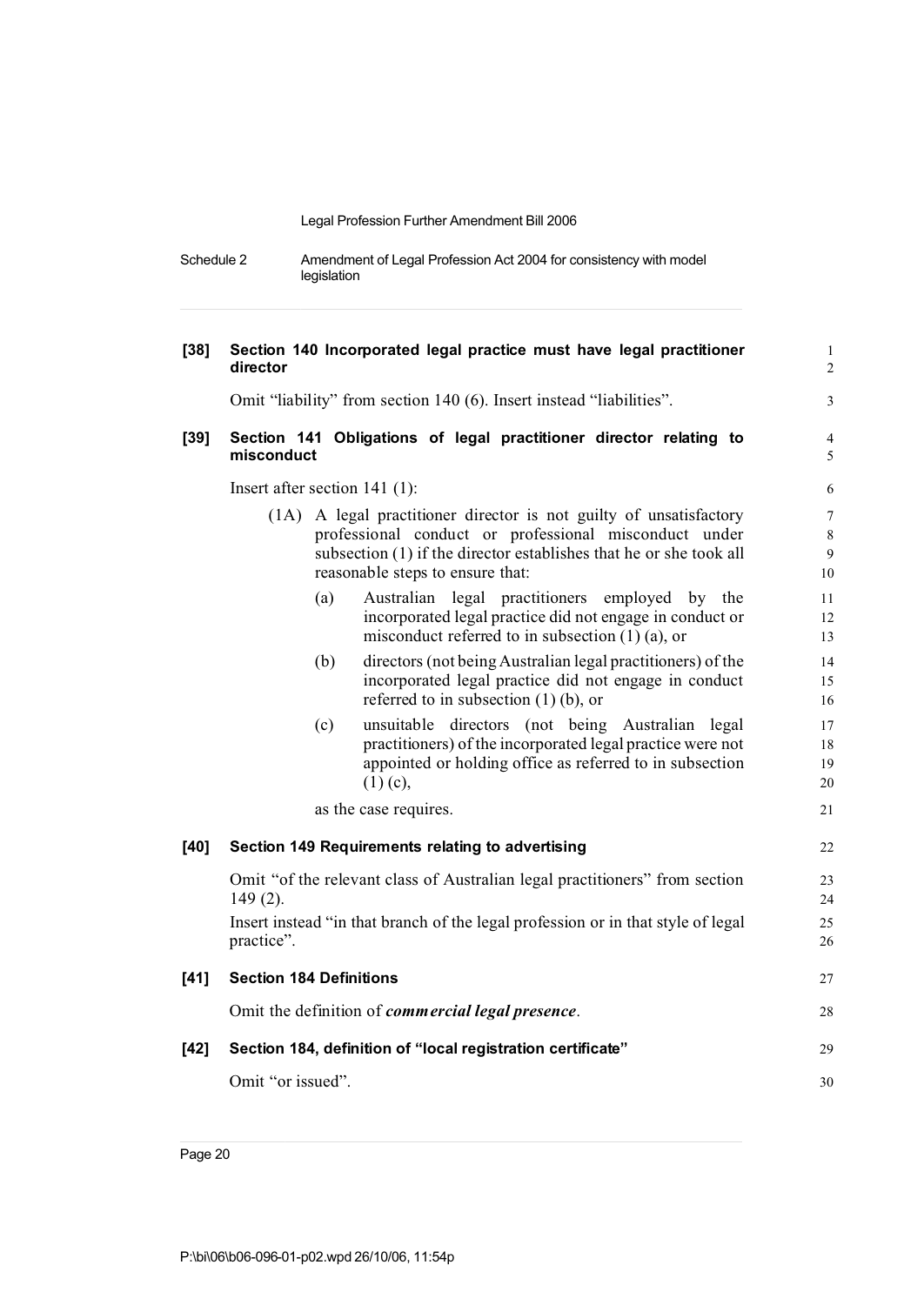Amendment of Legal Profession Act 2004 for consistency with model legislation Schedule 2

| $[43]$ |     |                          |                                   | Section 186 Requirement for registration                                                                                                                                                                                                                                                                                                                                                                                                                                                                                                         | $\mathbf{1}$                                                         |
|--------|-----|--------------------------|-----------------------------------|--------------------------------------------------------------------------------------------------------------------------------------------------------------------------------------------------------------------------------------------------------------------------------------------------------------------------------------------------------------------------------------------------------------------------------------------------------------------------------------------------------------------------------------------------|----------------------------------------------------------------------|
|        |     |                          | (i)                               | Omit section 186 $(2)$ $(a)$ $(i)$ . Insert instead:<br>practises foreign law in this jurisdiction for one<br>or more periods that do not in aggregate exceed<br>90 days in any period of 12 months, or                                                                                                                                                                                                                                                                                                                                          | $\overline{c}$<br>3<br>$\overline{\mathcal{A}}$<br>5                 |
| $[44]$ |     | Section 186 (2) (b) (ii) |                                   |                                                                                                                                                                                                                                                                                                                                                                                                                                                                                                                                                  | 6                                                                    |
|        |     |                          | (ii)                              | Omit the subparagraph. Insert instead:<br>does not become a partner or director of a law<br>practice.                                                                                                                                                                                                                                                                                                                                                                                                                                            | 7<br>8<br>9                                                          |
| $[45]$ |     | Section 196              |                                   |                                                                                                                                                                                                                                                                                                                                                                                                                                                                                                                                                  | 10                                                                   |
|        |     |                          | Omit the section. Insert instead: |                                                                                                                                                                                                                                                                                                                                                                                                                                                                                                                                                  | 11                                                                   |
|        | 196 |                          |                                   | <b>Professional indemnity insurance</b>                                                                                                                                                                                                                                                                                                                                                                                                                                                                                                          | 12                                                                   |
|        |     | (a)                      | the following:                    | (1) An Australian-registered foreign lawyer must, at all times while<br>practising foreign law in this jurisdiction, comply with one of<br>the foreign lawyer must have professional indemnity<br>insurance that conforms with the requirements for<br>professional indemnity insurance applicable for<br>Australian legal practitioners in any jurisdiction,                                                                                                                                                                                    | 13<br>14<br>15<br>16<br>17<br>18<br>19                               |
|        |     | (b)                      | (i)<br>(ii)                       | if the foreign lawyer does not have professional<br>indemnity insurance that<br>complies<br>with<br>paragraph (a)—the foreign lawyer:<br>must have professional indemnity insurance that<br>covers the practice of foreign law in this<br>jurisdiction and that complies with the relevant<br>requirements of a foreign law or foreign<br>registration authority, and<br>if the insurance is for less than \$1.5 million<br>(inclusive of defence costs)—must provide a<br>disclosure statement to each client disclosing the<br>level of cover, | 20<br>21<br>22<br>23<br>24<br>25<br>26<br>27<br>28<br>29<br>30<br>31 |
|        |     | (c)                      |                                   | if the foreign lawyer does not have professional<br>indemnity insurance that complies with paragraph (a) or<br>(b)—the foreign lawyer must provide a disclosure                                                                                                                                                                                                                                                                                                                                                                                  | 32<br>33<br>34                                                       |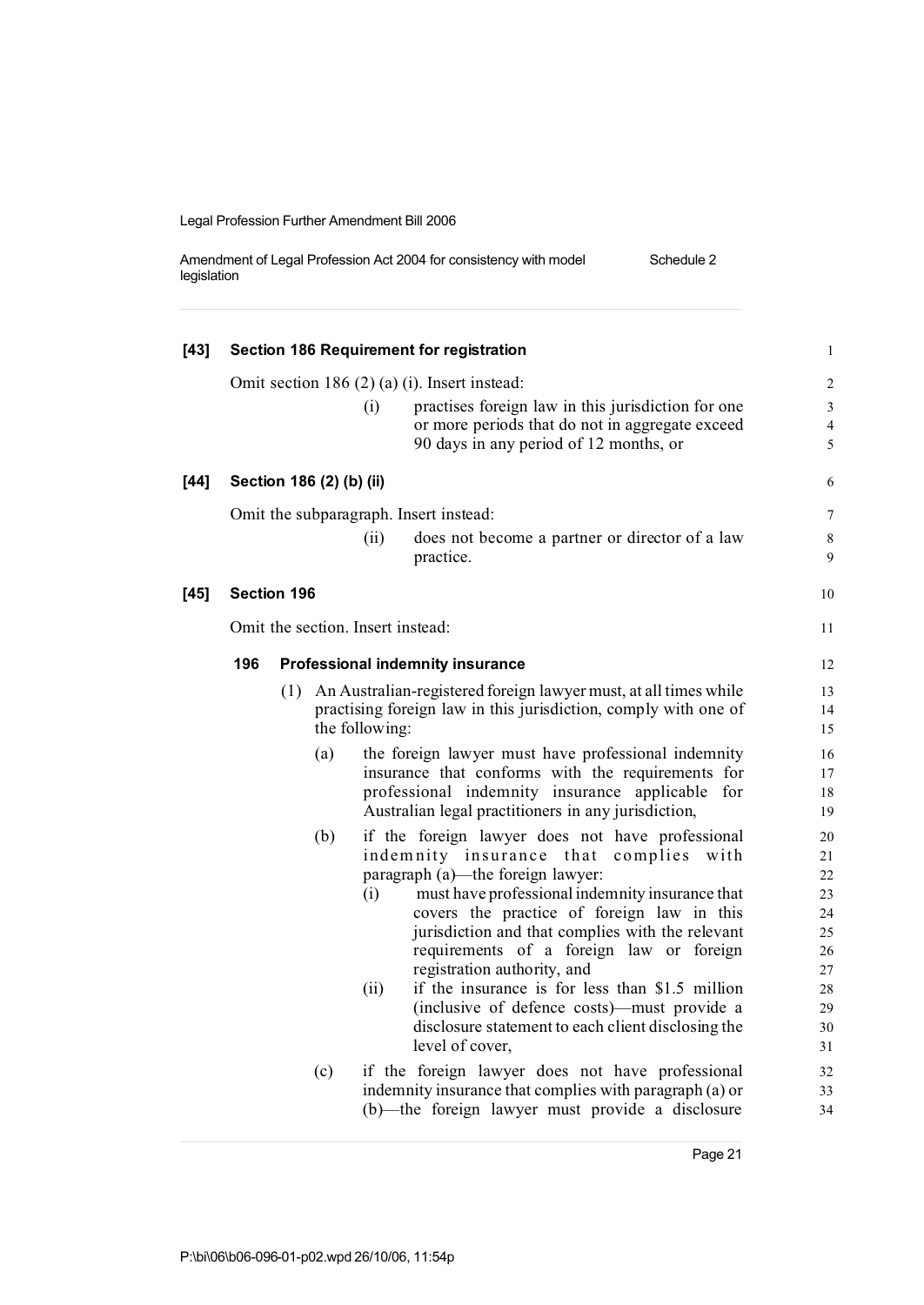| Schedule 2 | Amendment of Legal Profession Act 2004 for consistency with model |
|------------|-------------------------------------------------------------------|
|            | legislation                                                       |

statement to each client stating that the lawyer does not 1 have complying professional indemnity insurance. (2) A disclosure statement must be made in writing before, or as 3 soon as practicable after, the foreign lawyer is retained in the 4 matter. 5 (3) A disclosure statement provided to a person before the foreign 6 lawyer is retained in a matter is taken to be provided to the 7 person as a client for the purposes of this section. 8 (4) A disclosure statement is not valid unless it is given in 9 accordance with, and otherwise complies with, any applicable 10 requirements of the regulations. 11 **[46] Section 202 Manner of application** 12 Omit section 202 (6) (a). Insert instead: 13 (a) matters that may affect the domestic registration 14 authority's consideration of the application for the grant 15 or renewal of registration, and 16 **[47] Section 203 Requirements regarding applications for grant or renewal** 17 **of** registration 18 Omit section 203 (2) (d). Insert instead: 19 (d) state whether the applicant has been convicted of an 20 offence in Australia or a foreign country, and if so: 21 (i) the nature of the offence, and 22 (ii) how long ago the offence was committed, and 23 (iii) the applicant's age when the offence was 24 committed, and 25 **[48] Section 203 (2) (h1)** 26 Insert after section 203 (2) (h): 27 (h1) specify which of the paragraphs of section  $196$  (1) the 28 applicant proposes to rely on and be accompanied by 29

supporting proof of the relevant matters, and 30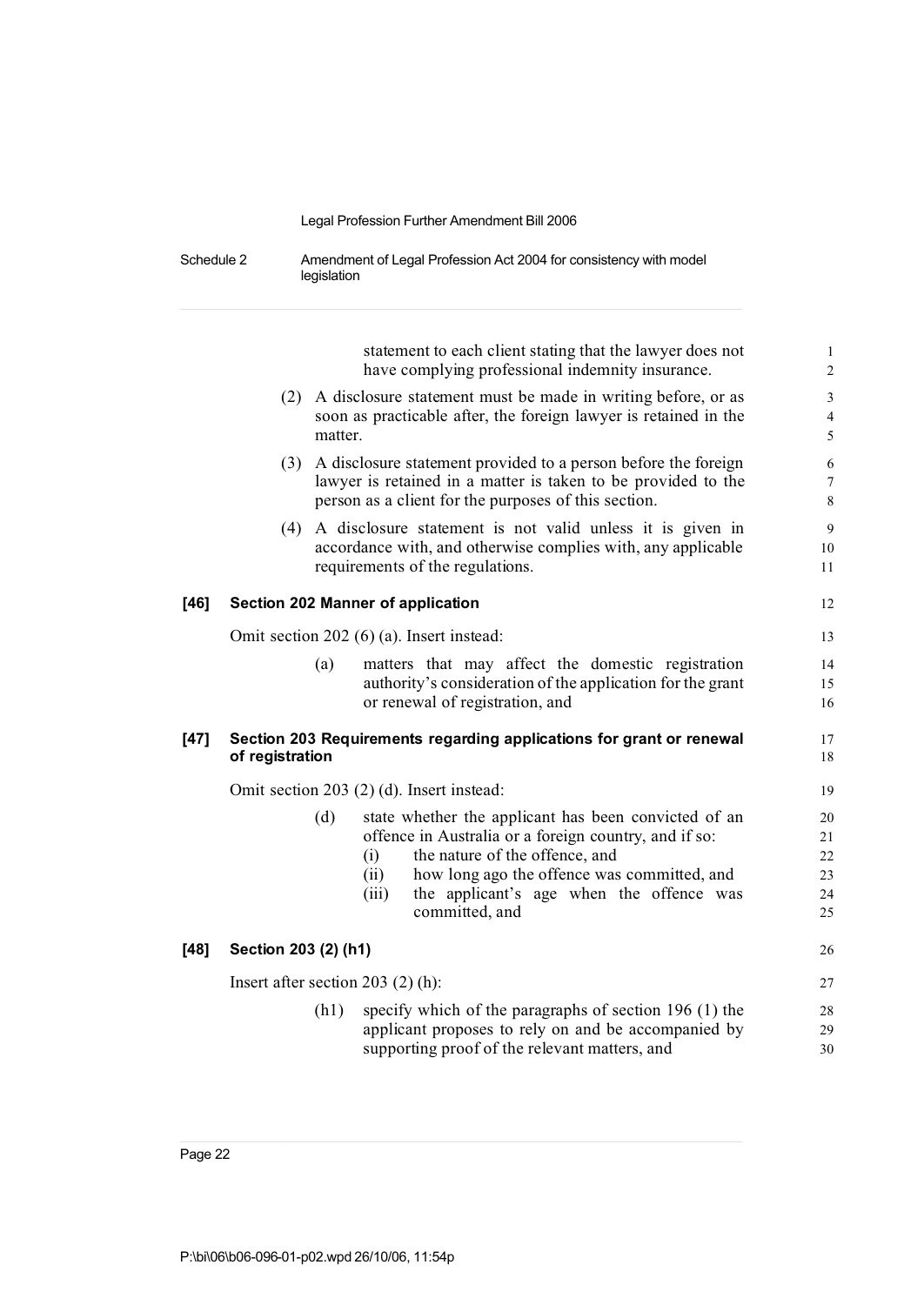| Amendment of Legal Profession Act 2004 for consistency with model | Schedule 2 |
|-------------------------------------------------------------------|------------|
| legislation                                                       |            |

| $[49]$ |                                                                          |     | Section 204 Grant or renewal of registration                                                  | $\mathbf{1}$   |  |
|--------|--------------------------------------------------------------------------|-----|-----------------------------------------------------------------------------------------------|----------------|--|
|        | Insert after section $204$ (1):                                          |     |                                                                                               | $\sqrt{2}$     |  |
|        | (1A)                                                                     |     | The domestic registration authority may, when granting or                                     | $\mathfrak{Z}$ |  |
|        |                                                                          |     | renewing registration, impose conditions as referred to in                                    | $\overline{4}$ |  |
|        |                                                                          |     | section 224 (Conditions imposed by domestic registration<br>authority).                       | 5<br>6         |  |
| [50]   | <b>Section 204 (2A)</b>                                                  |     |                                                                                               | 7              |  |
|        | Insert after section $204$ (2):                                          |     |                                                                                               | $\,$ 8 $\,$    |  |
|        |                                                                          |     | (2A) If the domestic registration authority:                                                  | 9              |  |
|        |                                                                          | (a) | refuses to grant or renew registration, or                                                    | 10             |  |
|        |                                                                          | (b) | imposes a condition of the registration and the applicant<br>does not agree to the condition, | 11<br>12       |  |
|        |                                                                          |     | the authority must, as soon as practicable, give the applicant an<br>information notice.      | 13<br>14       |  |
| $[51]$ | satisfied                                                                |     | Section 205 Requirement to grant or renew registration if criteria                            | 15<br>16       |  |
|        |                                                                          |     | Insert "engaging in" after "regulating" in section $205(1)(b)$ .                              | 17             |  |
| $[52]$ | Section 205 (1) (c) (ii)                                                 |     |                                                                                               | 18             |  |
|        |                                                                          |     | Insert "engaging in" after "concerning".                                                      | 19             |  |
| $[53]$ | Section 205 (1) (d)                                                      |     |                                                                                               | 20             |  |
|        | Omit the paragraph. Insert instead:                                      |     |                                                                                               |                |  |
|        |                                                                          | (d) | is satisfied the applicant demonstrates an intention to                                       | 22             |  |
|        |                                                                          |     | commence practising foreign law in this jurisdiction                                          | 23             |  |
|        |                                                                          |     | within a reasonable period if registration were to be<br>granted,                             | 24<br>25       |  |
| $[54]$ |                                                                          |     | Section 206 Refusal to grant or renew registration                                            | 26             |  |
|        | Omit "or an office at which the applicant engages in legal practice in a |     |                                                                                               |                |  |
|        |                                                                          |     | foreign country" from section $206(2)$ (h).                                                   | 28             |  |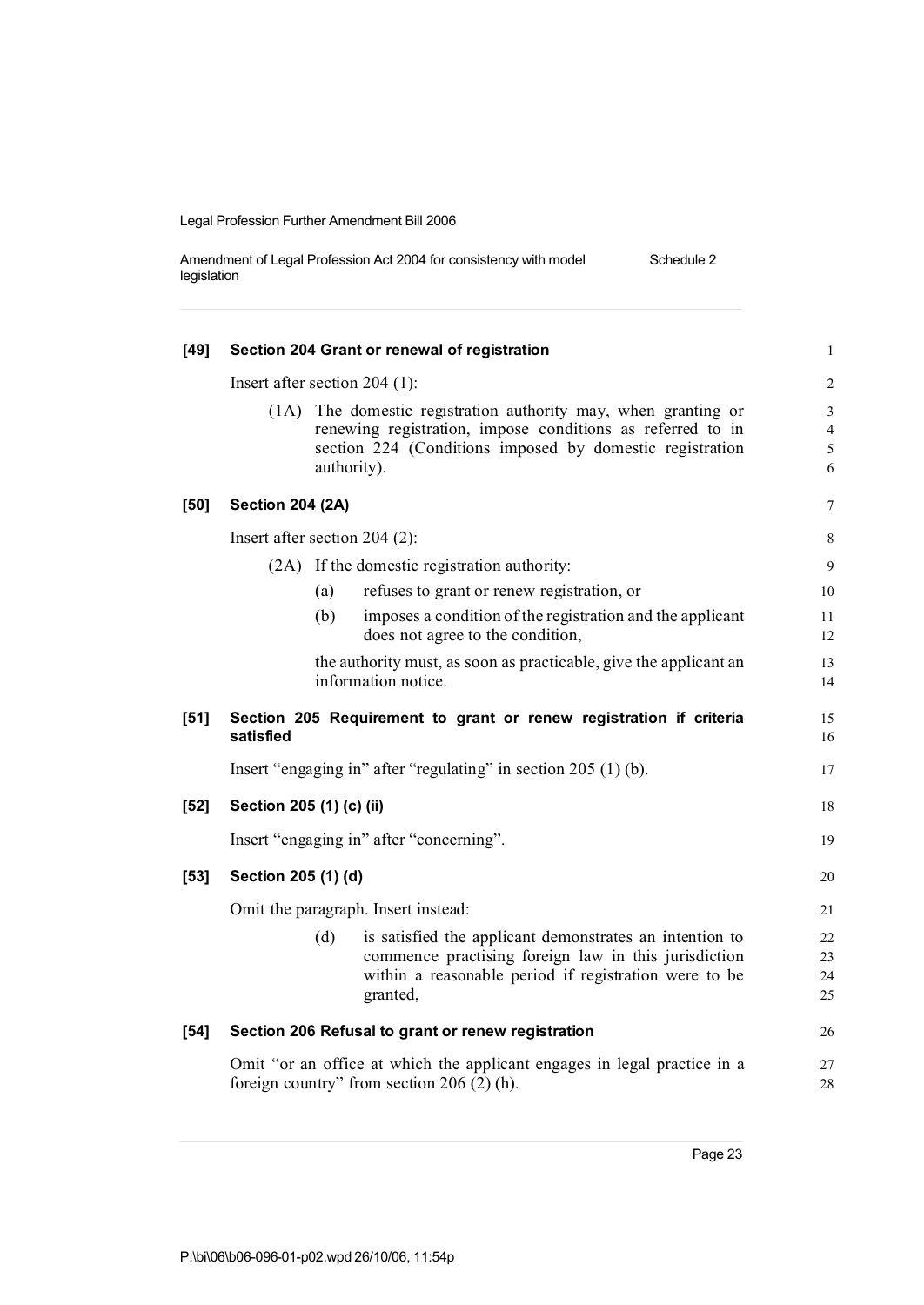| Schedule 2 | Amendment of Legal Profession Act 2004 for consistency with model |
|------------|-------------------------------------------------------------------|
|            | legislation                                                       |

| $[55]$ | Section 208 Grounds for amending, suspending or cancelling<br>registration                                                                                                                                                                                                                                       | $\mathbf{1}$<br>$\overline{c}$         |  |  |  |
|--------|------------------------------------------------------------------------------------------------------------------------------------------------------------------------------------------------------------------------------------------------------------------------------------------------------------------|----------------------------------------|--|--|--|
|        | Omit section 208 (1) (e). Insert instead:                                                                                                                                                                                                                                                                        | 3                                      |  |  |  |
|        | the person has been convicted of an offence in Australia<br>(e)<br>or a foreign country,                                                                                                                                                                                                                         | $\overline{4}$<br>5                    |  |  |  |
| $[56]$ | Section 208 (1) (g)                                                                                                                                                                                                                                                                                              | 6                                      |  |  |  |
|        | Omit section 208 (1) (g)–(i). Insert instead:                                                                                                                                                                                                                                                                    | 7                                      |  |  |  |
|        | the person does not meet the requirements of<br>(g)<br>section 196 (Professional indemnity insurance),                                                                                                                                                                                                           | 8<br>9                                 |  |  |  |
| $[57]$ | Section 209 Amending, suspending or cancelling registration                                                                                                                                                                                                                                                      | 10                                     |  |  |  |
|        | Omit section 209 (2) (b) and (c). Insert instead:                                                                                                                                                                                                                                                                | 11                                     |  |  |  |
|        | (b)<br>if the notice stated the action proposed was to suspend                                                                                                                                                                                                                                                   | 12                                     |  |  |  |
|        | the registration for a specified period—suspend the                                                                                                                                                                                                                                                              | 13                                     |  |  |  |
|        | registration for a period no longer than the specified<br>period, or                                                                                                                                                                                                                                             | 14<br>15                               |  |  |  |
|        | (c)<br>if the notice stated the action proposed was to cancel the<br>registration:<br>(i)<br>cancel the registration, or<br>suspend the registration for a period, or<br>(ii)<br>amend the registration in a less onerous way the<br>(iii)<br>authority considers appropriate because of the<br>representations. | 16<br>17<br>18<br>19<br>20<br>21<br>22 |  |  |  |
| $[58]$ | <b>Section 209 (6)</b>                                                                                                                                                                                                                                                                                           | 23                                     |  |  |  |
|        | Insert after section $209(5)$ :                                                                                                                                                                                                                                                                                  |                                        |  |  |  |
|        | $(6)$ In this section, <b>amend</b> registration means amend the<br>registration under section 224 during its currency, otherwise<br>than at the request of the foreign lawyer concerned.                                                                                                                        | 25<br>26<br>27                         |  |  |  |
| $[59]$ | Section 217 Relationship of this Division with Chapters 4 and 6                                                                                                                                                                                                                                                  | 28                                     |  |  |  |
|        | Omit "the domestic registration authority from making a complaint" from<br>section $217(3)$ .                                                                                                                                                                                                                    | 29<br>30                               |  |  |  |
|        | Insert instead "a complaint from being made".                                                                                                                                                                                                                                                                    | 31                                     |  |  |  |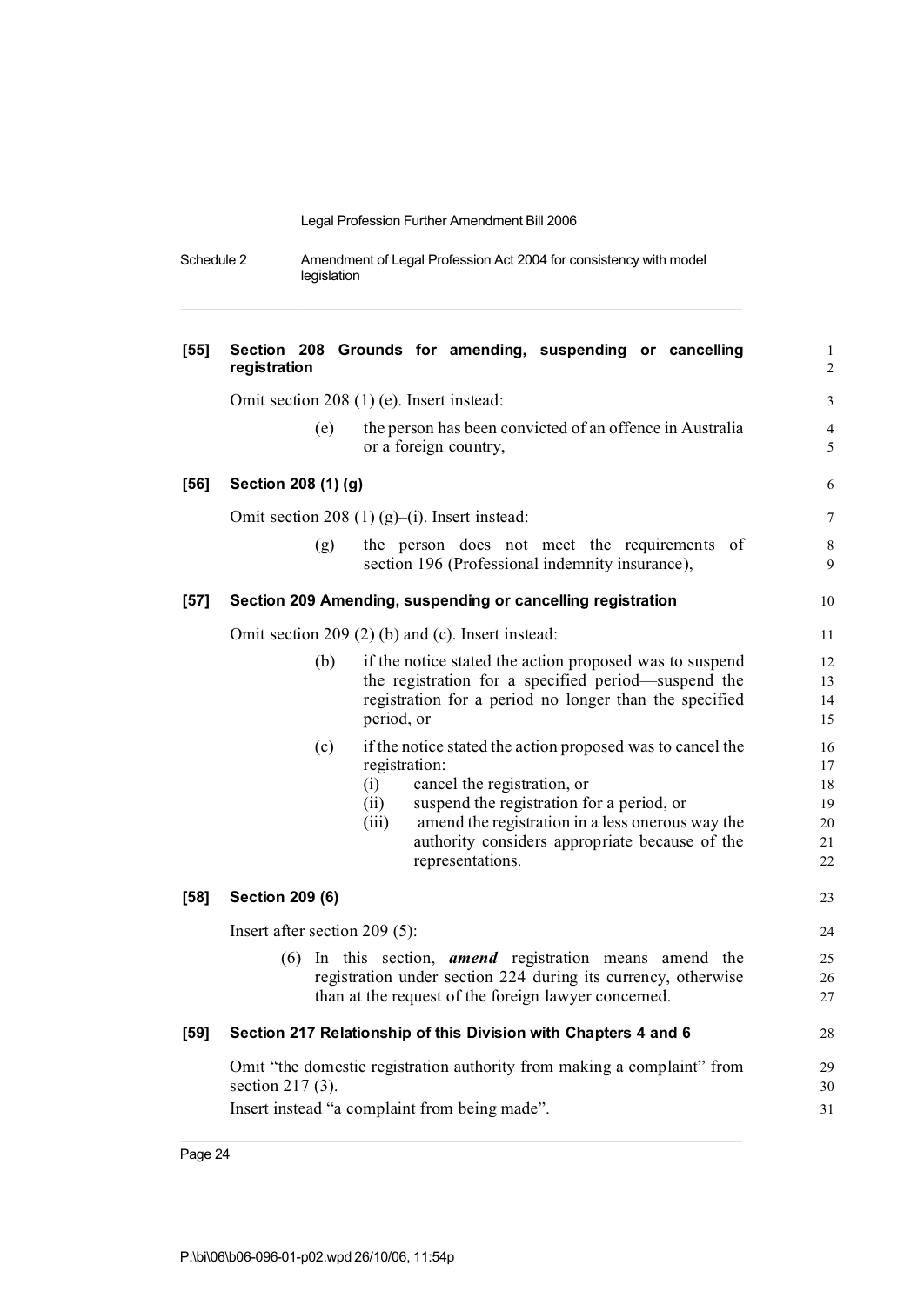| Amendment of Legal Profession Act 2004 for consistency with model | Schedule 2 |
|-------------------------------------------------------------------|------------|
| legislation                                                       |            |

| [60] | registered foreign lawyers     |     | Section 231 Consideration and investigation of applicants and locally                                                                                                                                                                               | $\mathbf{1}$<br>$\overline{c}$  |
|------|--------------------------------|-----|-----------------------------------------------------------------------------------------------------------------------------------------------------------------------------------------------------------------------------------------------------|---------------------------------|
|      |                                |     | Insert "amend," after "renew," in section 231 (1).                                                                                                                                                                                                  | 3                               |
| [61] | <b>Section 231 (1)</b>         |     |                                                                                                                                                                                                                                                     | 4                               |
|      |                                |     | Omit "or impose conditions on a person's registration under this Part,".                                                                                                                                                                            | 5                               |
| [62] | <b>Section 243 Definitions</b> |     |                                                                                                                                                                                                                                                     | 6                               |
|      |                                |     | Omit the definition of <i>trust money</i> from section 243 (1). Insert instead:                                                                                                                                                                     | 7                               |
|      |                                |     | <i>trust money</i> means money entrusted to a law practice in the<br>course of or in connection with the provision of legal services<br>by the practice, and includes:                                                                              | $\,8\,$<br>$\overline{9}$<br>10 |
|      |                                | (a) | money received by the practice on account of legal costs<br>in advance of providing the services, and                                                                                                                                               | 11<br>12                        |
|      |                                | (b) | controlled money received by the practice, and                                                                                                                                                                                                      | 13                              |
|      |                                | (c) | transit money received by the practice, and                                                                                                                                                                                                         | 14                              |
|      |                                | (d) | money received by the practice, that is the subject of a<br>power, exercisable by the practice or an associate of the<br>practice, to deal with the money for or on behalf of<br>another person.                                                    | 15<br>16<br>17<br>18            |
| [63] | <b>Section 243 (3)</b>         |     |                                                                                                                                                                                                                                                     | 19                              |
|      | Insert after section 243 (2):  |     |                                                                                                                                                                                                                                                     | 20                              |
|      |                                |     | (3) A reference in this Part to a power given to a law practice or an<br>associate of the practice to deal with money for or on behalf of<br>another person is a reference to a power given to the practice or<br>associate that is exercisable by: | 21<br>22<br>23<br>24            |
|      |                                | (a) | the practice alone, or                                                                                                                                                                                                                              | 25                              |
|      |                                | (b) | an associate of the practice alone (otherwise than in a<br>private and personal capacity), or                                                                                                                                                       | 26<br>27                        |
|      |                                | (c) | the practice or an associate of the practice jointly or<br>severally, or jointly and severally, with either or both of<br>the following:<br>(i)<br>one or more associates of the practice,                                                          | 28<br>29<br>30<br>31            |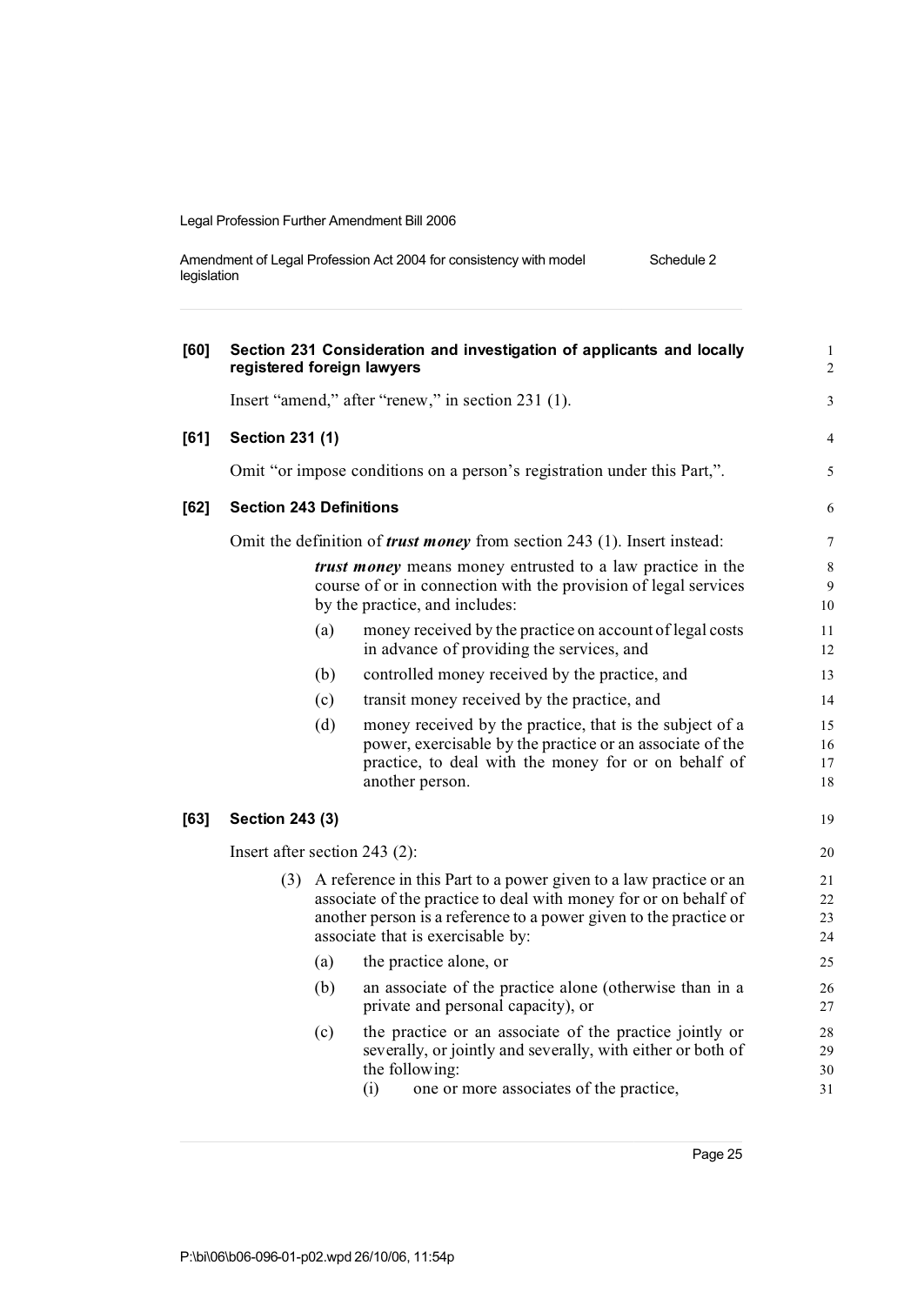Schedule 2 Amendment of Legal Profession Act 2004 for consistency with model legislation

|        |                                           | (ii) | the person, or one or more nominees of the<br>person, for whom or on whose behalf the money<br>may or is to be dealt with under the power. | $\mathbf{1}$<br>$\overline{2}$<br>$\overline{3}$ |
|--------|-------------------------------------------|------|--------------------------------------------------------------------------------------------------------------------------------------------|--------------------------------------------------|
| $[64]$ | Section 248 When money is received        |      |                                                                                                                                            | $\overline{4}$                                   |
|        |                                           |      | Insert "of the practice" after "associate" in section 248 (1) (b).                                                                         | 5                                                |
| [65]   | Section 248 (1) (c)                       |      |                                                                                                                                            | 6                                                |
|        |                                           |      | Omit section 248 (1) (c) and (d). Insert instead:                                                                                          | $\overline{7}$                                   |
|        | (c)                                       |      | the practice, or an associate of the practice (otherwise)                                                                                  | 8                                                |
|        |                                           |      | than in a private and personal capacity), is given a                                                                                       | 9                                                |
|        |                                           |      | power to deal with the money for or on behalf of                                                                                           | 10                                               |
|        |                                           |      | another person.                                                                                                                            | 11                                               |
| [66]   |                                           |      | Section 250 Liability of principals of law practice                                                                                        | 12                                               |
|        |                                           |      | Omit "Accordingly, references" from section 250 (2).                                                                                       | 13                                               |
|        | Insert instead "References".              |      |                                                                                                                                            | 14                                               |
| [67]   |                                           |      | Section 252 Barristers not to receive trust money                                                                                          | 15                                               |
|        |                                           |      | Omit "money on behalf of another person". Insert instead "trust money".                                                                    | 16                                               |
| [68]   |                                           |      | Section 253 Maintenance of general trust account                                                                                           | 17                                               |
|        |                                           |      | Insert "or holds" after "receives" in section 253 (3).                                                                                     | 18                                               |
| [69]   | account                                   |      | Section 254 Certain trust money to be deposited in general trust                                                                           | 19<br>20                                         |
|        | Omit section 254 (1) (d). Insert instead: |      |                                                                                                                                            | 21                                               |
|        | (d)                                       |      | the money is the subject of a power given to the practice                                                                                  | 22                                               |
|        |                                           |      | or an associate of the practice to deal with the money                                                                                     | 23                                               |
|        |                                           |      | for or on behalf of another person.                                                                                                        | 24                                               |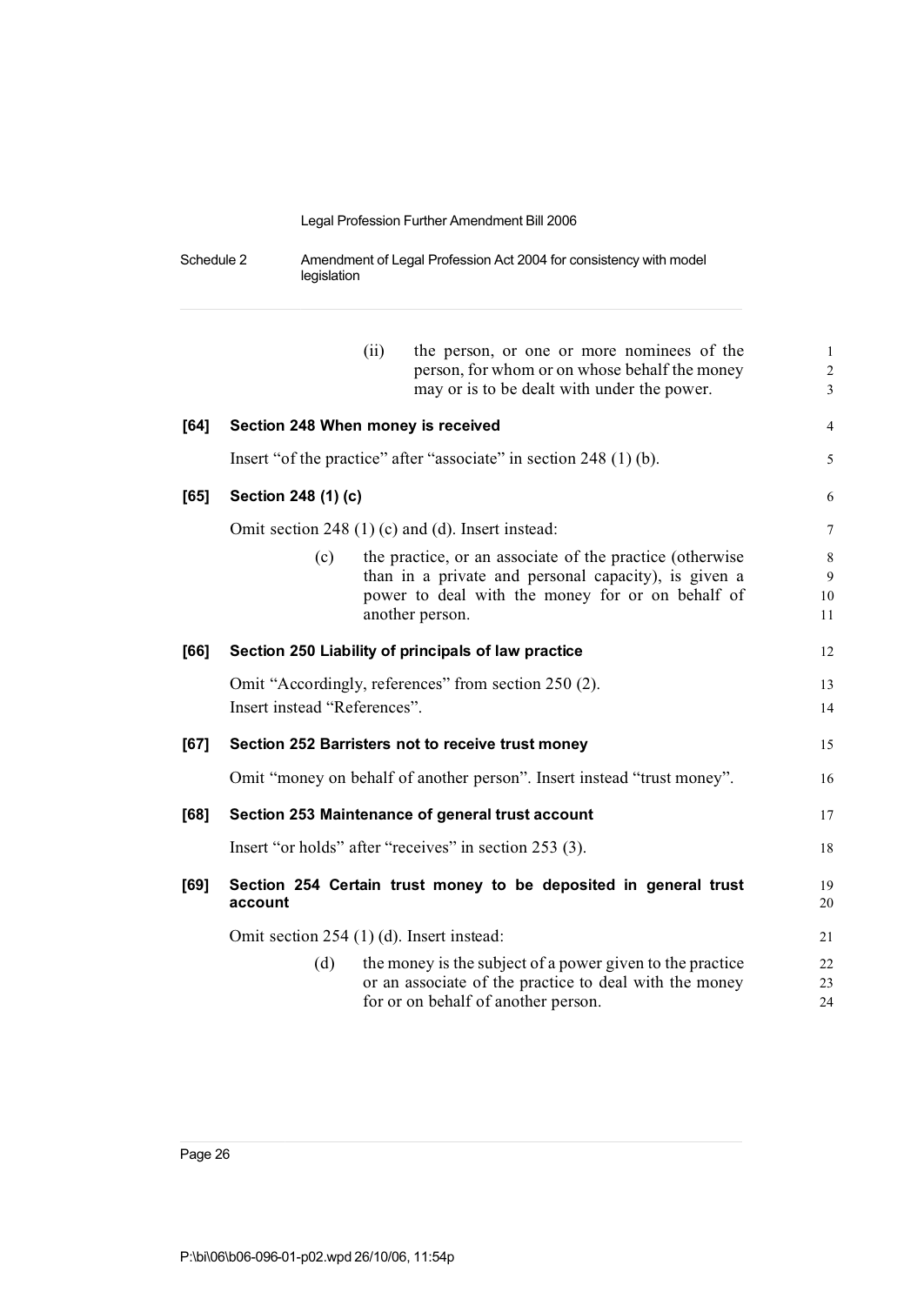| Amendment of Legal Profession Act 2004 for consistency with model | Schedule 2 |
|-------------------------------------------------------------------|------------|
| legislation                                                       |            |

| $[70]$ | <b>Section 255A</b>       |     |                                                                                                                                                                                                                                                                                             |                            |  |  |
|--------|---------------------------|-----|---------------------------------------------------------------------------------------------------------------------------------------------------------------------------------------------------------------------------------------------------------------------------------------------|----------------------------|--|--|
|        |                           |     | Insert after section 255:                                                                                                                                                                                                                                                                   | 2                          |  |  |
|        | 255A                      |     | Manner of withdrawal of trust money from general trust account                                                                                                                                                                                                                              | 3                          |  |  |
|        |                           |     | (1) A law practice must not withdraw trust money from a general<br>trust account otherwise than by cheque or electronic funds<br>transfer.                                                                                                                                                  | $\overline{4}$<br>5<br>6   |  |  |
|        |                           |     | Maximum penalty: 50 penalty units.                                                                                                                                                                                                                                                          | $\tau$                     |  |  |
|        |                           |     | (2) Without limiting subsection (1), the following are specifically<br>prohibited:                                                                                                                                                                                                          | 8<br>9                     |  |  |
|        |                           |     | (a)<br>cash withdrawals,                                                                                                                                                                                                                                                                    | 10                         |  |  |
|        |                           |     | ATM withdrawals or transfers,<br>(b)                                                                                                                                                                                                                                                        | 11                         |  |  |
|        |                           |     | telephone banking withdrawals or transfers.<br>(c)                                                                                                                                                                                                                                          | 12                         |  |  |
|        |                           | (3) | The regulations may make provision for or with respect to<br>withdrawals by cheque or electronic funds transfer.                                                                                                                                                                            | 13<br>14                   |  |  |
|        |                           | (4) | This section has effect despite anything to the contrary in any<br>directions given to the law practice concerned, even if the<br>directions are given by a person who is otherwise legally<br>entitled to give the law practice directions in respect of dealings<br>with the trust money. | 15<br>16<br>17<br>18<br>19 |  |  |
| $[71]$ | <b>Section 256A</b>       |     |                                                                                                                                                                                                                                                                                             | 20                         |  |  |
|        | Insert after section 256: |     |                                                                                                                                                                                                                                                                                             |                            |  |  |
|        | 256A                      |     | Manner of withdrawal of controlled money from controlled<br>money account                                                                                                                                                                                                                   | 22<br>23                   |  |  |
|        |                           |     | (1) A law practice must not withdraw controlled money from a<br>controlled money account otherwise than by cheque or<br>electronic funds transfer.                                                                                                                                          | 24<br>25<br>26             |  |  |
|        |                           |     | Maximum penalty: 50 penalty units.                                                                                                                                                                                                                                                          | 27                         |  |  |
|        |                           |     | (2) Without limiting subsection (1), the following are specifically<br>prohibited:                                                                                                                                                                                                          | 28<br>29                   |  |  |
|        |                           |     | cash withdrawals,<br>(a)                                                                                                                                                                                                                                                                    | 30                         |  |  |
|        |                           |     | ATM withdrawals or transfers,<br>(b)                                                                                                                                                                                                                                                        | 31                         |  |  |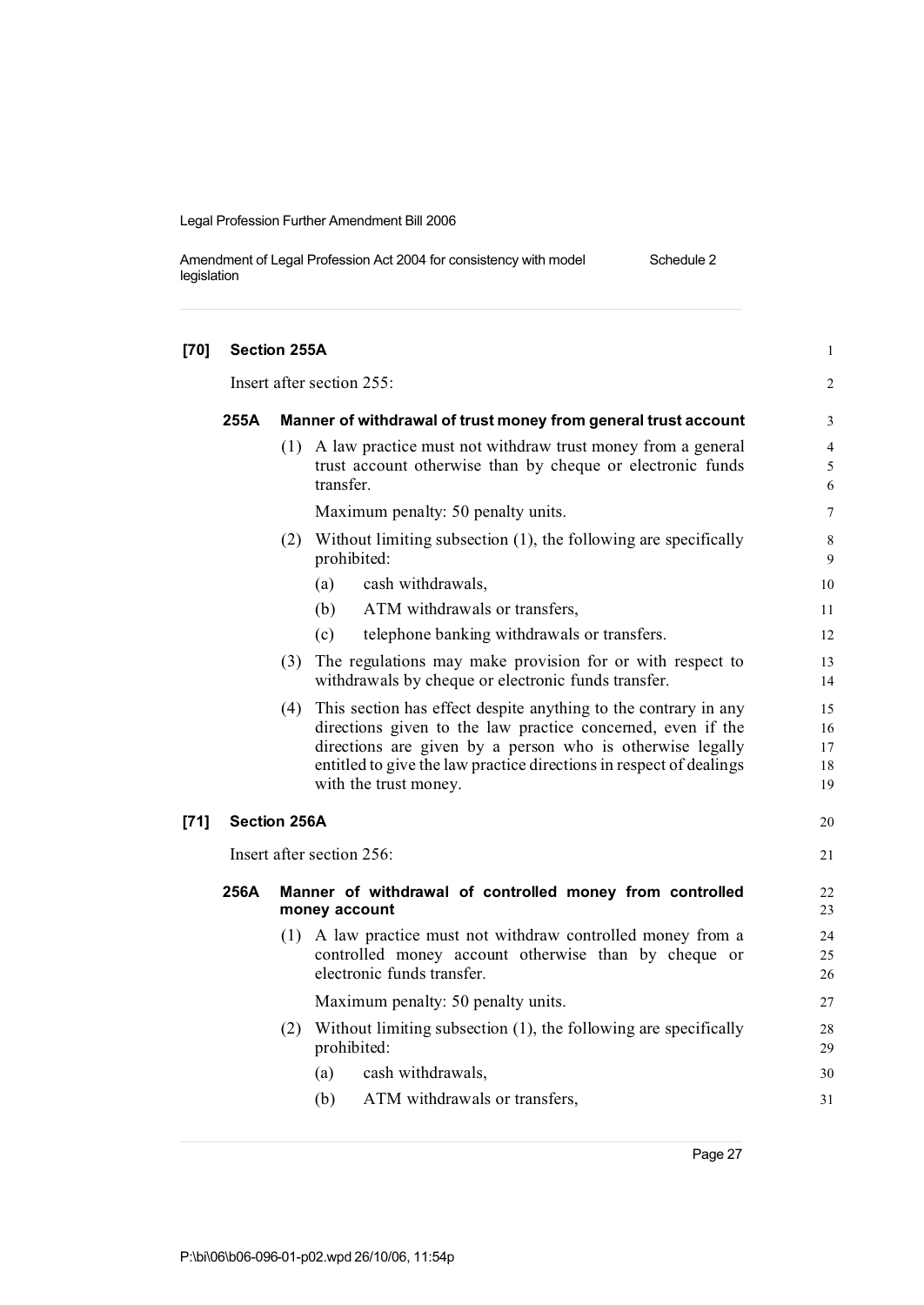Schedule 2 Amendment of Legal Profession Act 2004 for consistency with model legislation

|        |                        | telephone banking withdrawals or transfers.<br>(c)                                                                                                                                                                                                                                                   | $\mathbf{1}$                                              |
|--------|------------------------|------------------------------------------------------------------------------------------------------------------------------------------------------------------------------------------------------------------------------------------------------------------------------------------------------|-----------------------------------------------------------|
|        |                        | (3) The regulations may make provision for or with respect to<br>withdrawals by cheque or electronic funds transfer.                                                                                                                                                                                 | $\overline{c}$<br>$\overline{3}$                          |
|        |                        | (4) This section has effect despite anything to the contrary in any<br>directions given to the law practice concerned, even if the<br>directions are given by a person who is otherwise legally<br>entitled to give the law practice directions in respect of dealings<br>with the controlled money. | $\overline{\mathcal{L}}$<br>5<br>6<br>$\overline{7}$<br>8 |
| [72]   |                        | Section 258 Trust money subject to specific powers                                                                                                                                                                                                                                                   | 9                                                         |
|        |                        | Omit section 258 (1). Insert instead:                                                                                                                                                                                                                                                                | 10                                                        |
|        |                        | (1) Subject to section 258A, a law practice must ensure that trust<br>money that is the subject of a power given to the practice or an<br>associate of the practice is dealt with by the practice or<br>associate only in accordance with the power relating to the<br>money.                        | 11<br>12<br>13<br>14<br>15                                |
|        |                        | Maximum penalty: 50 penalty units.                                                                                                                                                                                                                                                                   | 16                                                        |
| [73]   | <b>Section 258 (2)</b> |                                                                                                                                                                                                                                                                                                      | 17                                                        |
|        |                        | Omit "as required". Insert instead "in the way prescribed".                                                                                                                                                                                                                                          | 18                                                        |
| $[74]$ | <b>Section 258A</b>    |                                                                                                                                                                                                                                                                                                      | 19                                                        |
|        |                        | Omit the section. Insert instead:                                                                                                                                                                                                                                                                    | 20                                                        |
|        | 258A                   | Trust money received in the form of cash                                                                                                                                                                                                                                                             | 21                                                        |
|        |                        | $(1)$ General trust money<br>A law practice must deposit general trust money received in the<br>form of cash in a general trust account of the practice.                                                                                                                                             | 22<br>23<br>24                                            |
|        |                        | Maximum penalty: 50 penalty units.                                                                                                                                                                                                                                                                   | 25                                                        |
|        |                        | (2) If the law practice has a written direction by an appropriate<br>person to deal with general trust money received in the form of<br>cash otherwise than by first depositing it in a general trust<br>account of the practice:                                                                    | 26<br>27<br>28<br>29                                      |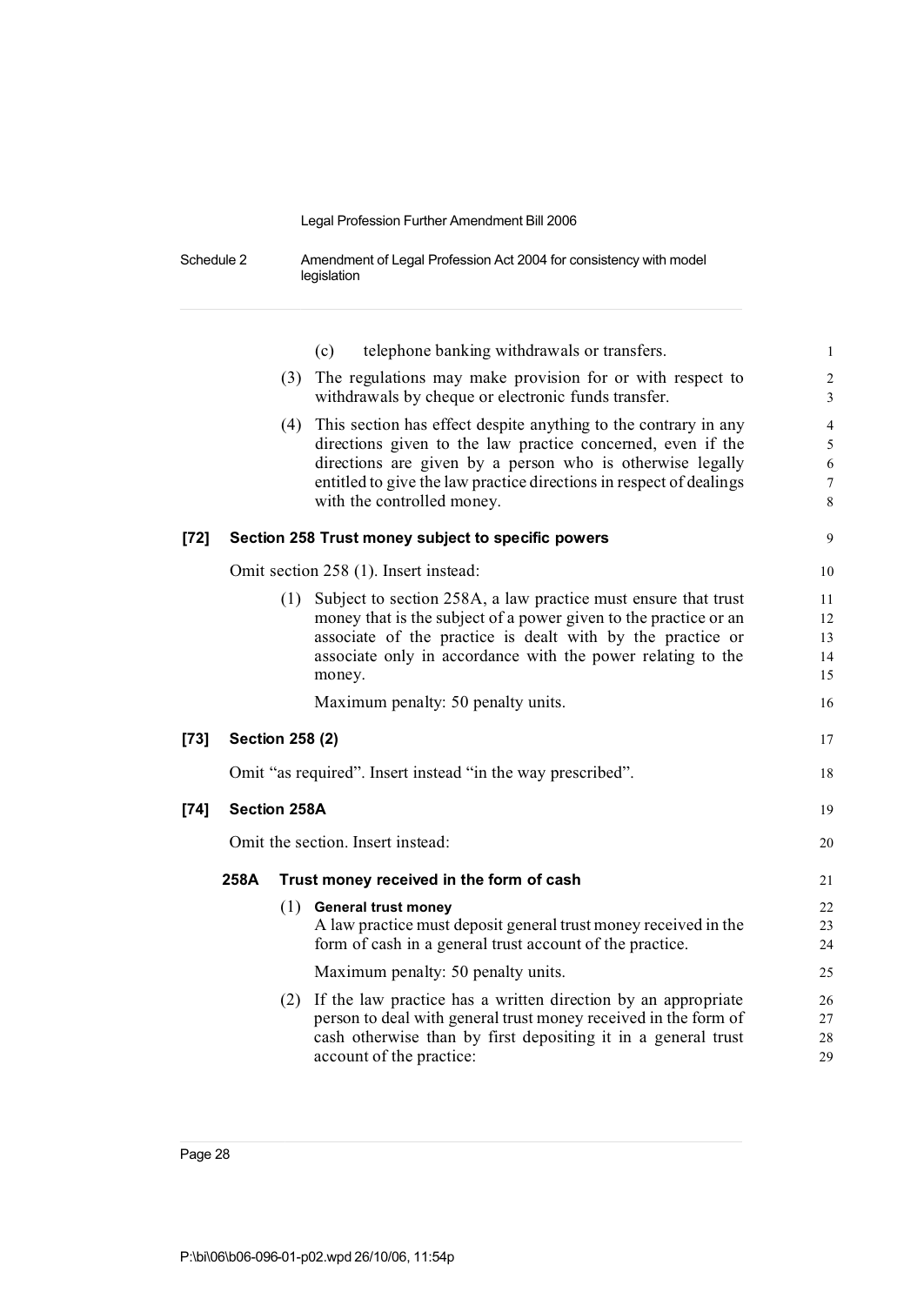Amendment of Legal Profession Act 2004 for consistency with model legislation Schedule 2

|     | (a)                | the money must nevertheless be deposited in a general<br>trust account of the practice in accordance with<br>subsection (1), and                                                                                                                                                                                                           | $\mathbf{1}$<br>2<br>$\overline{3}$      |
|-----|--------------------|--------------------------------------------------------------------------------------------------------------------------------------------------------------------------------------------------------------------------------------------------------------------------------------------------------------------------------------------|------------------------------------------|
|     | (b)                | the money is thereafter to be dealt with in accordance<br>with any applicable terms of the direction so far as those<br>terms are not inconsistent with paragraph (a).                                                                                                                                                                     | $\overline{4}$<br>5<br>6                 |
|     |                    | (3) Controlled money<br>Controlled money received in the form of cash must be<br>deposited in a controlled money account in accordance with<br>section 256.                                                                                                                                                                                | $\overline{7}$<br>$\,$ 8 $\,$<br>9<br>10 |
| (4) |                    | <b>Transit money</b><br>A law practice must deposit transit money received in the form<br>of cash in a general trust account of the practice before the<br>money is otherwise dealt with in accordance with the<br>instructions relating to the money.                                                                                     | 11<br>12<br>13<br>14<br>15               |
|     |                    | Maximum penalty: 50 penalty units.                                                                                                                                                                                                                                                                                                         | 16                                       |
| (5) |                    | Trust money subject of a power<br>A law practice must deposit trust money that is received in the<br>form of cash and is the subject of a power in a general trust<br>account (or a controlled money account in the case of<br>controlled money) of the practice before the money is otherwise<br>dealt with in accordance with the power. | 17<br>18<br>19<br>20<br>21<br>22         |
|     |                    | Maximum penalty: 50 penalty units.                                                                                                                                                                                                                                                                                                         | 23                                       |
| (6) |                    | Paramount operation of this section<br>This section has effect despite anything to the contrary in any<br>relevant direction, instruction or power.                                                                                                                                                                                        | 24<br>25<br>26                           |
| (7) | <b>Definitions</b> | In this section:                                                                                                                                                                                                                                                                                                                           | 27<br>28                                 |
|     |                    | <i>appropriate person</i> , in relation to trust money, means a person<br>who is legally entitled to give the law practice concerned<br>directions in respect of dealings with the money.                                                                                                                                                  | 29<br>30<br>31                           |
|     |                    | <i>general trust money</i> means trust money, other than:                                                                                                                                                                                                                                                                                  | 32                                       |
|     | (a)                | controlled money, and                                                                                                                                                                                                                                                                                                                      | 33                                       |
|     | (b)                | transit money, and                                                                                                                                                                                                                                                                                                                         | 34                                       |
|     | (c)                | money that is the subject of a power.                                                                                                                                                                                                                                                                                                      | 35                                       |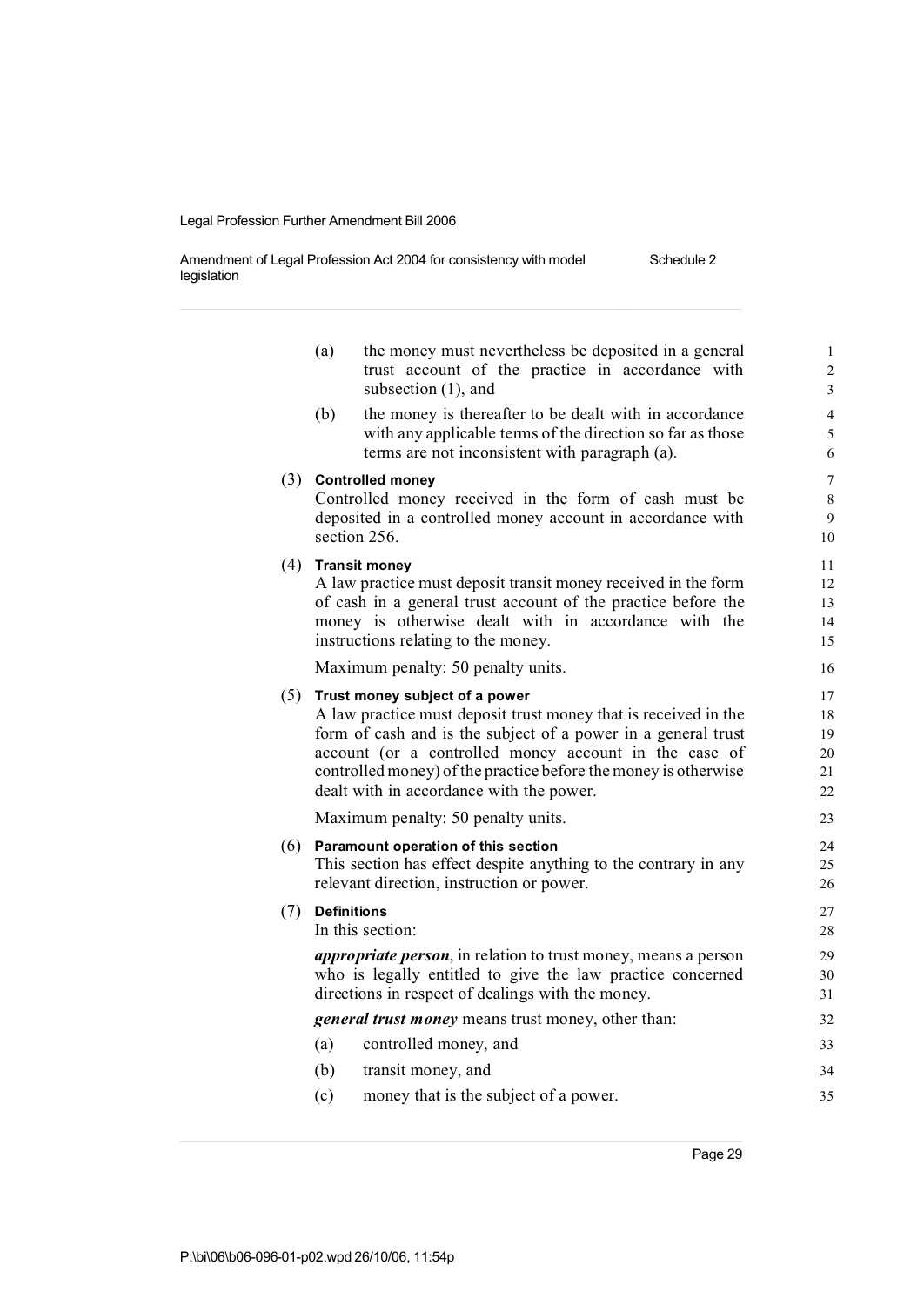| Schedule 2 | Amendment of Legal Profession Act 2004 for consistency with model |
|------------|-------------------------------------------------------------------|
|            | legislation                                                       |

| $[75]$ | <b>Section 260 Intermixing money</b>                                                                                                                                                                                                                                                                                             | $\mathbf{1}$                                   |
|--------|----------------------------------------------------------------------------------------------------------------------------------------------------------------------------------------------------------------------------------------------------------------------------------------------------------------------------------|------------------------------------------------|
|        | Omit "allowed by the regulations".                                                                                                                                                                                                                                                                                               | $\sqrt{2}$                                     |
|        | Insert instead "permitted by subsection (2)".                                                                                                                                                                                                                                                                                    | $\mathfrak{Z}$                                 |
| $[76]$ | <b>Section 260 (2)</b>                                                                                                                                                                                                                                                                                                           | $\overline{4}$                                 |
|        | Insert at the end of section 260:                                                                                                                                                                                                                                                                                                | $\mathfrak s$                                  |
|        | A law practice is permitted to mix trust money with other<br>(2)<br>money to the extent only that is authorised by the Law Society<br>Council and in accordance with any conditions imposed by the<br>Law Society Council in relation to the authorisation.                                                                      | $\sqrt{6}$<br>$\boldsymbol{7}$<br>$\,8\,$<br>9 |
| $[77]$ | Section 261 Dealing with trust money: legal costs and unclaimed money                                                                                                                                                                                                                                                            | 10                                             |
|        | Omit "practitioner" from section 261 (1) (a). Insert instead "practice".                                                                                                                                                                                                                                                         | 11                                             |
| $[78]$ | Section 261 (1) (b)                                                                                                                                                                                                                                                                                                              | 12                                             |
|        | Omit the paragraph. Insert instead:                                                                                                                                                                                                                                                                                              | 13                                             |
|        | withdraw money for payment to the practice's account<br>(b)<br>for legal costs owing to the practice if the relevant<br>procedures or requirements prescribed by this Act and<br>the regulations are complied with,                                                                                                              | 14<br>15<br>16<br>17                           |
| $[79]$ | Section 271 When costs of investigation are debt                                                                                                                                                                                                                                                                                 | 18                                             |
|        | Omit section 271 (1) (a). Insert instead:                                                                                                                                                                                                                                                                                        | 19                                             |
|        | an investigator states in his or her report of an<br>(a)<br>investigation that there is evidence that a breach of this<br>Act or the regulations has been committed or evidence<br>that a default (within the meaning of Part 3.4) has<br>occurred in relation to the law practice whose affairs are<br>under investigation, and | 20<br>21<br>22<br>23<br>24<br>25               |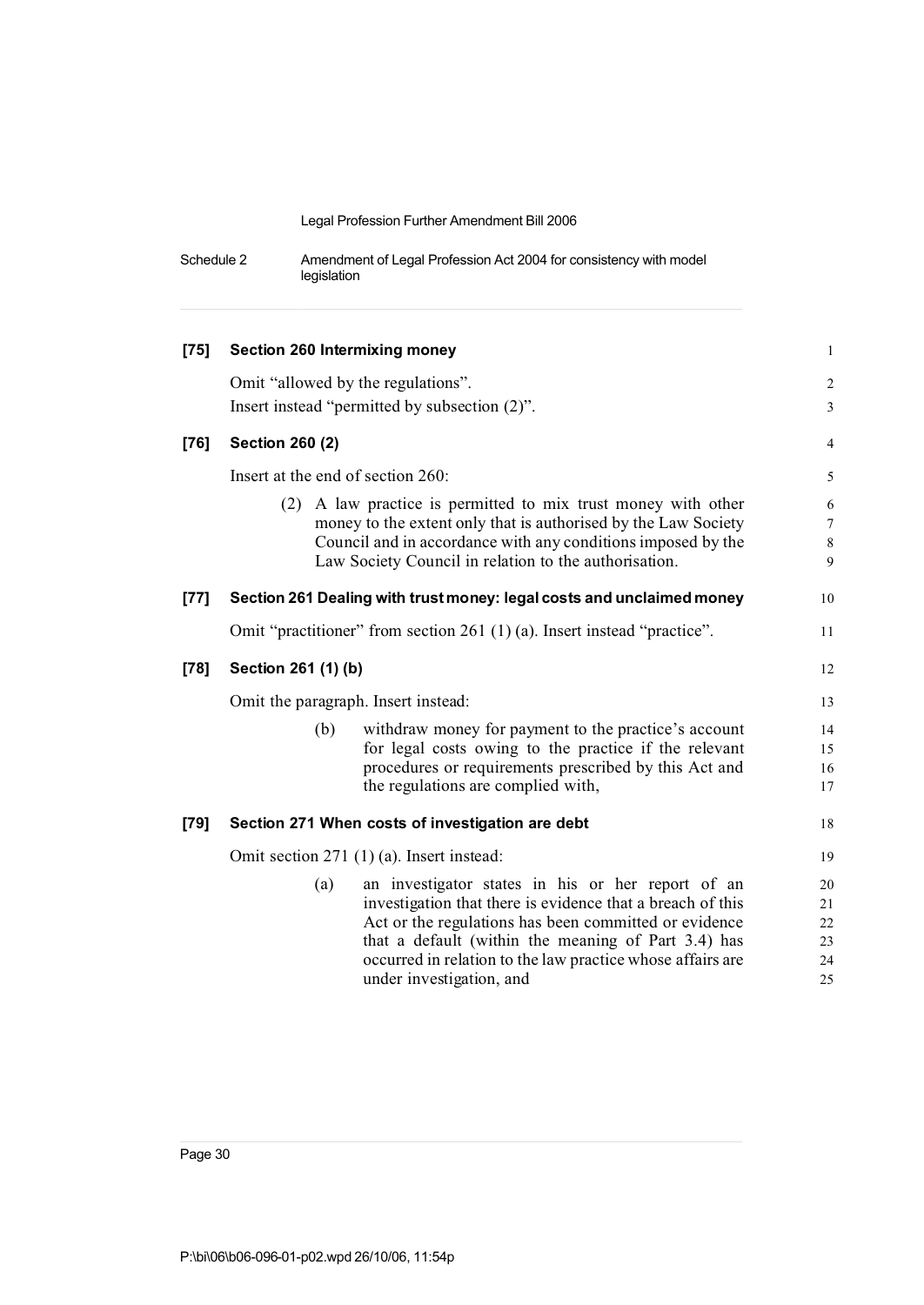| Amendment of Legal Profession Act 2004 for consistency with model | Schedule 2 |
|-------------------------------------------------------------------|------------|
| legislation                                                       |            |

| [80] | Section 274 Trust records to be externally examined |     |                                                                                                                                                                                                                                                                                                                                                                    |                                       |  |
|------|-----------------------------------------------------|-----|--------------------------------------------------------------------------------------------------------------------------------------------------------------------------------------------------------------------------------------------------------------------------------------------------------------------------------------------------------------------|---------------------------------------|--|
|      |                                                     |     | Omit section 274 (2) and (3). Insert instead:                                                                                                                                                                                                                                                                                                                      | $\sqrt{2}$                            |  |
|      | (2)                                                 |     | The Law Society Council may appoint an external examiner to<br>examine a law practice's trust records if the Council is not<br>satisfied:                                                                                                                                                                                                                          | $\mathfrak{Z}$<br>$\overline{4}$<br>5 |  |
|      |                                                     |     | that the practice has had its trust records externally<br>(a)<br>examined as required by this section, or                                                                                                                                                                                                                                                          | 6<br>$\tau$                           |  |
|      |                                                     |     | that an external examination of the practice's trust<br>(b)<br>records has been carried out in accordance with the<br>regulations.                                                                                                                                                                                                                                 | $\,8\,$<br>9<br>10                    |  |
|      |                                                     |     | (3) Without affecting the generality of section 300, this section has<br>effect subject to any exemptions provided by or given under the<br>regulations from the requirement to have trust records<br>examined as otherwise required by this section.                                                                                                              | 11<br>12<br>13<br>14                  |  |
| [81] |                                                     |     | Section 282 Records, reports and information                                                                                                                                                                                                                                                                                                                       | 15                                    |  |
|      |                                                     |     | Omit "rule of law" from section 282 (5). Insert instead "legislation".                                                                                                                                                                                                                                                                                             | 16                                    |  |
| [82] | Section 296                                         |     |                                                                                                                                                                                                                                                                                                                                                                    |                                       |  |
|      | Omit the section. Insert instead:                   |     |                                                                                                                                                                                                                                                                                                                                                                    |                                       |  |
|      | 296                                                 |     | Application of Part to incorporated legal practices and<br>multi-disciplinary partnerships                                                                                                                                                                                                                                                                         | 19<br>20                              |  |
|      |                                                     |     | (1) The obligations imposed on law practices by this Part, and any<br>other provisions of this Act, the regulations or any legal<br>profession rule relating to trust money and trust accounts, apply<br>to an incorporated legal practice or multi-disciplinary<br>partnership only in connection with legal services provided by<br>the practice or partnership. | 21<br>22<br>23<br>24<br>25<br>26      |  |
|      |                                                     | (2) | The regulations may provide that specified provisions of this<br>Part, and any other provisions of this Act, the regulations or any<br>legal profession rule relating to trust money and trust accounts,<br>do not apply to incorporated legal practices or<br>multi-disciplinary partnerships or both or apply to them with<br>specified modifications.           | 27<br>28<br>29<br>30<br>31<br>32      |  |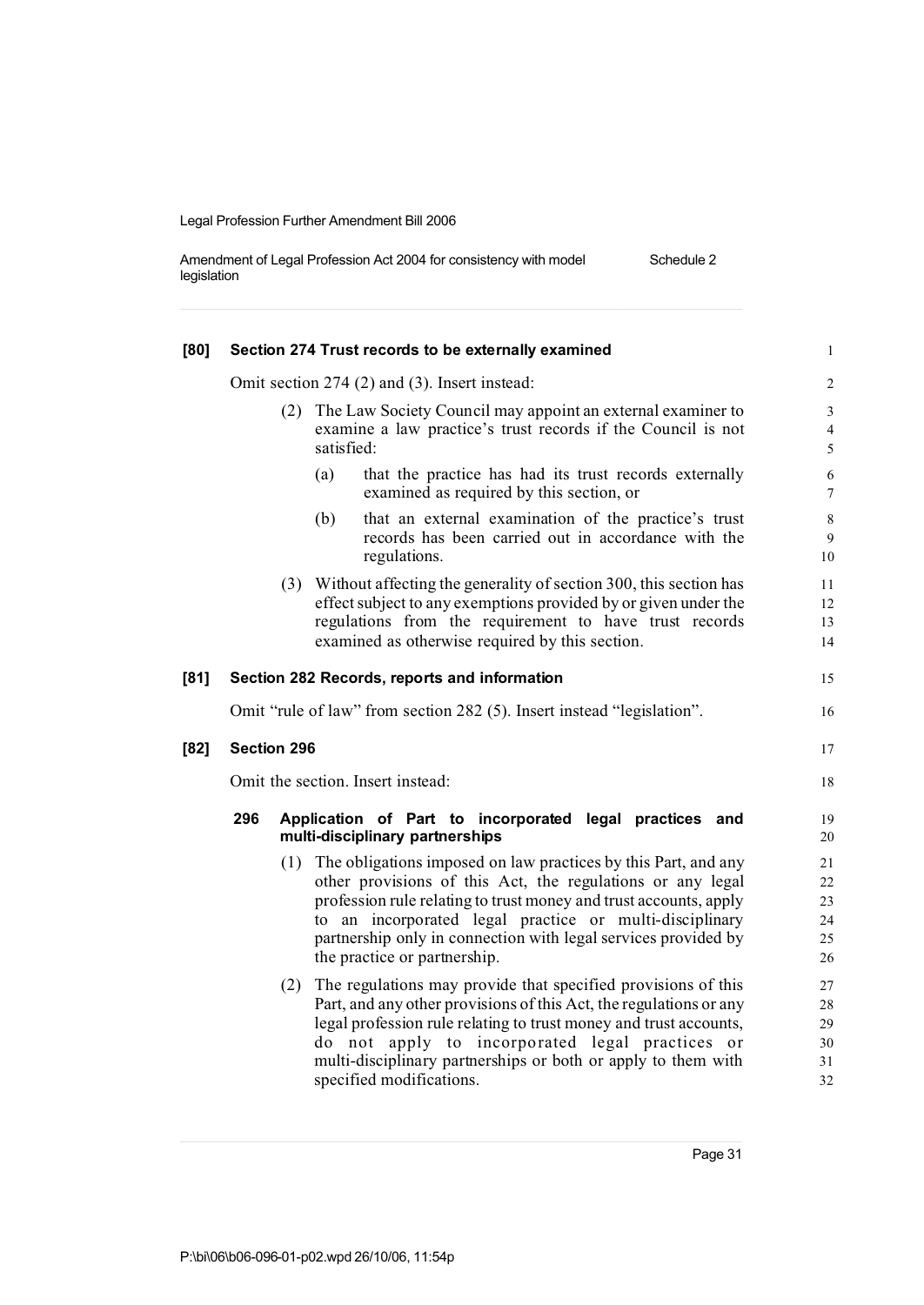Schedule 2 Amendment of Legal Profession Act 2004 for consistency with model legislation

| [83] |     |                                                                 | Sections 298 and 299                                                                                                                                                                                                                                              |                                                                                                                                                                                                                            | $\mathbf{1}$         |
|------|-----|-----------------------------------------------------------------|-------------------------------------------------------------------------------------------------------------------------------------------------------------------------------------------------------------------------------------------------------------------|----------------------------------------------------------------------------------------------------------------------------------------------------------------------------------------------------------------------------|----------------------|
|      |     |                                                                 |                                                                                                                                                                                                                                                                   | Omit the sections. Insert instead:                                                                                                                                                                                         | 2                    |
|      | 298 | Disclosure to clients-money not received or held as trust money |                                                                                                                                                                                                                                                                   |                                                                                                                                                                                                                            | 3                    |
|      |     |                                                                 |                                                                                                                                                                                                                                                                   | $(1)$ In this section:                                                                                                                                                                                                     | $\overline{4}$       |
|      |     |                                                                 | non-trust money means money that is not trust money for the<br>purposes of this Act because of section 244 (Money involved<br>in financial services or investments) or because of a<br>determination under section 245 (Determinations about status<br>of money). |                                                                                                                                                                                                                            |                      |
|      |     |                                                                 |                                                                                                                                                                                                                                                                   | (2) When money entrusted to a law practice is or becomes<br>non-trust money, the practice must, in accordance with this<br>section and the regulations, notify the person who entrusted the<br>money to the practice that: | 10<br>11<br>12<br>13 |
|      |     |                                                                 | (a)                                                                                                                                                                                                                                                               | the money is not treated as trust money for the purposes<br>of this Act and is not subject to any supervision,<br>investigation or audit requirements of this Act, and                                                     | 14<br>15<br>16       |
|      |     |                                                                 | (b)                                                                                                                                                                                                                                                               | a claim against the Fidelity Fund under this Act cannot<br>be made in respect of the money.                                                                                                                                | 17<br>18             |
|      |     |                                                                 |                                                                                                                                                                                                                                                                   | Maximum penalty: 20 penalty units.                                                                                                                                                                                         | 19                   |
|      |     | (3)                                                             | time:                                                                                                                                                                                                                                                             | The notification must be given, in writing, to the person at the                                                                                                                                                           | 20<br>21             |
|      |     |                                                                 | (a)                                                                                                                                                                                                                                                               | the money was entrusted to the law practice, if the<br>money was non-trust money when it was entrusted to<br>the practice, or                                                                                              | 22<br>23<br>24       |
|      |     |                                                                 | (b)                                                                                                                                                                                                                                                               | the money becomes non-trust money, if the money was<br>trust money when it was entrusted to the practice.                                                                                                                  | 25<br>26             |
|      |     | (4)                                                             |                                                                                                                                                                                                                                                                   | The regulations may make provision for or with respect to the<br>form and manner in which notification required by this section<br>is to be given and the contents of the notification.                                    | 27<br>28<br>29       |
|      | 299 |                                                                 |                                                                                                                                                                                                                                                                   | Disclosure of accounts used to hold money entrusted to law<br>practice or legal practitioner associate                                                                                                                     | 30<br>31             |
|      |     | (1)                                                             |                                                                                                                                                                                                                                                                   | A law practice must, in accordance with the regulations, notify<br>the appropriate Council of the details required by the<br>regulations of each account maintained at an ADI in which the                                 | 32<br>33<br>34       |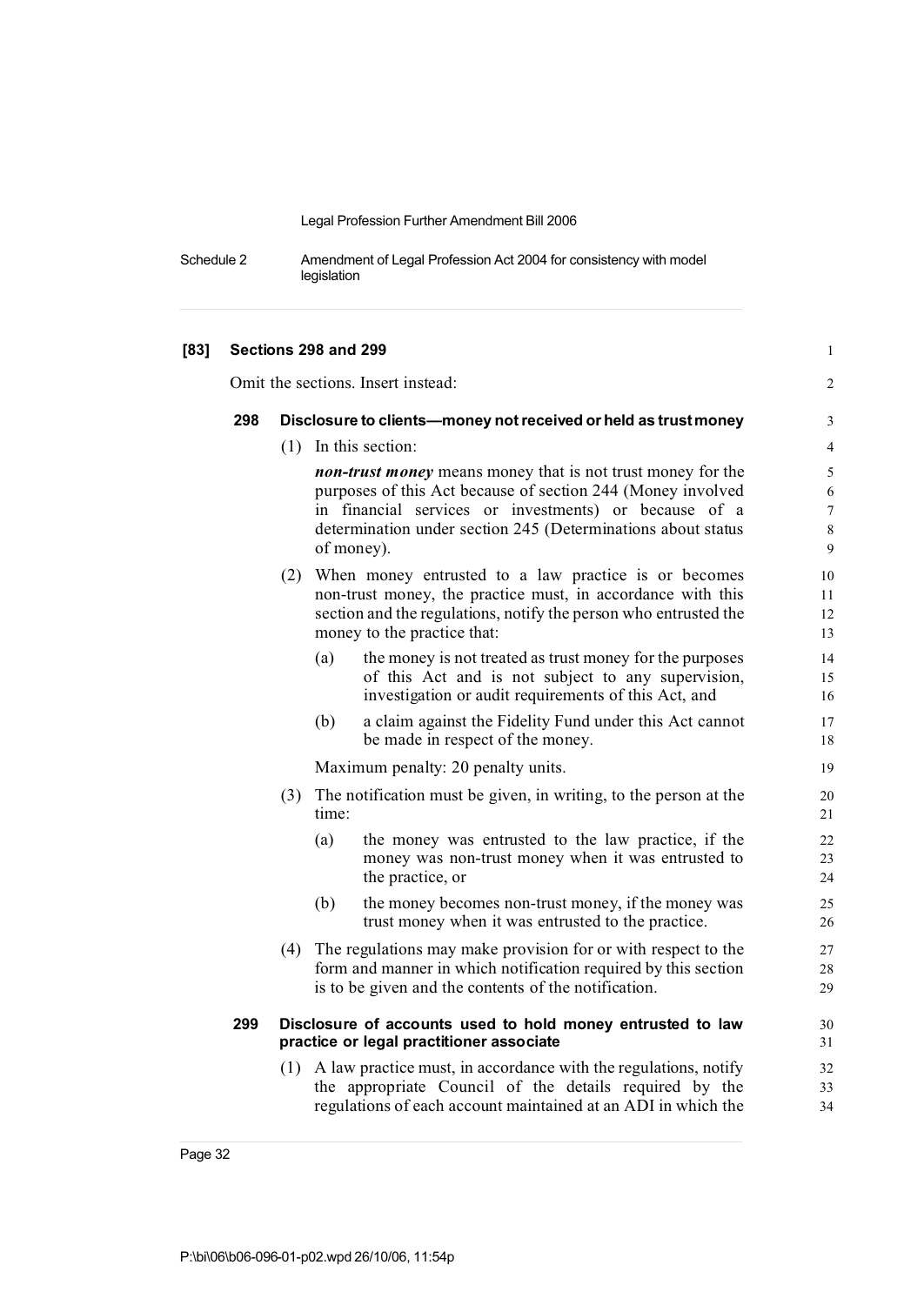| Amendment of Legal Profession Act 2004 for consistency with model | Schedule 2 |
|-------------------------------------------------------------------|------------|
| legislation                                                       |            |

|      |                 | practice or any legal practitioner associate of the practice holds<br>money entrusted to the practice or legal practitioner associate.                                                           | $\mathbf{1}$<br>$\overline{2}$   |
|------|-----------------|--------------------------------------------------------------------------------------------------------------------------------------------------------------------------------------------------|----------------------------------|
|      |                 | Maximum penalty: 50 penalty units.                                                                                                                                                               | $\mathfrak{Z}$                   |
|      | (2)             | Subsection $(1)$ applies whether or not the money is trust money<br>and whether or not section 244 (Money involved in financial                                                                  | $\overline{4}$<br>$\mathfrak{S}$ |
|      |                 | services or investments) or 245 (Determinations about status of<br>money) applies to the money.                                                                                                  | 6<br>$7\phantom{.0}$             |
| [84] |                 | <b>Section 301 Purposes</b>                                                                                                                                                                      | $\,$ 8 $\,$                      |
|      |                 | Omit "and prospective clients" from section 301 (a).                                                                                                                                             | 9                                |
| [85] | Section 301 (d) |                                                                                                                                                                                                  | 10                               |
|      |                 | Omit "review" from section 301 (d). Insert instead "assessment".                                                                                                                                 | 11                               |
| [86] |                 | <b>Section 302 Definitions</b>                                                                                                                                                                   | 12                               |
|      |                 | Insert in alphabetical order in section 302 (1):                                                                                                                                                 | 13                               |
|      |                 | <i>public authority</i> means an authority or body (whether a body<br>corporate or not) established or incorporated for a public                                                                 | 14<br>15                         |
|      |                 | purpose by a law of a jurisdiction or of the Commonwealth,<br>and includes a body corporate incorporated under a law of a                                                                        | 16<br>17                         |
|      |                 | jurisdiction or of the Commonwealth in which a jurisdiction or                                                                                                                                   | 18                               |
|      |                 | the Commonwealth has a controlling interest.                                                                                                                                                     | 19                               |
|      |                 | sophisticated client means a client to whom, because of section                                                                                                                                  | 20                               |
|      |                 | $312(1)(c)$ or (d), disclosure under section 309 or 310 (1) is not                                                                                                                               | 21                               |
|      |                 | or was not required.                                                                                                                                                                             | 22                               |
|      |                 | <i>third party payer</i> —see section 302A (Terms relating to third<br>party payers).                                                                                                            | 23<br>24                         |
|      |                 | additional legal costs<br><i>uplift fee</i> means<br>(excluding)<br>disbursements) payable under a costs agreement on the<br>successful outcome of the matter to which the agreement<br>relates. | 25<br>26<br>27<br>28             |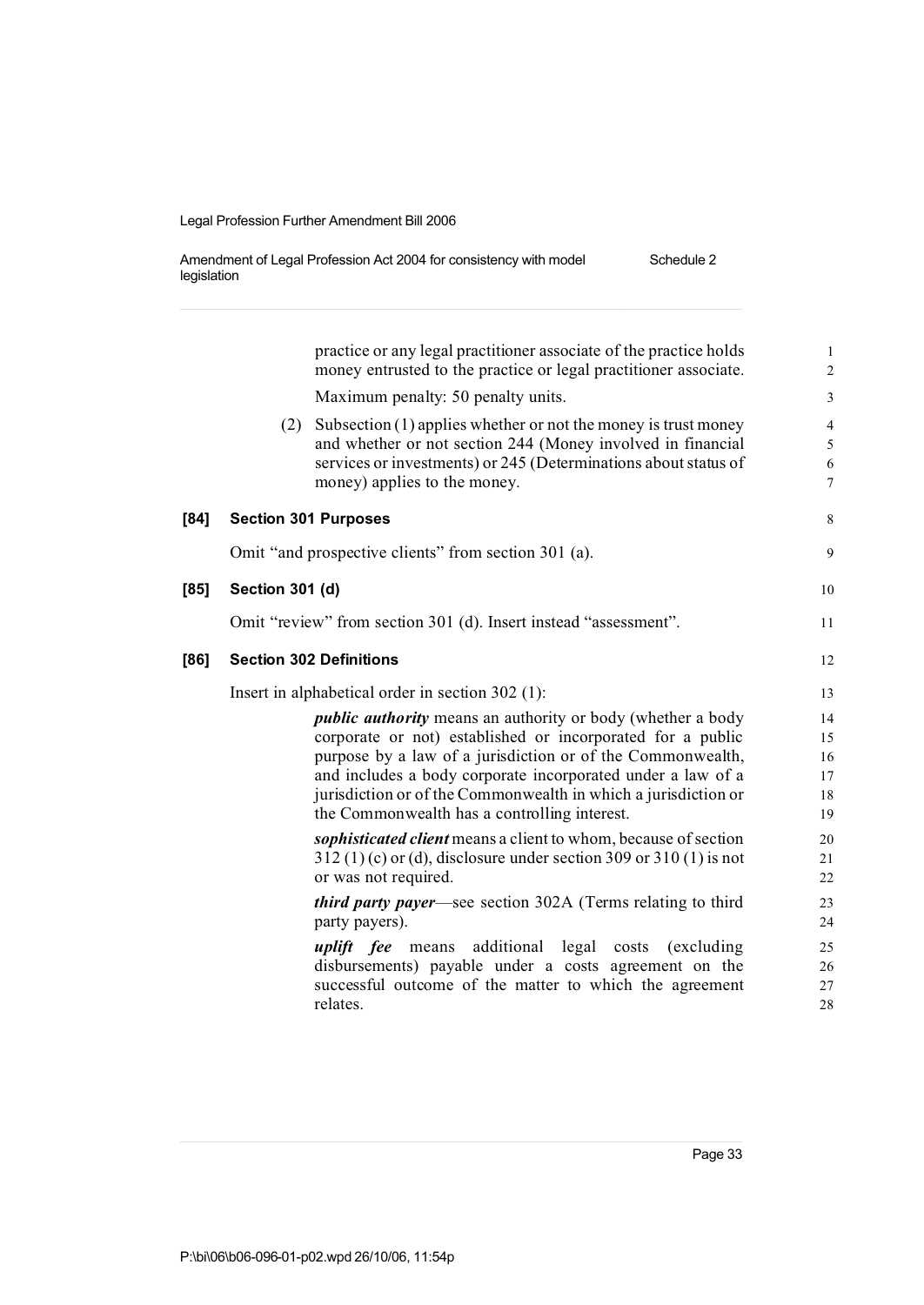Schedule 2 Amendment of Legal Profession Act 2004 for consistency with model legislation

| [87] | Section 302A              |     |                                      |                                                                                                                                                                                                                                                                                                                              | $\mathbf{1}$                             |
|------|---------------------------|-----|--------------------------------------|------------------------------------------------------------------------------------------------------------------------------------------------------------------------------------------------------------------------------------------------------------------------------------------------------------------------------|------------------------------------------|
|      | Insert after section 302: |     |                                      |                                                                                                                                                                                                                                                                                                                              |                                          |
|      | 302A                      |     | Terms relating to third party payers |                                                                                                                                                                                                                                                                                                                              |                                          |
|      |                           |     |                                      | (1) For the purposes of this Part:                                                                                                                                                                                                                                                                                           | $\overline{\mathcal{L}}$                 |
|      |                           |     | (a)                                  | a person is a <i>third party payer</i> , in relation to a client of<br>a law practice, if the person is not the client and:<br>is under a legal obligation to pay all or any part<br>(i)<br>of the legal costs for legal services provided to<br>the client, or<br>being under that obligation, has already paid all<br>(ii) | 5<br>6<br>$\overline{7}$<br>8<br>9<br>10 |
|      |                           |     |                                      | or a part of those legal costs, and                                                                                                                                                                                                                                                                                          | 11                                       |
|      |                           |     | (b)                                  | a third party payer is an <i>associated third party payer</i> if<br>the legal obligation referred to in paragraph (a) is owed<br>to the law practice, whether or not it is also owed to the<br>client or another person, and                                                                                                 | 12<br>13<br>14<br>15                     |
|      |                           |     | (c)                                  | a third party payer is a non-associated third party payer<br>if the legal obligation referred to in paragraph (a) is<br>owed to the client or another person but not the law<br>practice.                                                                                                                                    | 16<br>17<br>18<br>19                     |
|      |                           | (2) |                                      | The legal obligation referred to in subsection $(1)$ can arise by or<br>under contract or legislation or otherwise.                                                                                                                                                                                                          | 20<br>21                                 |
|      |                           |     |                                      | (3) A law practice that retains another law practice on behalf of a<br>client is not on that account a third party payer in relation to<br>that client.                                                                                                                                                                      | 22<br>23<br>24                           |
| [88] |                           |     |                                      | Section 304 Part also applies by agreement or at client's election                                                                                                                                                                                                                                                           | 25                                       |
|      | enter into".              |     |                                      | Omit "signs" from section 304 $(1)$ (c) $(i)$ .<br>Insert instead "accepts, in writing or by other conduct, a written offer to                                                                                                                                                                                               | 26<br>27<br>28                           |
| [89] |                           |     | Section 304 (2) (a)                  |                                                                                                                                                                                                                                                                                                                              | 29                                       |
|      |                           |     | Omit "sign a written".               |                                                                                                                                                                                                                                                                                                                              | 30                                       |
|      |                           |     |                                      | Insert instead "accept, in writing or by other conduct, a written offer that<br>complies with subsection (2A) to enter into an".                                                                                                                                                                                             | 31<br>32                                 |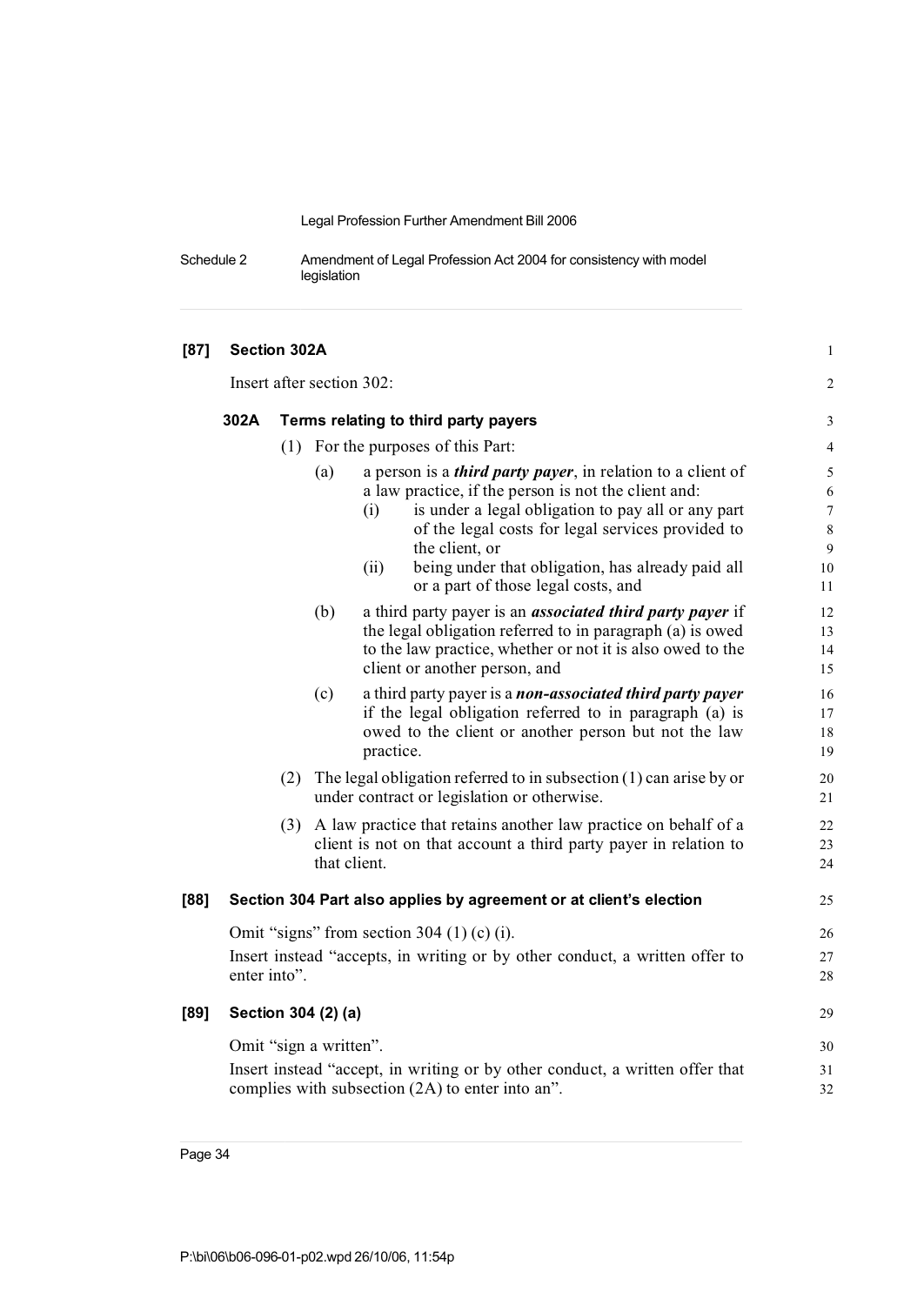Amendment of Legal Profession Act 2004 for consistency with model legislation Schedule 2

| [90]   | <b>Section 304 (2A)</b>       |     |                                                                                                                                                                                                                                                      | $\mathbf{1}$         |
|--------|-------------------------------|-----|------------------------------------------------------------------------------------------------------------------------------------------------------------------------------------------------------------------------------------------------------|----------------------|
|        | Insert after section 304 (2): |     |                                                                                                                                                                                                                                                      | $\sqrt{2}$           |
|        |                               |     | $(2A)$ An offer referred to in subsection $(2)$ (a) must clearly state:                                                                                                                                                                              | 3                    |
|        |                               | (a) | that it is an offer to enter into an agreement that this Part<br>is to apply to the matter, and                                                                                                                                                      | 4<br>5               |
|        |                               | (b) | that the client may accept it in writing or by other<br>conduct, and                                                                                                                                                                                 | $\sqrt{6}$<br>7      |
|        |                               | (c) | the type of conduct that will constitute acceptance.                                                                                                                                                                                                 | 8                    |
| [91]   |                               |     | <b>Section 305 Displacement of Part</b>                                                                                                                                                                                                              | 9                    |
|        | from section 305 (2) (b) (i). |     | Omit "signs under the corresponding law of the other jurisdiction a written"                                                                                                                                                                         | 10<br>11             |
|        | into an".                     |     | Insert instead "enters under the corresponding law of the other jurisdiction                                                                                                                                                                         | 12<br>13             |
| $[92]$ |                               |     | Section 306 How and when does a client first instruct a law practice?                                                                                                                                                                                | 14                   |
|        |                               |     | Insert "or on behalf of" after "from".                                                                                                                                                                                                               | 15                   |
| $[93]$ |                               |     | Section 308 What happens when different laws apply to a matter?                                                                                                                                                                                      | 16                   |
|        |                               |     | Omit "sign" from section 308 (4) (a). Insert instead "enter into".                                                                                                                                                                                   | 17                   |
| $[94]$ | Section 308 (4) (b)           |     |                                                                                                                                                                                                                                                      | 18                   |
|        |                               |     | Omit "signs". Insert instead "enters into".                                                                                                                                                                                                          | 19                   |
| $[95]$ | Section 308 (4A) and (4B)     |     |                                                                                                                                                                                                                                                      | 20                   |
|        | Insert after section 308 (4): |     |                                                                                                                                                                                                                                                      | 21                   |
|        |                               |     | (4A) A written agreement referred to in subsection (4) need not be<br>signed by the client but in that case the client's acceptance must<br>be communicated to the law practice by facsimile transmission,<br>e-mail or some other written form.     | 22<br>23<br>24<br>25 |
|        | (4B)                          |     | If a corresponding law applied to a matter for a period and this<br>Part applies to the matter afterwards, this Part does not require<br>disclosure of any matters to the extent that they have already<br>been disclosed under a corresponding law. | 26<br>27<br>28<br>29 |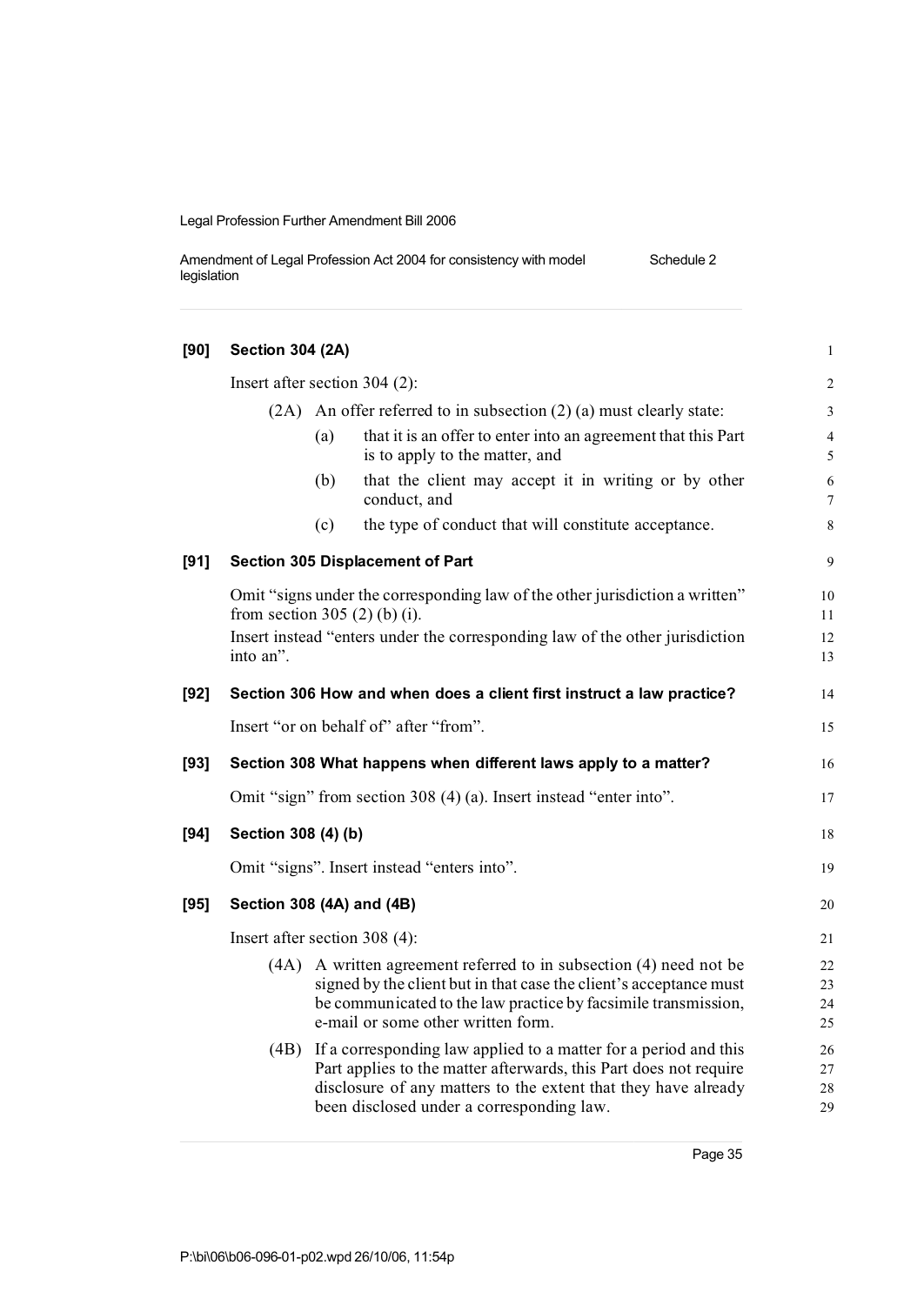| Schedule 2 | Amendment of Legal Profession Act 2004 for consistency with model |
|------------|-------------------------------------------------------------------|
|            | legislation                                                       |

| [96]    | Section 309 Disclosure of costs to clients                                                                                                                                                                                                                                                                                                                                                                                                           | $\mathbf{1}$                     |
|---------|------------------------------------------------------------------------------------------------------------------------------------------------------------------------------------------------------------------------------------------------------------------------------------------------------------------------------------------------------------------------------------------------------------------------------------------------------|----------------------------------|
|         | Omit "or prospective client" and "or prospective client's" wherever<br>occurring.                                                                                                                                                                                                                                                                                                                                                                    | $\overline{2}$<br>$\overline{3}$ |
| $[97]$  | Section 309 (1) (b) (iii)                                                                                                                                                                                                                                                                                                                                                                                                                            | $\overline{4}$                   |
|         | Omit "within 30 days".                                                                                                                                                                                                                                                                                                                                                                                                                               | 5                                |
| [98]    | Section 309 (1) (c)                                                                                                                                                                                                                                                                                                                                                                                                                                  | 6                                |
|         | Omit "it is not reasonably practicable to estimate the total legal costs".<br>Insert instead "that is not reasonably practicable".                                                                                                                                                                                                                                                                                                                   | $7\phantom{.0}$<br>8             |
| $[99]$  | Section 309 (1) (e)                                                                                                                                                                                                                                                                                                                                                                                                                                  | 9                                |
|         | Insert ", whether that rate is a specific rate of interest or is a benchmark rate<br>of interest (as referred to in subsection $(1A)$ )" after "costs".                                                                                                                                                                                                                                                                                              | 10<br>11                         |
| $[100]$ | Section 309 (1) (I)                                                                                                                                                                                                                                                                                                                                                                                                                                  | 12                               |
|         | Omit "sign under a corresponding law a written".                                                                                                                                                                                                                                                                                                                                                                                                     | 13                               |
|         | Insert instead "accept under a corresponding law a written offer to enter into<br>an".                                                                                                                                                                                                                                                                                                                                                               | 14<br>15                         |
| [101]   | Section 309 (3)                                                                                                                                                                                                                                                                                                                                                                                                                                      | 16                               |
|         | Insert after section 309 $(2)$ :                                                                                                                                                                                                                                                                                                                                                                                                                     | 17                               |
|         | A law practice may disclose any or all of the details referred to<br>(3)<br>in subsection $(1)$ (b) $(i)$ - $(i)$ ii), $(g)$ , $(i)$ , $(j)$ and $(l)$ in or to the<br>effect of a form prescribed by the regulations for the purposes<br>of this subsection, and if it does so at the time the other details<br>are disclosed as required by this section the practice is taken to<br>have complied with this section in relation to the details so | 18<br>19<br>20<br>21<br>22<br>23 |
|         | disclosed.                                                                                                                                                                                                                                                                                                                                                                                                                                           | 24                               |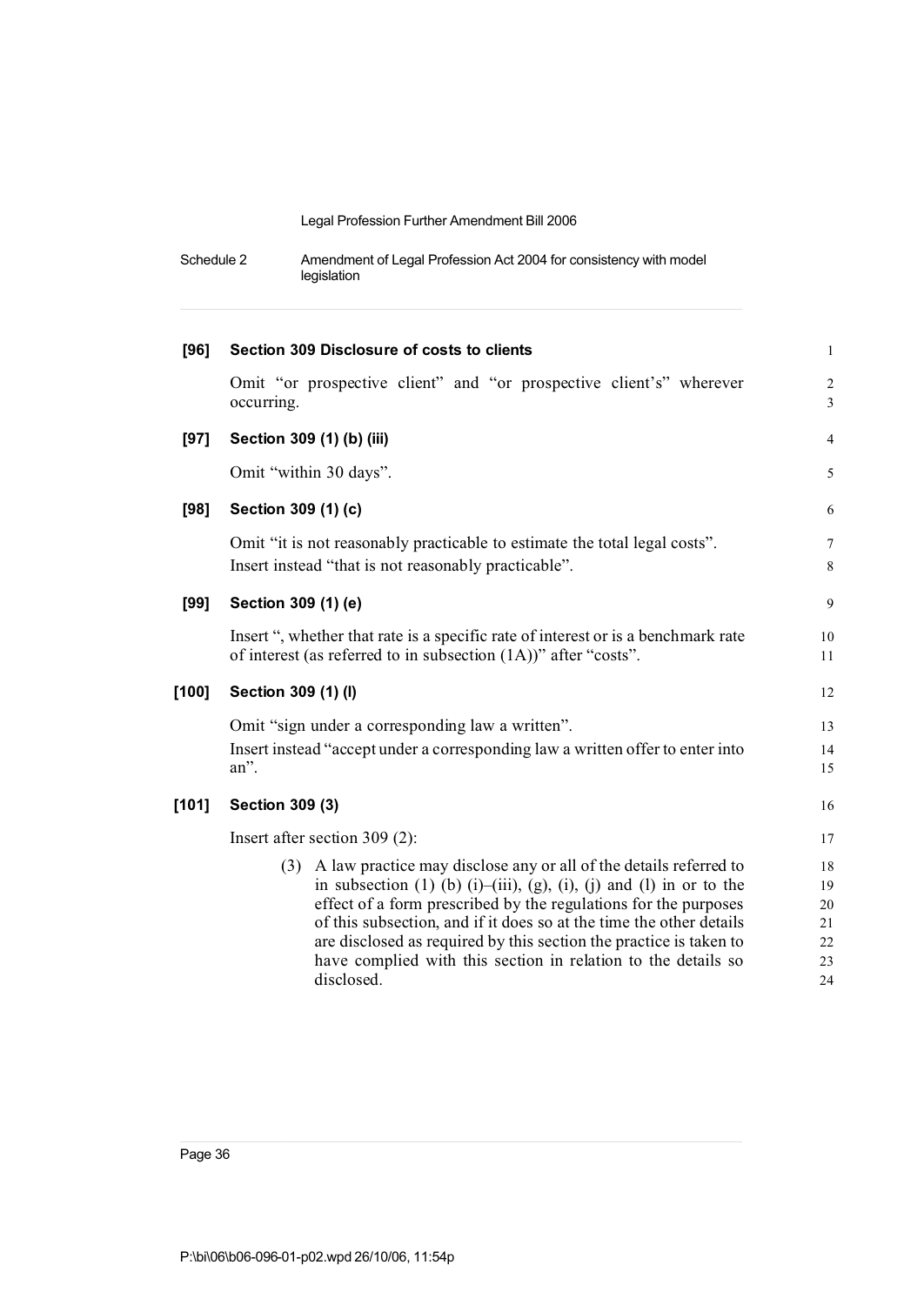| Amendment of Legal Profession Act 2004 for consistency with model | Schedule 2 |
|-------------------------------------------------------------------|------------|
| legislation                                                       |            |

| $[102]$ | Section 311 How and when must disclosure be made to a client?                                                                                                                                                                                                                                                                                              | 1                                          |  |  |  |  |
|---------|------------------------------------------------------------------------------------------------------------------------------------------------------------------------------------------------------------------------------------------------------------------------------------------------------------------------------------------------------------|--------------------------------------------|--|--|--|--|
|         | Omit section 311 (2). Insert instead:                                                                                                                                                                                                                                                                                                                      |                                            |  |  |  |  |
|         | (2) Disclosure under section 310 (1) must be made in writing<br>before, or as soon as practicable after, the other law practice is<br>retained.                                                                                                                                                                                                            | $\mathfrak{Z}$<br>$\overline{4}$<br>5      |  |  |  |  |
|         | (3) Disclosure made to a person before the law practice is retained<br>in a matter is taken to be disclosure to the person as a client for<br>the purposes of sections 309 and 310.                                                                                                                                                                        | $\sqrt{6}$<br>$\overline{7}$<br>8          |  |  |  |  |
| $[103]$ | Section 312 Exceptions to requirement for disclosure                                                                                                                                                                                                                                                                                                       | 9                                          |  |  |  |  |
|         | Insert "(exclusive of GST)" after "\$750" wherever occurring in section 312<br>$(1)$ and $(2)$ .                                                                                                                                                                                                                                                           | 10<br>11                                   |  |  |  |  |
| $[104]$ | Section 312 (1)                                                                                                                                                                                                                                                                                                                                            | 12                                         |  |  |  |  |
|         | Omit "or prospective client" wherever occurring.                                                                                                                                                                                                                                                                                                           | 13                                         |  |  |  |  |
| $[105]$ | Section 312 (1) (c) (ii)                                                                                                                                                                                                                                                                                                                                   | 14                                         |  |  |  |  |
|         | Omit "respectively". Insert instead "each".                                                                                                                                                                                                                                                                                                                | 15                                         |  |  |  |  |
| $[106]$ | Section 312 (1) (c) (v)                                                                                                                                                                                                                                                                                                                                    | 16                                         |  |  |  |  |
|         | Omit "20 or more". Insert instead "more than 20".                                                                                                                                                                                                                                                                                                          | 17                                         |  |  |  |  |
| $[107]$ | Section 312 (1) (c) (vii)                                                                                                                                                                                                                                                                                                                                  | 18                                         |  |  |  |  |
|         | Omit the subparagraph. Insert instead:                                                                                                                                                                                                                                                                                                                     | 19                                         |  |  |  |  |
|         | an unincorporated group of participants in a joint<br>(vii)<br>venture, if one or more members of the group<br>are persons to whom disclosure of costs is not<br>required and one or more members of the group<br>are not such persons and if all of the members of<br>the group who are not such persons have<br>indicated that they waive their right to | 20<br>21<br>$22\,$<br>23<br>24<br>25<br>26 |  |  |  |  |
|         | disclosure, or                                                                                                                                                                                                                                                                                                                                             | 27                                         |  |  |  |  |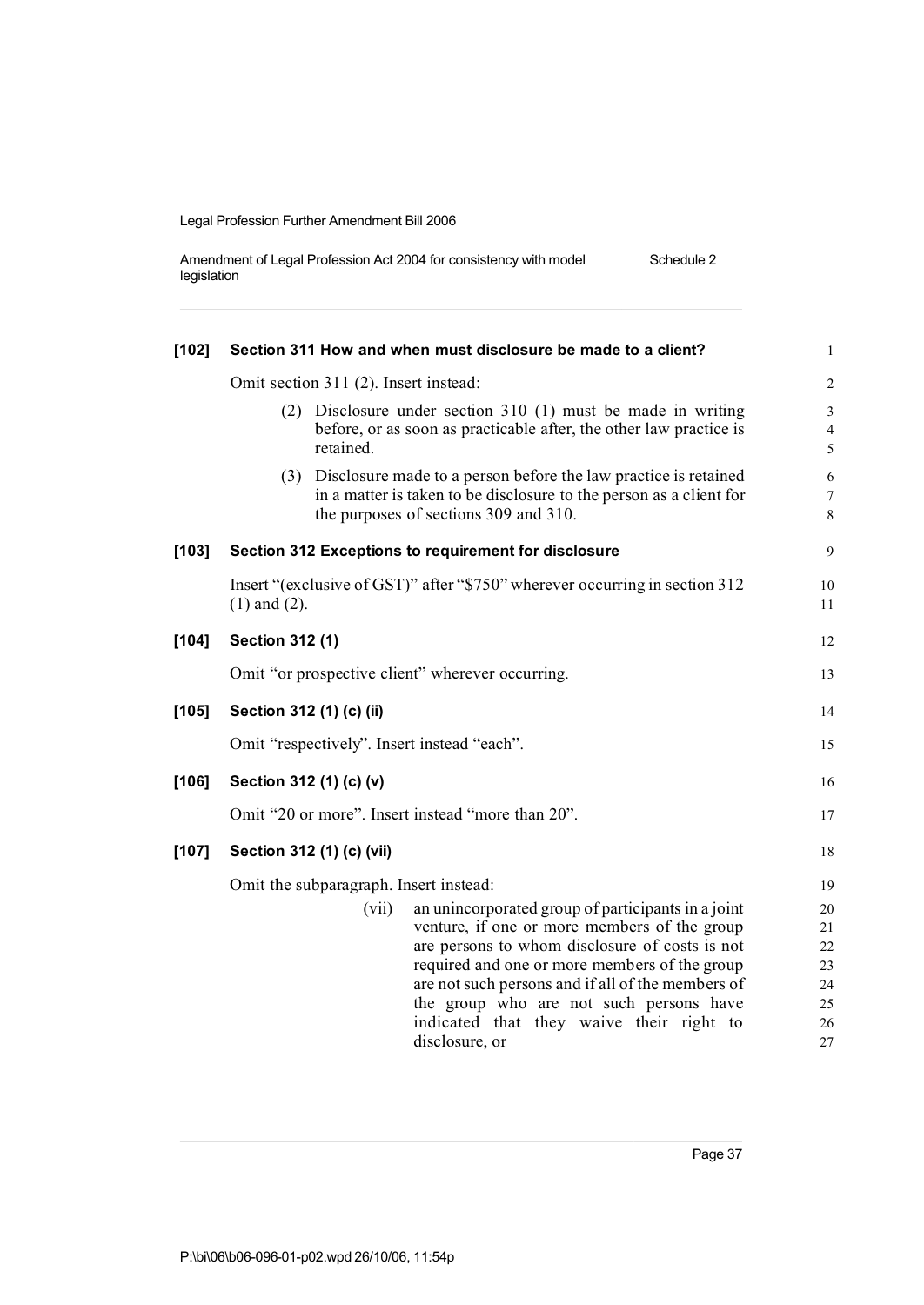Schedule 2 Amendment of Legal Profession Act 2004 for consistency with model legislation

| $[108]$ |                                          | Section 314                                                                                                                                                                                                                                           | $\mathbf{1}$             |  |
|---------|------------------------------------------|-------------------------------------------------------------------------------------------------------------------------------------------------------------------------------------------------------------------------------------------------------|--------------------------|--|
|         | Omit the section. Insert instead:        |                                                                                                                                                                                                                                                       |                          |  |
|         | 314<br>Additional disclosure-uplift fees |                                                                                                                                                                                                                                                       |                          |  |
|         |                                          | (1) If a costs agreement involves an uplift fee, the law practice<br>must, before entering into the agreement, disclose to the client<br>in writing:                                                                                                  | $\overline{4}$<br>5<br>6 |  |
|         |                                          | the law practice's legal costs, and<br>(a)                                                                                                                                                                                                            | $\overline{7}$           |  |
|         |                                          | the uplift fee (or the basis of calculation of the uplift)<br>(b)<br>fee), and                                                                                                                                                                        | $\,8\,$<br>9             |  |
|         |                                          | the reasons why the uplift fee is warranted.<br>(c)                                                                                                                                                                                                   | 10                       |  |
|         |                                          | A law practice is not required to make a disclosure under<br>(2)<br>subsection (1) to a sophisticated client.                                                                                                                                         | 11<br>12                 |  |
| [109]   |                                          | Section 315 Form of disclosure                                                                                                                                                                                                                        | 13                       |  |
|         |                                          | Insert "to a client" after "disclosures" in section 315 (1).                                                                                                                                                                                          | 14                       |  |
| $[110]$ |                                          | <b>Section 315</b>                                                                                                                                                                                                                                    | 15                       |  |
|         |                                          | Omit "or prospective client" wherever occurring.                                                                                                                                                                                                      | 16                       |  |
| [111]   |                                          | <b>Section 316</b>                                                                                                                                                                                                                                    | 17                       |  |
|         | Omit the section. Insert instead:        |                                                                                                                                                                                                                                                       |                          |  |
|         | 316                                      | Ongoing obligation to disclose                                                                                                                                                                                                                        | 19                       |  |
|         |                                          | A law practice must, in writing, disclose to a client any<br>substantial change to anything included in a disclosure already<br>made under this Division as soon as is reasonably practicable<br>after the law practice becomes aware of that change. | 20<br>21<br>22<br>23     |  |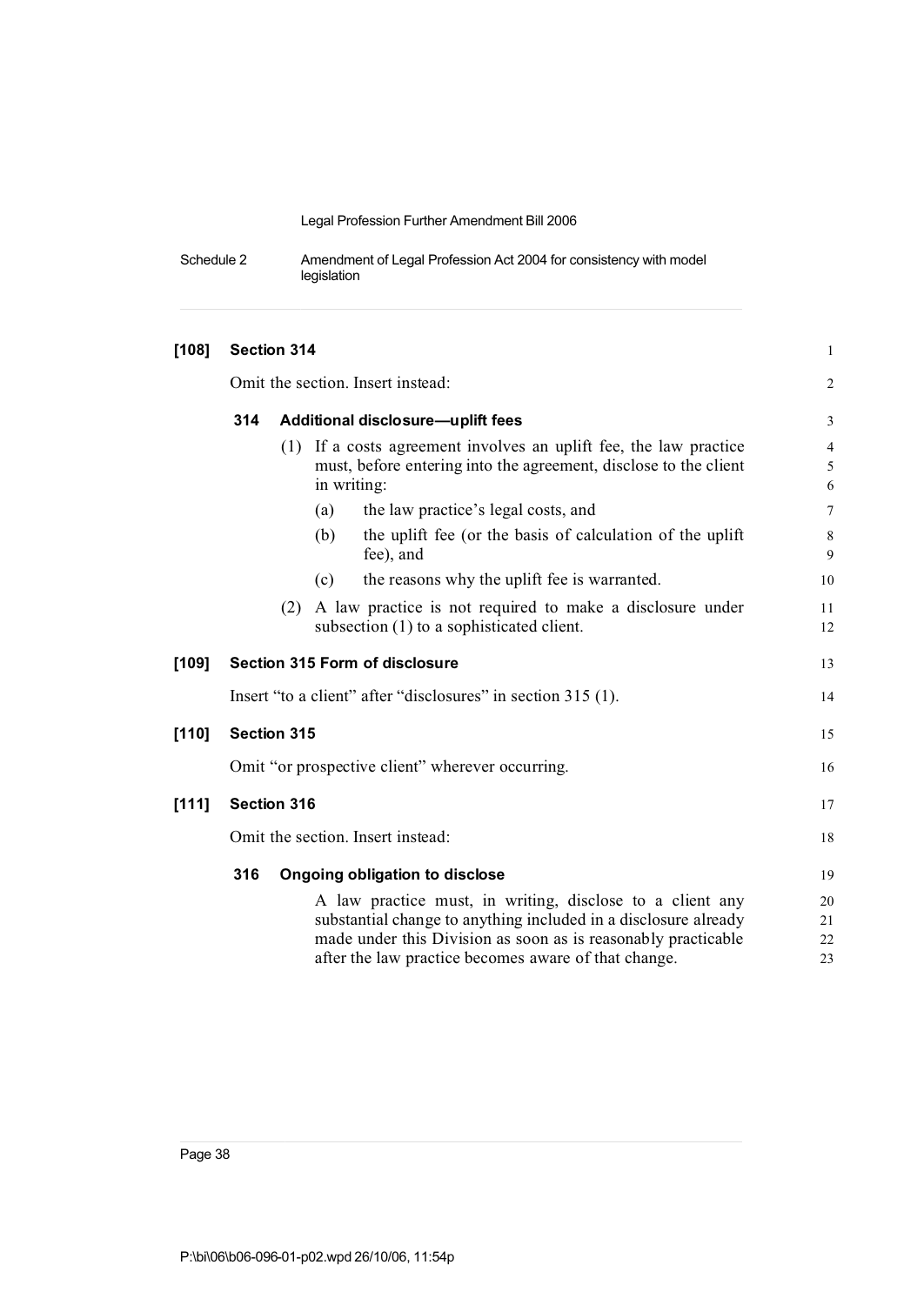Amendment of Legal Profession Act 2004 for consistency with model legislation Schedule 2

| $[112]$ | Section 317                       |     |                                                                                                                                | $\mathbf{1}$   |  |
|---------|-----------------------------------|-----|--------------------------------------------------------------------------------------------------------------------------------|----------------|--|
|         | Omit the section. Insert instead: |     |                                                                                                                                |                |  |
|         | 317                               |     | <b>Effect of failure to disclose</b>                                                                                           | 3              |  |
|         |                                   | (1) | Postponement of payment of legal costs until assessed                                                                          | $\overline{4}$ |  |
|         |                                   |     | If a law practice does not disclose to a client or an associated                                                               | 5              |  |
|         |                                   |     | third party payer anything required by this Division to be                                                                     | 6              |  |
|         |                                   |     | disclosed, the client or associated third party payer (as the case                                                             | 7              |  |
|         |                                   |     | may be) need not pay the legal costs unless they have been<br>assessed under Division 11.                                      | 8<br>9         |  |
|         |                                   |     |                                                                                                                                |                |  |
|         |                                   |     | Note. Under section 369, the costs of an assessment in these<br>circumstances are generally payable by the law practice.       | 10<br>11       |  |
|         |                                   | (2) | Bar on recovering proceedings until legal costs assessed                                                                       | 12             |  |
|         |                                   |     | A law practice that does not disclose to a client or an associated                                                             | 13             |  |
|         |                                   |     | third party payer anything required by this Division to be                                                                     | 14             |  |
|         |                                   |     | disclosed may not maintain proceedings against the client or                                                                   | 15             |  |
|         |                                   |     | associated third party payer (as the case may be) for the                                                                      | 16             |  |
|         |                                   |     | recovery of legal costs unless the costs have been assessed<br>under Division 11.                                              | 17<br>18       |  |
|         |                                   |     |                                                                                                                                |                |  |
|         |                                   | (3) | Setting costs agreement aside                                                                                                  | 19             |  |
|         |                                   |     | If a law practice does not disclose to a client or an associated                                                               | 20             |  |
|         |                                   |     | third party payer anything required by this Division to be                                                                     | 21             |  |
|         |                                   |     | disclosed and the client or associated third party payer has                                                                   | 22             |  |
|         |                                   |     | entered into a costs agreement with the law practice, the client                                                               | 23<br>24       |  |
|         |                                   |     | or associated third party payer may also apply under section<br>328 for the costs agreement to be set aside.                   | 25             |  |
|         |                                   |     |                                                                                                                                |                |  |
|         |                                   | (4) | Reduction of legal costs on assessment                                                                                         | 26             |  |
|         |                                   |     | If a law practice does not disclose to a client or an associated<br>third party payer anything required by this Division to be | 27<br>28       |  |
|         |                                   |     | disclosed, then, on an assessment of the relevant legal costs, the                                                             | 29             |  |
|         |                                   |     | amount of the costs may be reduced by an amount considered                                                                     | 30             |  |
|         |                                   |     | by the costs assessor to be proportionate to the seriousness of                                                                | 31             |  |
|         |                                   |     | the failure to disclose.                                                                                                       | 32             |  |
|         |                                   | (5) | Effect on legal costs where law practice retains another law                                                                   | 33             |  |
|         |                                   |     | practice that fails to disclose                                                                                                | 34             |  |
|         |                                   |     | If a law practice retains another law practice on behalf of a                                                                  | 35             |  |
|         |                                   |     | client and the first law practice fails to disclose something to                                                               | 36             |  |
|         |                                   |     | the client solely because the retained law practice failed to                                                                  | 37             |  |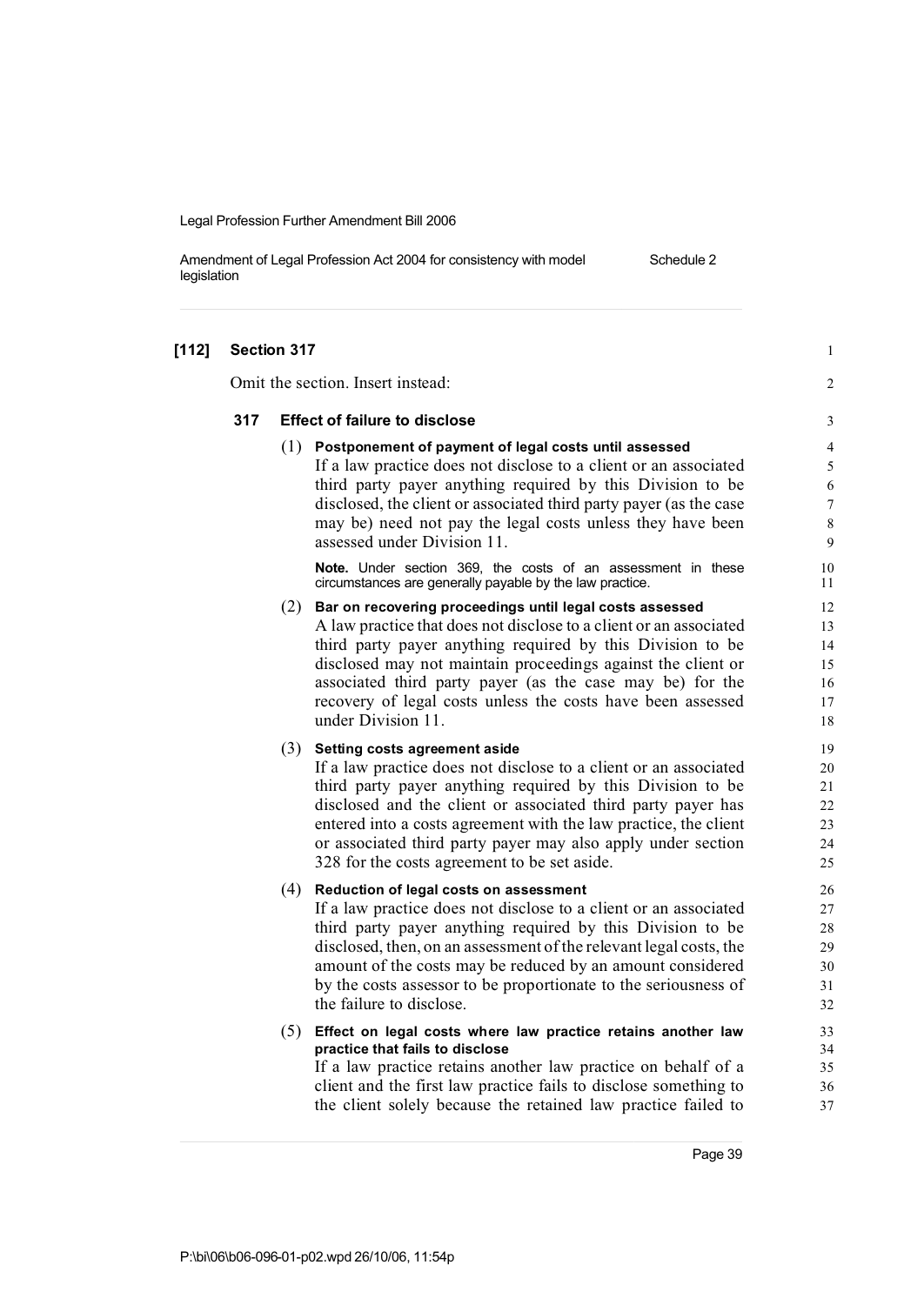Schedule 2 Amendment of Legal Profession Act 2004 for consistency with model legislation

> disclose relevant information to the first law practice as 1 required by section 310 (2), then subsections  $(1)$ –(4): 2

- (a) do not apply to the legal costs owing to the first law 3 practice on account of legal services provided by it, to 4 the extent that the non-disclosure by the first law 5 practice was caused by the failure of the retained law 6 practice to disclose the relevant information, and 7
- (b) do apply to the legal costs owing to the retained law 8 practice. 9

#### (6) **Circumstances where associated third party payer involved** 10 In a matter involving both a client and an associated third party 11

- payer where disclosure has been made to one of them but not 12 the other: 13
- (a) subsection (1) does not affect the liability of the one to 14 whom disclosure was made to pay the legal costs, and 15
- (b) subsection (2) does not prevent proceedings being 16 maintained against the one to whom the disclosure was 17 made for the recovery of those legal costs. 18
- (7) **Non-disclosure capable of constituting unsatisfactory** 19 **professional conduct or professional misconduct** 20 Failure by a law practice to comply with this Division is 21 capable of being unsatisfactory professional conduct or 22 professional misconduct on the part of any Australian legal 23 practitioner or Australian-registered foreign lawyer involved in 24 the failure. 25

#### **[113] Section 318A** 26

Insert after section 318: 27

#### **318A Disclosure to associated third party payers** 28

(1) If a law practice is required to make a disclosure to a client of 29 the practice under this Division, the practice must, in 30 accordance with subsections  $(2)$  and  $(3)$ , also make the same  $31$ disclosure to any associated third party payer for the client, but 32 only to the extent that the details or matters disclosed are 33 relevant to the associated third party payer and relate to costs  $34$ that are payable by the associated third party payer in respect of 35 legal services provided to the client. 36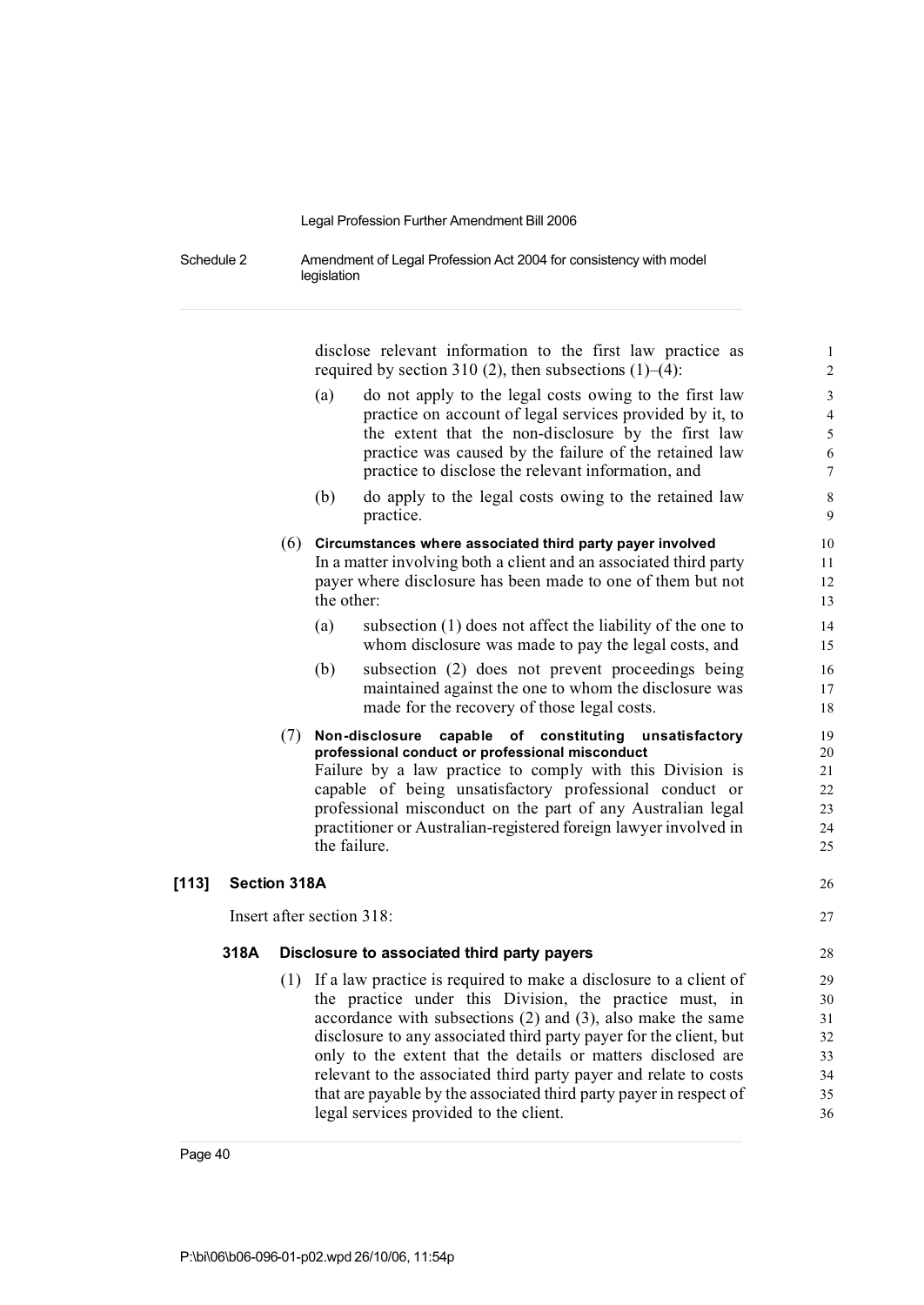Amendment of Legal Profession Act 2004 for consistency with model legislation Schedule 2

|       | (2) | A disclosure under subsection (1) must be made in writing:                                                 | $\mathbf{1}$             |
|-------|-----|------------------------------------------------------------------------------------------------------------|--------------------------|
|       |     | at the time the disclosure to the client is required under<br>(a)<br>this Division, or                     | $\sqrt{2}$<br>3          |
|       |     | (b)<br>if the law practice only afterwards becomes aware of the                                            | $\overline{\mathcal{A}}$ |
|       |     | legal obligation of the associated third party payer to                                                    | 5                        |
|       |     | pay legal costs of the client—as soon as practicable after<br>the practice became aware of the obligation. | 6<br>$\overline{7}$      |
|       | (3) | Section 315 (Form of disclosure) applies to a disclosure to an                                             | $\,8\,$                  |
|       |     | associated third party payer under subsection (1) in the same                                              | 9                        |
|       |     | way as it applies to a client.                                                                             | 10                       |
|       | (4) | An associated third party payer for a client of a law practice has                                         | 11                       |
|       |     | the same right as the client to obtain reports under section 318                                           | 12                       |
|       |     | (Progress reports) of legal costs incurred by the client, but only                                         | 13                       |
|       |     | to the extent that the costs are payable by the associated third                                           | 14                       |
|       |     | party payer in respect of legal services provided to the client,                                           | 15                       |
|       |     | and the law practice must comply with that section accordingly.                                            | 16                       |
| [114] |     | Section 321 Interest on unpaid legal costs                                                                 | 17                       |
|       |     | Omit section 321 $(1)$ – $(4)$ . Insert instead:                                                           | $18\,$                   |
|       | (1) | A law practice may charge interest on unpaid legal costs if the                                            | 19                       |
|       |     | costs are unpaid 30 days or more after the practice has given a                                            | $20\,$                   |
|       |     | bill for the costs in accordance with this Part.                                                           | 21                       |
|       | (2) | A law practice may also charge interest on unpaid legal costs                                              | 22                       |
|       |     | in accordance with a costs agreement.                                                                      | 23                       |
|       | (3) | A law practice must not charge interest under subsection $(1)$ or                                          | 24                       |
|       |     | (2) on unpaid legal costs unless the bill for those costs contains                                         | 25                       |
|       |     | a statement that interest is payable and of the rate of interest.                                          | $26\,$                   |
|       | (4) | A law practice may not charge interest under this section or                                               | 27                       |
|       |     | under a costs agreement at a rate that exceeds the rate                                                    | 28                       |
|       |     | prescribed by the regulations.                                                                             | 29                       |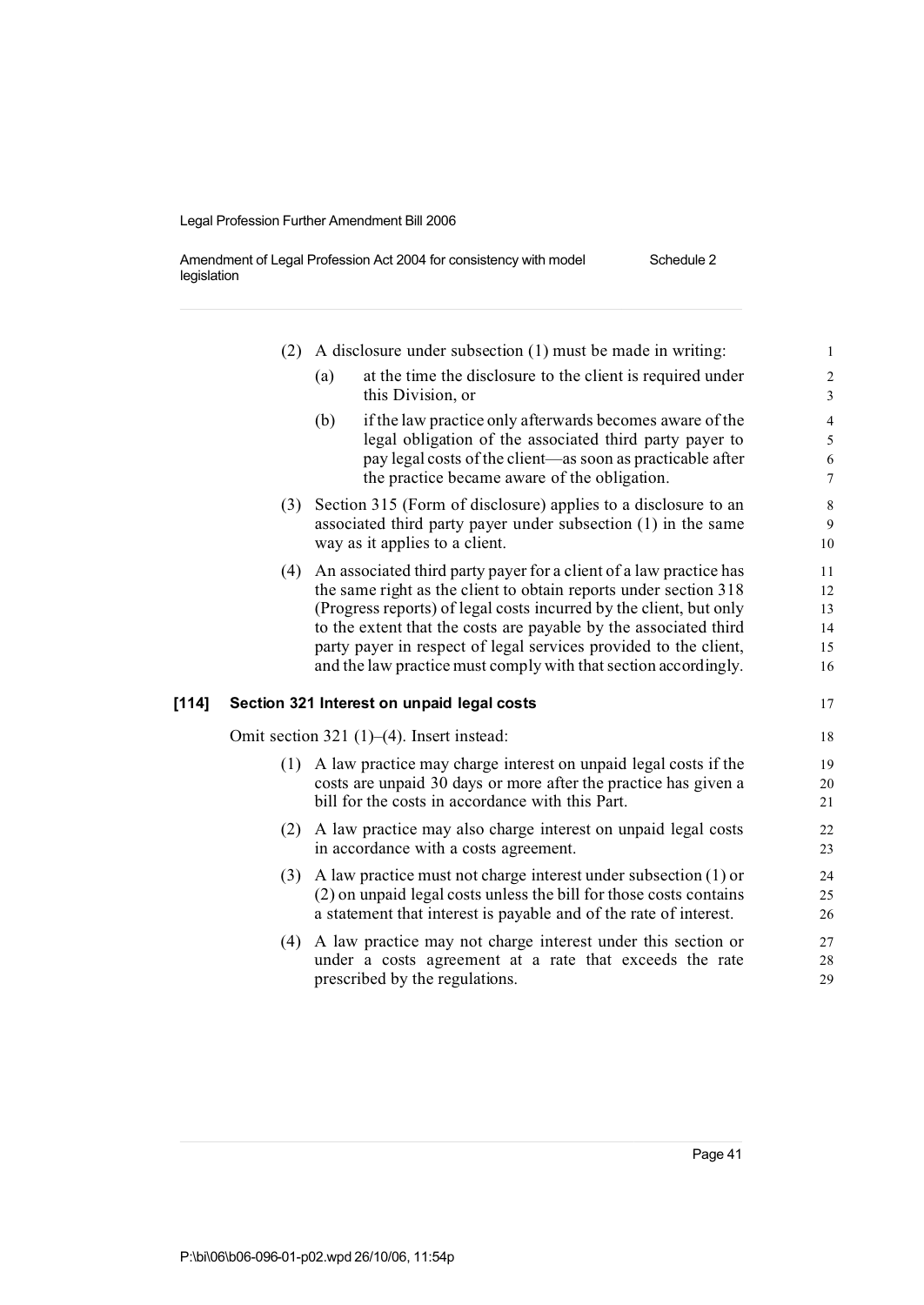| Schedule 2 | Amendment of Legal Profession Act 2004 for consistency with model |
|------------|-------------------------------------------------------------------|
|            | legislation                                                       |

| [115]   |                               |     | <b>Section 322 Making costs agreements</b>                                                                                           | $\mathbf{1}$        |
|---------|-------------------------------|-----|--------------------------------------------------------------------------------------------------------------------------------------|---------------------|
|         |                               |     | Insert at the end of section $322(1)(c)$ :                                                                                           | $\sqrt{2}$          |
|         |                               |     | , or                                                                                                                                 | 3                   |
|         |                               | (d) | between a law practice and an associated third party<br>payer.                                                                       | $\overline{4}$<br>5 |
| $[116]$ | Section 322 (4) (a)           |     |                                                                                                                                      | 6                   |
|         | Insert "into" after "enter".  |     |                                                                                                                                      | $\tau$              |
| $[117]$ | <b>Section 322 (5)</b>        |     |                                                                                                                                      | 8                   |
|         | Omit "A costs agreement".     |     |                                                                                                                                      | 9                   |
|         |                               |     | Insert instead "Except as provided by section 395A, a costs agreement".                                                              | 10                  |
| $[118]$ | <b>Section 322 (6)</b>        |     |                                                                                                                                      | 11                  |
|         | Insert after section 322 (5): |     |                                                                                                                                      | 12                  |
|         |                               |     | (6) A reference in section 328 and in any prescribed provisions of                                                                   | 13                  |
|         |                               |     | this Part to a client is, in relation to a costs agreement that is                                                                   | 14                  |
|         |                               |     | entered into between a law practice and an associated third                                                                          | 15                  |
|         |                               |     | party payer as referred to in subsection $(1)$ $(d)$ and to which a<br>client of the law practice is not a party, a reference to the | 16<br>17            |
|         |                               |     | associated third party payer.                                                                                                        | $18\,$              |
| $[119]$ |                               |     | <b>Section 323 Conditional costs agreements</b>                                                                                      | 19                  |
|         |                               |     | Omit ", and a costs agreement containing a provision of that kind is referred                                                        | 20                  |
|         |                               |     | to in this Act as a <i>conditional costs agreement</i> " from section 323 (1).                                                       | 21                  |
| $[120]$ | <b>Section 323 (4B)</b>       |     |                                                                                                                                      | 22                  |
|         |                               |     | Insert after section 323 (4A):                                                                                                       | 23                  |
|         |                               |     | (4B) Subsection (3) (c) (iii), (d) and (e) do not apply to a conditional<br>costs agreement made with a sophisticated client.        | 24<br>25            |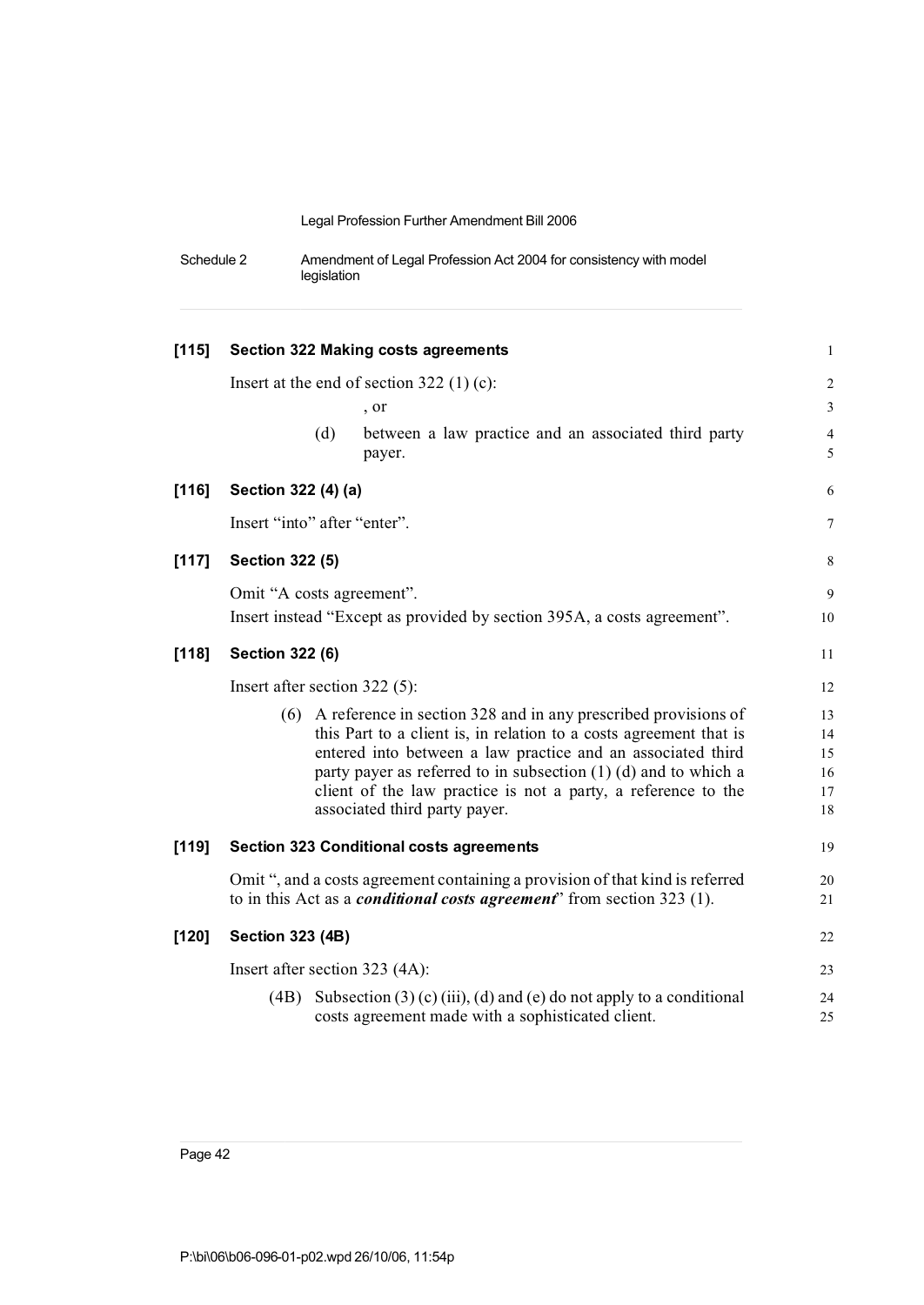Amendment of Legal Profession Act 2004 for consistency with model legislation Schedule 2

| [121]   | <b>Section 323 (5)</b>               |     |                                                                                                                                                                                                                                                                                              | $\mathbf{1}$                              |
|---------|--------------------------------------|-----|----------------------------------------------------------------------------------------------------------------------------------------------------------------------------------------------------------------------------------------------------------------------------------------------|-------------------------------------------|
|         | Omit the subsection. Insert instead: |     |                                                                                                                                                                                                                                                                                              |                                           |
|         |                                      | (5) | If a client terminates an agreement within the period referred to<br>in subsection $(3)$ (e), the law practice:                                                                                                                                                                              | $\mathfrak{Z}$<br>4                       |
|         |                                      |     | (a)<br>may recover only those legal costs in respect of legal<br>services performed for the client before that termination<br>that were performed on the instructions of the client and<br>with the client's knowledge that the legal services would<br>be performed during that period, and | 5<br>6<br>$7\overline{ }$<br>$\,8\,$<br>9 |
|         |                                      |     | (b)<br>without affecting the generality of paragraph (a), may<br>not recover the uplift fee (if any).                                                                                                                                                                                        | 10<br>11                                  |
| $[122]$ | <b>Section 324</b>                   |     |                                                                                                                                                                                                                                                                                              | 12                                        |
|         | Omit the section. Insert instead:    |     |                                                                                                                                                                                                                                                                                              |                                           |
|         | 324                                  |     | Conditional costs agreements involving uplift fees                                                                                                                                                                                                                                           | 14                                        |
|         |                                      | (1) | A law practice must not enter into a conditional costs<br>agreement in relation to a claim for damages that provides for<br>the payment of an uplift fee on the successful outcome of the<br>claim to which the fee relates.                                                                 | 15<br>16<br>17<br>18                      |
|         |                                      |     | (2) Except as provided by subsection (1), a conditional costs<br>agreement may provide for the payment of an uplift fee.                                                                                                                                                                     | 19<br>20                                  |
|         |                                      |     | (3) The basis of calculation of the uplift fee must be separately<br>identified in the agreement.                                                                                                                                                                                            | 21<br>22                                  |
|         |                                      | (4) | The agreement must contain an estimate of the uplift fee or, if<br>that is not reasonably practicable:                                                                                                                                                                                       | 23<br>24                                  |
|         |                                      |     | a range of estimates of the uplift fee, and<br>(a)                                                                                                                                                                                                                                           | 25                                        |
|         |                                      |     | (b)<br>an explanation of the major variables that will affect the<br>calculation of the uplift fee.                                                                                                                                                                                          | 26<br>27                                  |
|         |                                      | (5) | If a conditional costs agreement relates to a litigious matter, the<br>uplift fee must not exceed 25% of the legal costs (excluding<br>disbursements) otherwise payable.                                                                                                                     | 28<br>29<br>30                            |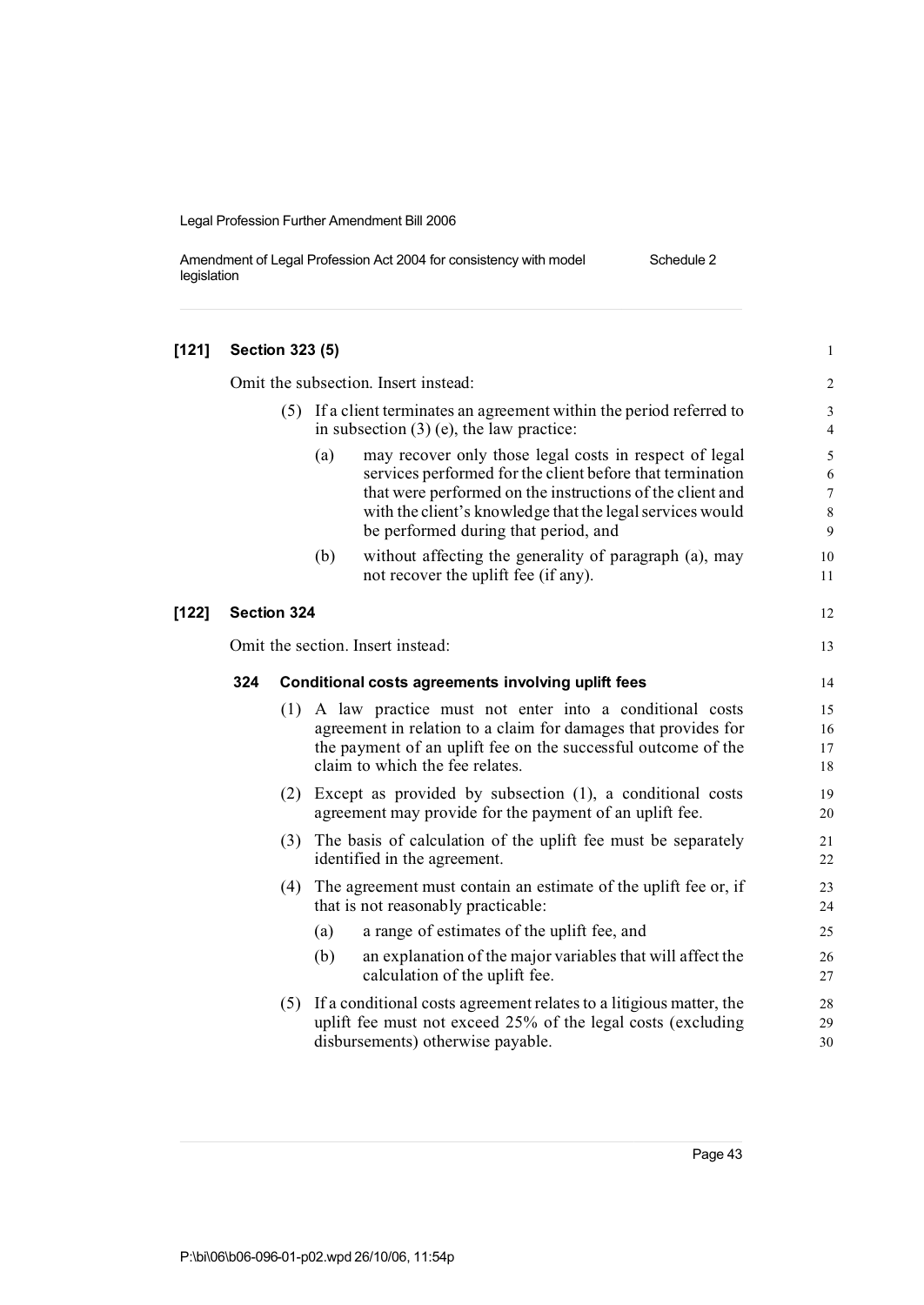| Schedule 2 | Amendment of Legal Profession Act 2004 for consistency with model |
|------------|-------------------------------------------------------------------|
|            | legislation                                                       |

|         |                                  |     | (6) A law practice must not enter into a costs agreement in<br>contravention of this section.                                                                                                                           | $\mathbf{1}$<br>$\overline{c}$ |
|---------|----------------------------------|-----|-------------------------------------------------------------------------------------------------------------------------------------------------------------------------------------------------------------------------|--------------------------------|
|         |                                  |     | Maximum penalty: 100 penalty units.                                                                                                                                                                                     | 3                              |
| $[123]$ |                                  |     | Section 325 Contingency fees are prohibited                                                                                                                                                                             | 4                              |
|         | Omit section $325(1)(a)$ .       |     |                                                                                                                                                                                                                         | 5                              |
| $[124]$ | agreements                       |     | Section 328 Setting aside costs agreements or provisions of costs                                                                                                                                                       | 6<br>7                         |
|         |                                  |     | Insert "and without limiting the matters to which the costs assessor can have<br>regard," after "reasonable," in section 328 (2).                                                                                       | 8<br>9                         |
| $[125]$ | Section 328 (2) (d)-(g)          |     |                                                                                                                                                                                                                         | 10                             |
|         |                                  |     | Omit section 328 (2) (d). Insert instead:                                                                                                                                                                               | 11                             |
|         |                                  | (d) | the circumstances and the conduct of the parties before<br>and when the agreement was made,                                                                                                                             | 12<br>13                       |
|         |                                  | (e) | the circumstances and the conduct of the parties in the<br>matters after the agreement was made,                                                                                                                        | 14<br>15                       |
|         |                                  | (f) | whether and how the agreement addresses the effect on<br>costs of matters and changed circumstances that might<br>foreseeably arise and affect the extent and nature of<br>legal services provided under the agreement, | 16<br>17<br>18<br>19           |
|         |                                  | (g) | whether and how billing under the agreement addresses<br>changed circumstances affecting the extent and nature<br>of legal services provided under the agreement.                                                       | 20<br>21<br>22                 |
| $[126]$ | <b>Section 328 (12)</b>          |     |                                                                                                                                                                                                                         | 23                             |
|         | Insert after section $328(11)$ : |     |                                                                                                                                                                                                                         | 24                             |
|         |                                  |     | $(12)$ In this section:                                                                                                                                                                                                 | 25                             |
|         |                                  |     | <i>client</i> means a person to whom or for whom legal services are<br>or have been provided.                                                                                                                           | 26<br>27                       |
|         |                                  |     | Note. See also section 322 (6), which extends the application of this<br>section to associated third party payers.                                                                                                      | 28<br>29                       |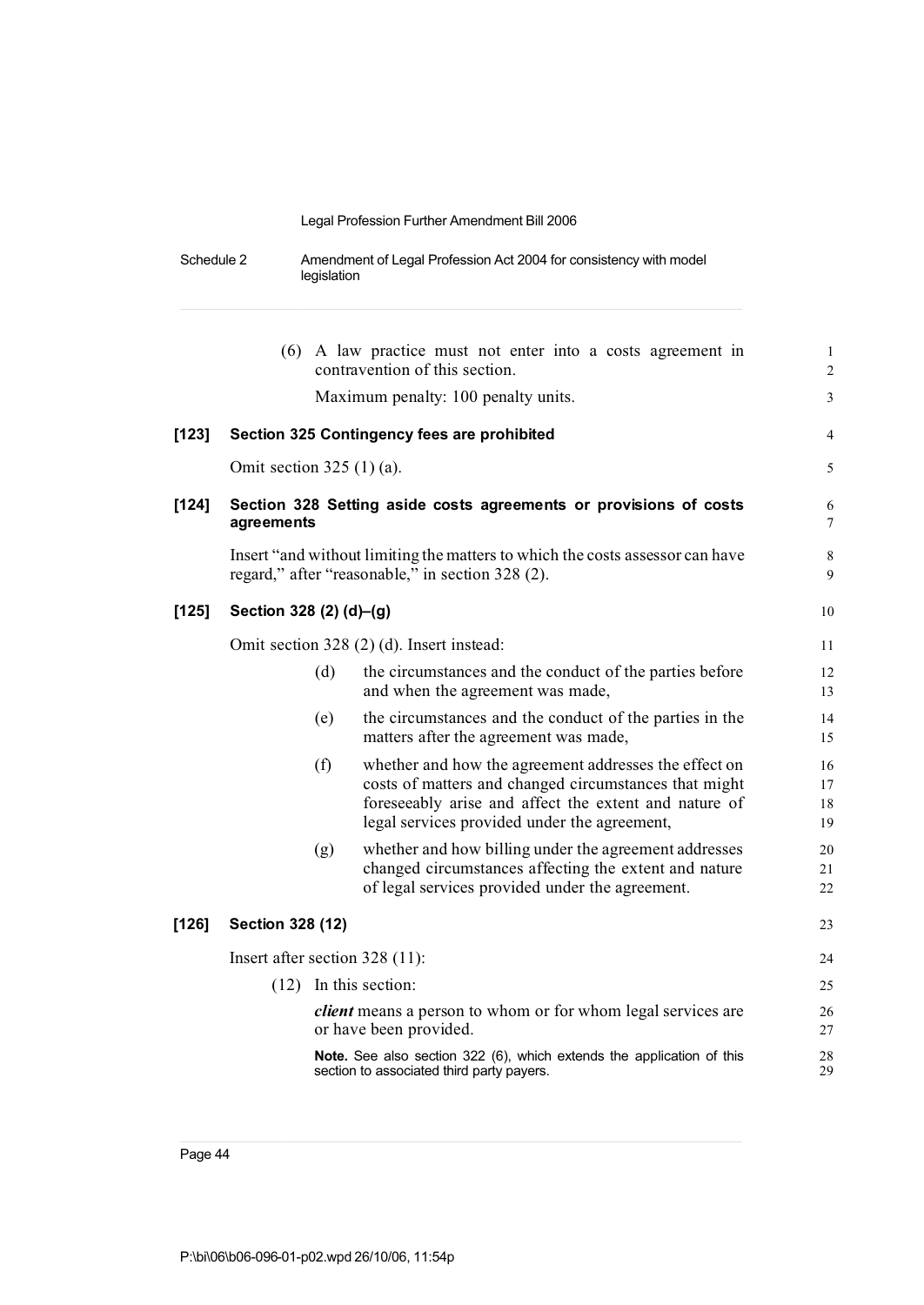| Amendment of Legal Profession Act 2004 for consistency with model | Schedule 2 |
|-------------------------------------------------------------------|------------|
| legislation                                                       |            |

| $[127]$ |                     |     | <b>Section 332 Bills</b>                                                                                                                                                                                                                                  | $\mathbf{1}$             |
|---------|---------------------|-----|-----------------------------------------------------------------------------------------------------------------------------------------------------------------------------------------------------------------------------------------------------------|--------------------------|
|         |                     |     | Insert after section 332 $(6)$ :                                                                                                                                                                                                                          | $\overline{c}$           |
|         |                     |     | $(6A)$ Despite anything in subsections $(2)$ – $(6)$ , a bill may be given to<br>a client electronically if the client is a sophisticated client and<br>requested the bill to be given electronically.                                                    | 3<br>$\overline{4}$<br>5 |
| $[128]$ | <b>Section 332A</b> |     |                                                                                                                                                                                                                                                           | 6                        |
|         |                     |     | Omit the section. Insert instead:                                                                                                                                                                                                                         | 7                        |
|         | 332A                |     | <b>Request for itemised bill</b>                                                                                                                                                                                                                          | 8                        |
|         |                     |     | (1) If a bill is given by a law practice in the form of a lump sum<br>bill, any person who is entitled to apply for an assessment of<br>the legal costs to which the bill relates may request the law<br>practice to give the person an itemised bill.    | 9<br>10<br>11<br>12      |
|         |                     | (2) | The law practice must comply with the request within 21 days<br>after the date on which the request is made.                                                                                                                                              | 13<br>14                 |
|         |                     |     | (3) If the person making the request is liable to pay only a part of<br>the legal costs to which the bill relates, the request for an<br>itemised bill may only be made in relation to those costs that<br>the person is liable to pay.                   | 15<br>16<br>17<br>$18\,$ |
|         |                     | (4) | Subject to subsection $(5)$ , a law practice must not commence<br>legal proceedings to recover legal costs from a person who has<br>been given a lump sum bill until at least 30 days after the date<br>on which the person is given the bill.            | 19<br>20<br>21<br>22     |
|         |                     |     | (5) If the person makes a request for an itemised bill in accordance<br>with this section, the law practice must not commence legal<br>proceedings to recover the legal costs from the person until at<br>least 30 days after complying with the request. | 23<br>24<br>25<br>26     |
|         |                     | (6) | A law practice is not entitled to charge a person for the<br>preparation of an itemised bill requested under this section.                                                                                                                                | 27<br>28                 |
|         |                     | (7) | Section 332 $(2)$ , $(5)$ and $(6)$ apply to the giving of an itemised<br>bill under this section.                                                                                                                                                        | 29<br>30                 |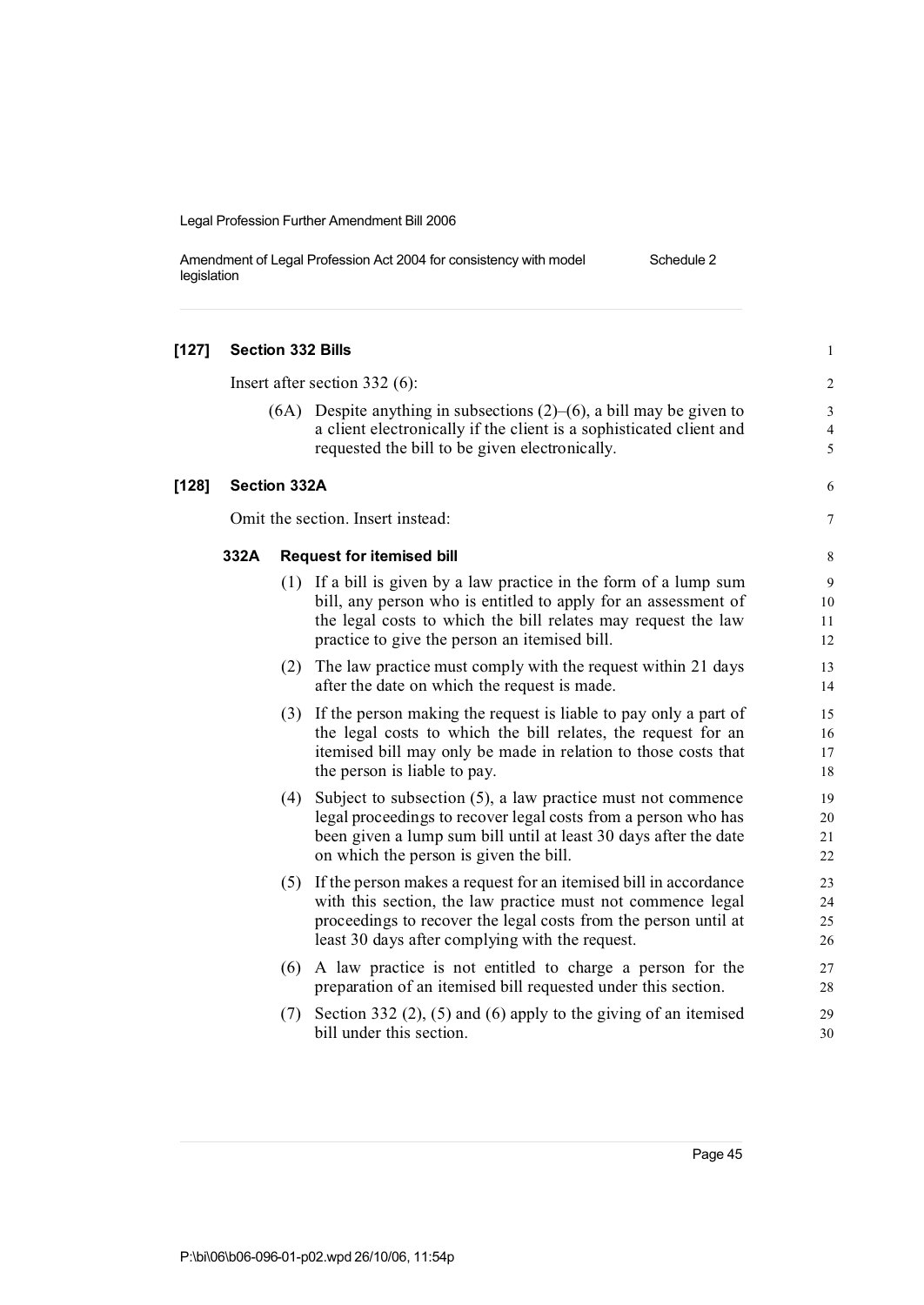Schedule 2 Amendment of Legal Profession Act 2004 for consistency with model legislation

| $[129]$ | Section 333 Notification of client's rights |                                                                                                                                                                                                                                                                                                          |                                             |  |  |
|---------|---------------------------------------------|----------------------------------------------------------------------------------------------------------------------------------------------------------------------------------------------------------------------------------------------------------------------------------------------------------|---------------------------------------------|--|--|
|         |                                             | Insert after section $333(2)$ :                                                                                                                                                                                                                                                                          | 2                                           |  |  |
|         | (3)                                         | Subsection (1) does not apply in relation to a sophisticated<br>client.                                                                                                                                                                                                                                  | $\mathfrak{Z}$<br>4                         |  |  |
|         |                                             | (4) A law practice may provide the written statement referred to in<br>subsection (1) in or to the effect of a form prescribed by the<br>regulations for the purposes of this subsection, and if it does so<br>the practice is taken to have complied with this section in<br>relation to the statement. | 5<br>$\sqrt{6}$<br>$\overline{7}$<br>8<br>9 |  |  |
| $[130]$ | <b>Section 349A</b>                         |                                                                                                                                                                                                                                                                                                          | 10                                          |  |  |
|         |                                             | Insert before section 350:                                                                                                                                                                                                                                                                               | 11                                          |  |  |
|         | 349A                                        | <b>Definition</b>                                                                                                                                                                                                                                                                                        | 12                                          |  |  |
|         |                                             | In this Division:                                                                                                                                                                                                                                                                                        | 13                                          |  |  |
|         |                                             | <i>client</i> means a person to whom or for whom legal services are<br>or have been provided.                                                                                                                                                                                                            | 14<br>15                                    |  |  |
| $[131]$ | assessment                                  | Section 350 Application by client or third party payers for costs                                                                                                                                                                                                                                        | 16<br>17                                    |  |  |
|         |                                             | Omit section 350 $(1)$ – $(4)$ . Insert instead:                                                                                                                                                                                                                                                         | 18                                          |  |  |
|         |                                             | (1) A client may apply to the Manager, Costs Assessment for an<br>assessment of the whole or any part of legal costs.                                                                                                                                                                                    | 19<br>20                                    |  |  |
|         | (2)                                         | A third party payer may apply to a costs assessor for an<br>assessment of the whole or any part of legal costs payable by<br>the third party payer.                                                                                                                                                      | 21<br>22<br>23                              |  |  |
|         |                                             | (3) An application for a costs assessment may be made even if the<br>legal costs have been wholly or partly paid.                                                                                                                                                                                        | 24<br>25                                    |  |  |
|         |                                             | (3A) If any legal costs have been paid without a bill, the client or<br>third party payer may nevertheless apply for a costs assessment.                                                                                                                                                                 | 26<br>27                                    |  |  |
|         | (4)                                         | An application by a client or third party payer for a costs<br>assessment under this section must be made within 12 months<br>after:                                                                                                                                                                     | 28<br>29<br>30                              |  |  |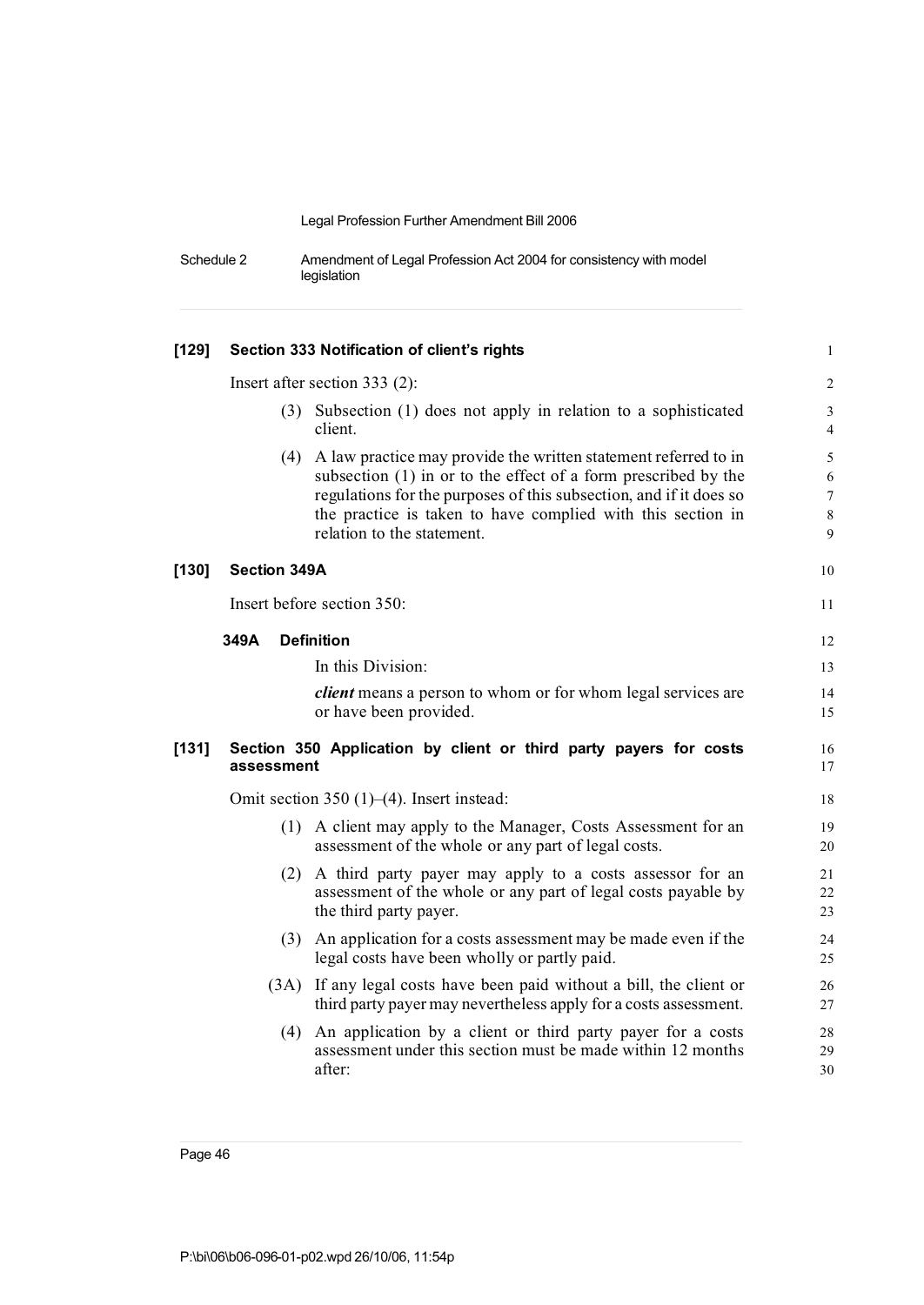Amendment of Legal Profession Act 2004 for consistency with model legislation Schedule 2

|       |                        | (a)       | the bill was given or the request for payment was made<br>to the client or third party payer, or                                                                                                                                                                                                                                                                                  | $\mathbf{1}$<br>$\overline{\mathbf{c}}$ |
|-------|------------------------|-----------|-----------------------------------------------------------------------------------------------------------------------------------------------------------------------------------------------------------------------------------------------------------------------------------------------------------------------------------------------------------------------------------|-----------------------------------------|
|       |                        | (b)       | the costs were paid if neither a bill was given nor a<br>request was made.                                                                                                                                                                                                                                                                                                        | 3<br>4                                  |
| [132] | <b>Section 350 (5)</b> |           |                                                                                                                                                                                                                                                                                                                                                                                   | 5                                       |
|       |                        |           | Omit the subsection. Insert instead:                                                                                                                                                                                                                                                                                                                                              | 6                                       |
|       |                        | than by:  | (5) However, an application that is made out of time, otherwise                                                                                                                                                                                                                                                                                                                   | $\overline{7}$<br>8                     |
|       |                        | (a)       | a sophisticated client, or                                                                                                                                                                                                                                                                                                                                                        | 9                                       |
|       |                        | (b)       | a third party payer who would be a sophisticated client<br>if the third party payer were a client of the law practice<br>concerned,                                                                                                                                                                                                                                               | 10<br>11<br>12                          |
|       |                        |           | may be dealt with by the costs assessor if the Supreme Court,<br>on application by the costs assessor or the client or third party<br>payer who made the application for assessment, determines,<br>after having regard to the delay and the reasons for the delay,<br>that it is just and fair for the application for assessment to be<br>dealt with after the 12-month period. | 13<br>14<br>15<br>16<br>17<br>18        |
| [133] | Section 350 (6)-(9)    |           |                                                                                                                                                                                                                                                                                                                                                                                   | 19                                      |
|       |                        |           | Omit section 350 (6). Insert instead:                                                                                                                                                                                                                                                                                                                                             | 20                                      |
|       |                        | section.  | (6) If the third party payer is a non-associated third party payer, the<br>law practice must provide the third party payer, on the written<br>request of the third party payer, with sufficient information to<br>allow the third party payer to consider making, and if thought<br>fit to make, an application for a costs assessment under this                                 | 21<br>22<br>23<br>24<br>25<br>26        |
|       | (7)                    | practice: | If there is an associated third party payer for a client of a law                                                                                                                                                                                                                                                                                                                 | 27<br>28                                |
|       |                        | (a)       | nothing in this section prevents:<br>the client from making one or more applications<br>(i)<br>for assessment under this section in relation to<br>costs for which the client is solely liable, and<br>the associated third party payer from making one<br>(ii)<br>or more applications for assessment under this                                                                 | 29<br>30<br>31<br>32<br>33<br>34        |
|       |                        |           |                                                                                                                                                                                                                                                                                                                                                                                   |                                         |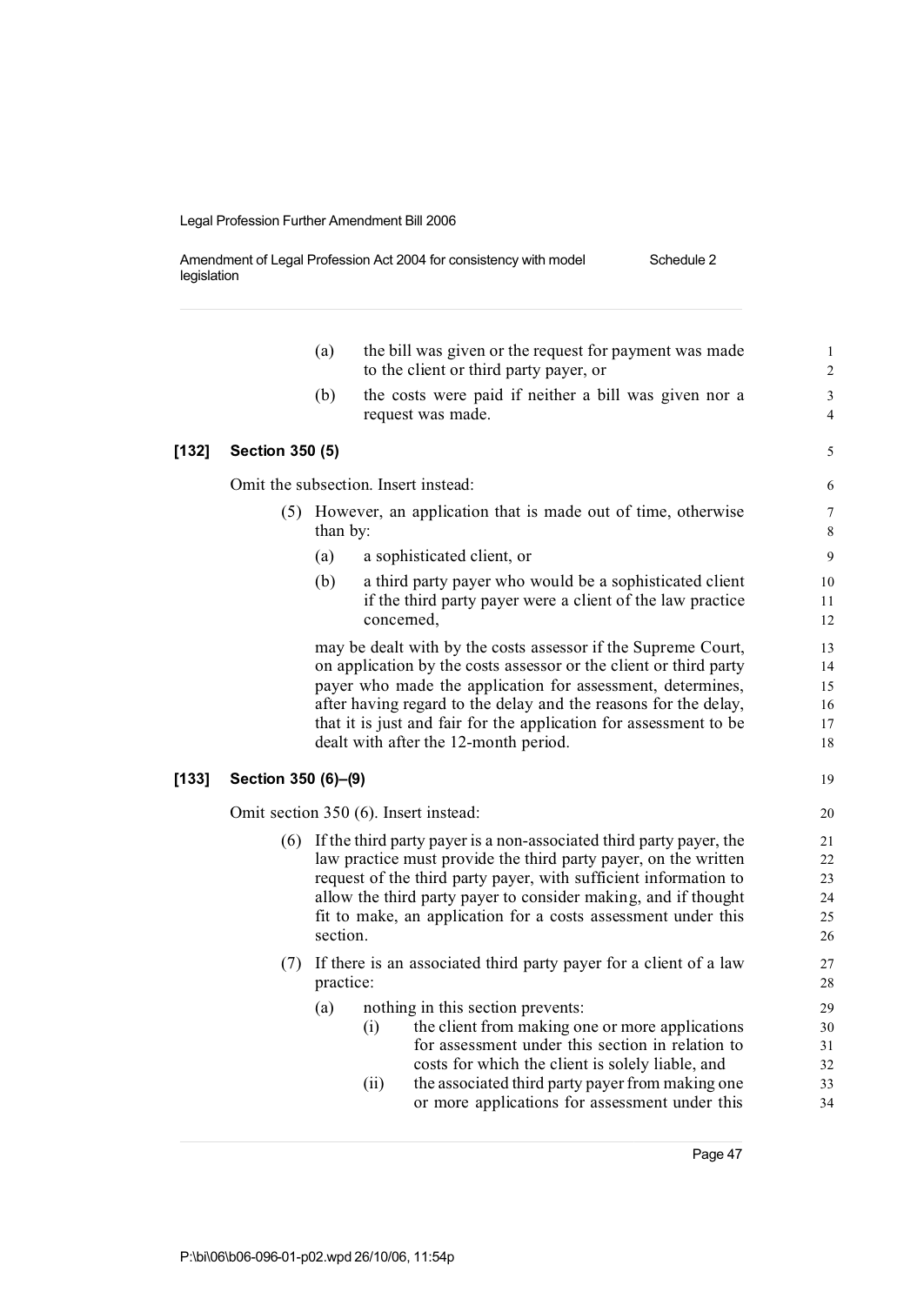Schedule 2 Amendment of Legal Profession Act 2004 for consistency with model legislation

> section in relation to costs for which the 1 associated third party payer is solely liable, 2 and those applications may be made by them at the 3 same time or at different times and may be dealt with 4 jointly or separately, and 5 (b) the client or the associated third party payer: 6 (i) may participate in the costs assessment process  $\frac{7}{2}$ where the other of them makes an application 8 for assessment under this section in relation to 9 costs for which they are both liable, and 10 (ii) is taken to be a party to the assessment and is 11 bound by the assessment, and 12 (c) the law practice: 13 (i) must participate in the costs assessment process 14 where an application is made under this section 15 by the associated third party payer in the same 16 way as the practice must participate in the 17 process where an application is made under this 18 section by a client, and 19 (ii) is taken to be a party to the assessment and is 20 bound by the assessment. 21 (8) If there is a non-associated third party payer for a client of a 22 law practice: 23 (a) nothing in this section prevents: 24 (i) the client from making one or more applications 25 for assessment under this section in relation to 26 costs for which the client is liable, and 27 (ii) the non-associated third party payer from 28 making one or more applications for assessment 29 under this section in relation to costs for which 30 the non-associated third party payer is liable,  $31$ and those applications may be made by them at the 32 same time or at different times but must be dealt with  $33$ separately, and 34 (b) the client: 35 (i) may participate in the costs assessment process 36 where the non-associated third party payer 37 makes an application under this section in 38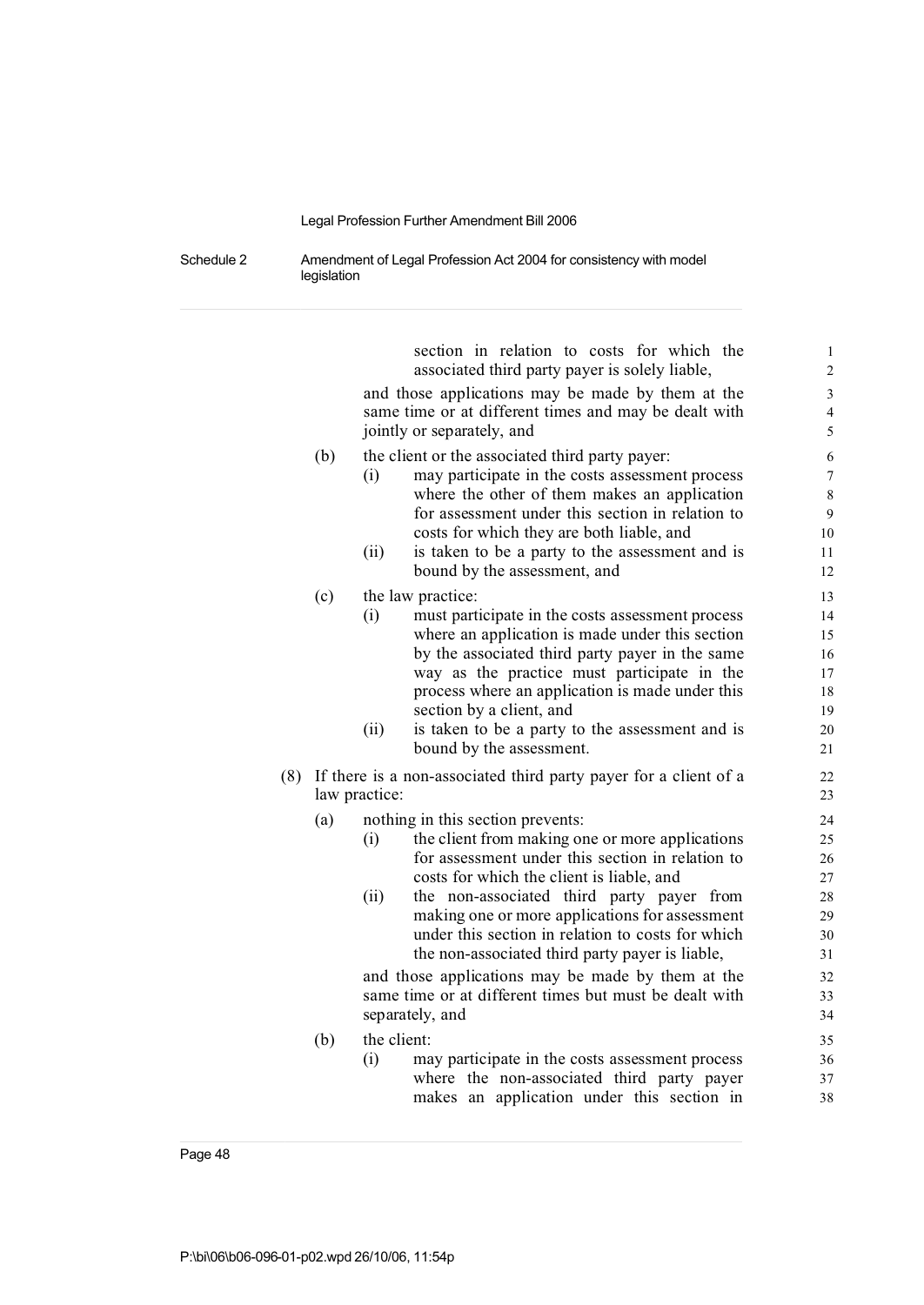Amendment of Legal Profession Act 2004 for consistency with model legislation Schedule 2

|       |                      |        | (ii)                   | relation to the legal costs for which the<br>non-associated third party payer is liable, and<br>is taken to be a party to the assessment and is<br>bound by the assessment, and                                         | 1<br>$\overline{c}$<br>3<br>$\overline{4}$ |
|-------|----------------------|--------|------------------------|-------------------------------------------------------------------------------------------------------------------------------------------------------------------------------------------------------------------------|--------------------------------------------|
|       |                      | (c)    | (i)                    | the law practice:<br>must participate in the costs assessment process,<br>and                                                                                                                                           | 5<br>6<br>7                                |
|       |                      |        | (ii)                   | is taken to be a party to the assessment, and                                                                                                                                                                           | 8                                          |
|       |                      | (d)    |                        | despite any other provision of this Division, the<br>assessment of the costs payable by the non-associated<br>third party payer does not affect the amount of legal<br>costs payable by the client to the law practice. | 9<br>10<br>11<br>12                        |
|       |                      |        | $(9)$ In this section: |                                                                                                                                                                                                                         | 13                                         |
|       |                      |        |                        | <i>client</i> includes the following:                                                                                                                                                                                   | 14                                         |
|       |                      | (a)    |                        | an executor or administrator of a client,                                                                                                                                                                               | 15                                         |
|       |                      | (b)    |                        | a trustee of the estate of a client.                                                                                                                                                                                    | 16                                         |
|       |                      |        |                        | <i>third party payer</i> includes the following:                                                                                                                                                                        | 17                                         |
|       |                      | (a)    |                        | an executor or administrator of a third party payer,                                                                                                                                                                    | 18                                         |
|       |                      | (b)    |                        | a trustee of the estate of a third party payer.                                                                                                                                                                         | 19                                         |
| [134] | another law practice |        |                        | Section 351 Application for costs assessment by law practice retaining                                                                                                                                                  | 20<br>21                                   |
|       |                      |        |                        | Omit section 351 (2) and (3). Insert instead:                                                                                                                                                                           | 22                                         |
|       | (2)                  |        |                        | If any legal costs have been paid without a bill, the law practice<br>may nevertheless apply for a costs assessment.                                                                                                    | 23<br>24                                   |
|       | (2A)                 |        |                        | An application for a costs assessment may be made even if the<br>legal costs have been wholly or partly paid.                                                                                                           | 25<br>26                                   |
|       | (3)                  | after: |                        | An application under this section must be made within 60 days                                                                                                                                                           | 27<br>28                                   |
|       |                      | (a)    | or                     | the bill was given or the request for payment was made,                                                                                                                                                                 | 29<br>30                                   |
|       |                      | (b)    |                        | the costs were paid if neither a bill was given nor a<br>request was made.                                                                                                                                              | 31<br>32                                   |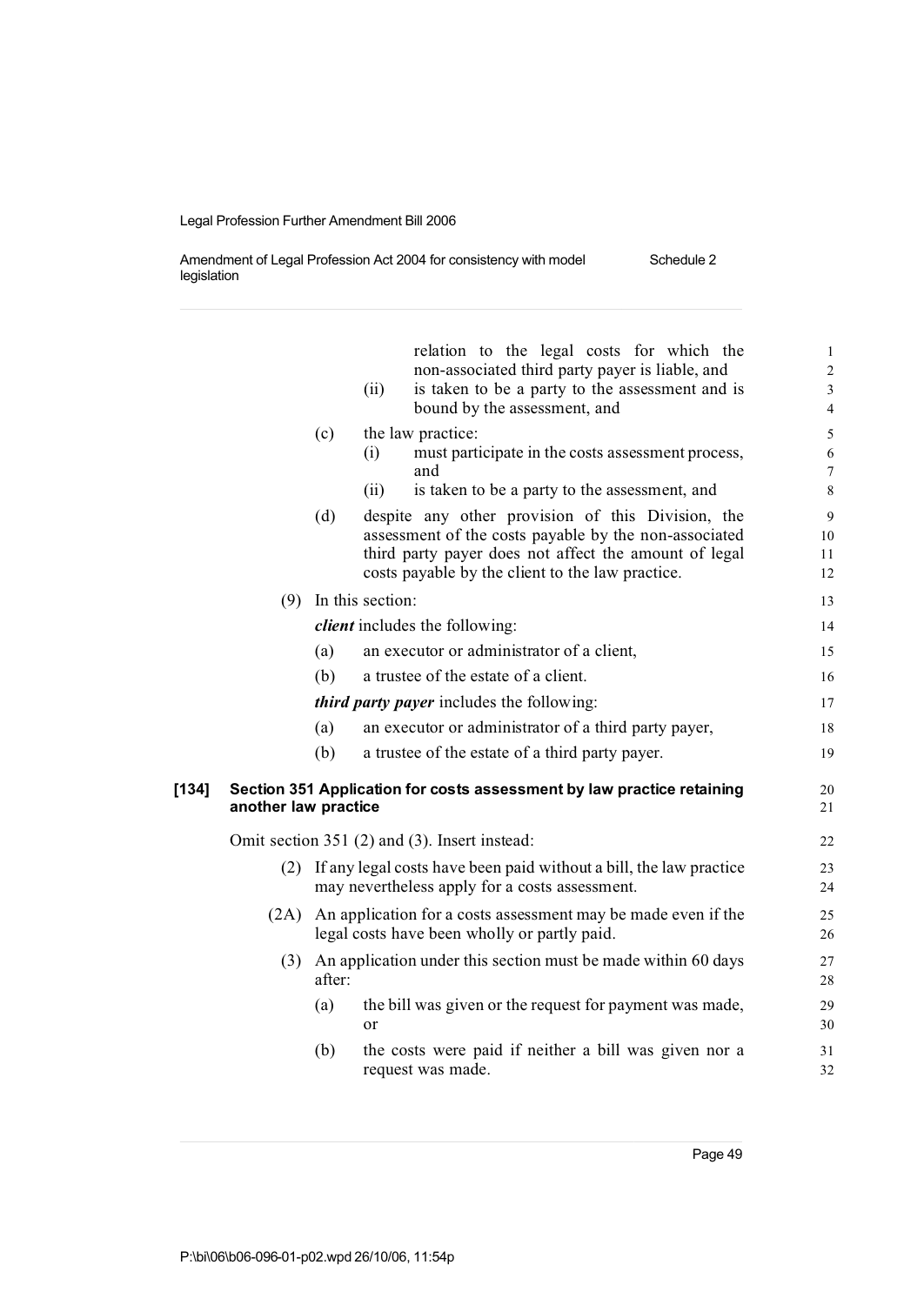| Schedule 2 | Amendment of Legal Profession Act 2004 for consistency with model |
|------------|-------------------------------------------------------------------|
|            | legislation                                                       |

| $[135]$ |                                                   |     | Section 352 Application for costs assessment by law practice giving bill                                             | $\mathbf{1}$        |  |
|---------|---------------------------------------------------|-----|----------------------------------------------------------------------------------------------------------------------|---------------------|--|
|         |                                                   |     | Omit section 352 (2) and (3). Insert instead:                                                                        | $\overline{c}$      |  |
|         | (2)                                               |     | If any legal costs have been paid without a bill, the law practice<br>may nevertheless apply for a costs assessment. | 3<br>$\overline{4}$ |  |
|         |                                                   |     | (3) An application for a costs assessment may be made even if the<br>legal costs have been wholly or partly paid.    | 5<br>6              |  |
|         |                                                   |     | (4) An application may not be made under this section unless at<br>least 30 days have passed since:                  | $\overline{7}$<br>8 |  |
|         |                                                   | (a) | the bill was given or the request for payment was made,<br>or                                                        | 9<br>10             |  |
|         |                                                   | (b) | the costs were paid if neither a bill was given nor a<br>request was made, or                                        | 11<br>12            |  |
|         |                                                   | (c) | an application has been made under this Division by<br>another person in respect of the legal costs.                 | 13<br>14            |  |
| $[136]$ | Section 356 Persons to be notified of application |     |                                                                                                                      | 15                  |  |
|         | Insert at the end of the section:                 |     |                                                                                                                      |                     |  |
|         | (2)                                               |     | A person who is notified by the Manager, Costs Assessment<br>under subsection $(1)$ :                                | 17<br>18            |  |
|         |                                                   | (a) | is entitled to participate in the costs assessment process,<br>and                                                   | 19<br>20            |  |
|         |                                                   | (b) | is taken to be a party to the assessment, and                                                                        | 21                  |  |
|         |                                                   | (c) | if the costs assessor so determines, is bound by the<br>assessment.                                                  | 22<br>23            |  |
| $[137]$ | Section 361                                       |     |                                                                                                                      | 24                  |  |
|         | Omit the section. Insert instead:                 |     |                                                                                                                      |                     |  |
|         |                                                   |     | Assessment of costs by reference to costs agreement                                                                  | 26                  |  |
|         | 361                                               |     |                                                                                                                      |                     |  |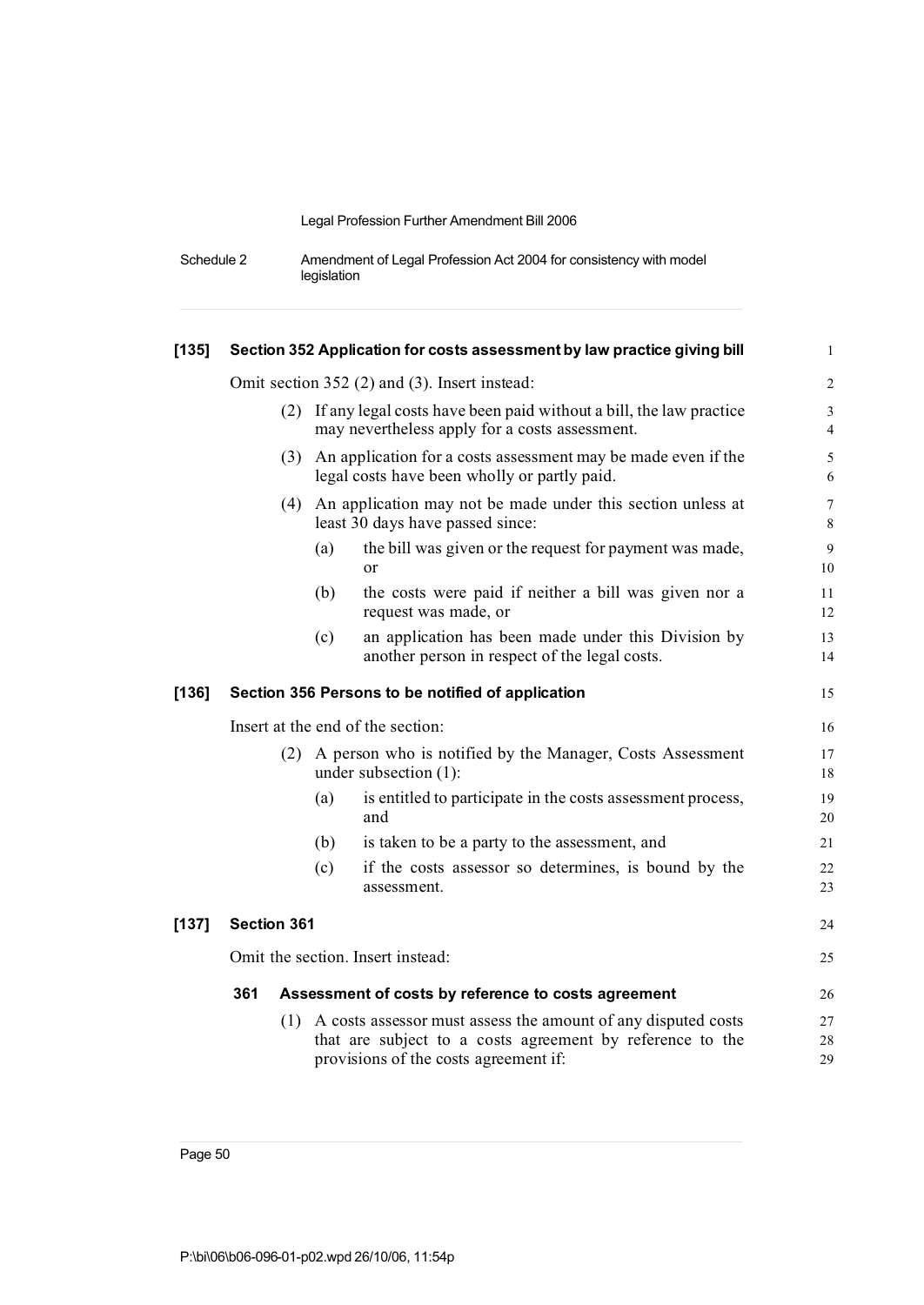Amendment of Legal Profession Act 2004 for consistency with model legislation Schedule 2

|         |                     | (a) | a relevant provision of the costs agreement specifies the<br>amount, or a rate or other means for calculating the<br>amount, of the costs, and  | 1<br>2<br>3    |
|---------|---------------------|-----|-------------------------------------------------------------------------------------------------------------------------------------------------|----------------|
|         |                     | (b) | the agreement has not been set aside under section 328<br>(Setting aside costs agreements),                                                     | 4<br>5         |
|         |                     |     | unless the assessor is satisfied:                                                                                                               | 6              |
|         |                     | (c) | that the agreement does not comply in a material respect<br>with any applicable disclosure requirements of<br>Division 3 (Costs disclosure), or | 7<br>8<br>9    |
|         |                     | (d) | that Division 5 (Costs agreements) precludes the law<br>practice concerned from recovering the amount of the<br>costs, or                       | 10<br>11<br>12 |
|         |                     | (e) | that the parties otherwise agree.                                                                                                               | 13             |
|         | (2)                 |     | The costs assessor is not required to initiate an examination of<br>the matters referred to in subsection $(1)$ (c) and (d).                    | 14<br>15       |
| $[138]$ |                     |     | Section 363 Criteria for costs assessment                                                                                                       | 16             |
|         |                     |     | Insert ", except to the extent that section 361 or 362 applies to any disputed<br>costs" after "work" in section 363 $(1)$ (c).                 | 17<br>18       |
| [139]   | Section 363 (2) (b) |     |                                                                                                                                                 | 19             |
|         |                     |     | Omit "or the failure to make any disclosure required under that Division,".                                                                     | 20             |
| $[140]$ | Section 363 (2) (d) |     |                                                                                                                                                 | 21             |
|         | Omit the paragraph. |     |                                                                                                                                                 | 22             |
| $[141]$ |                     |     | <b>Section 369 Costs of costs assessment</b>                                                                                                    | 23             |
|         |                     |     | Insert at the end of section $369(1)(b)$ :                                                                                                      | 24             |
|         |                     |     | , and                                                                                                                                           | 25             |
|         |                     | (c) | costs that on assessment are reduced by 15% or more.                                                                                            | 26             |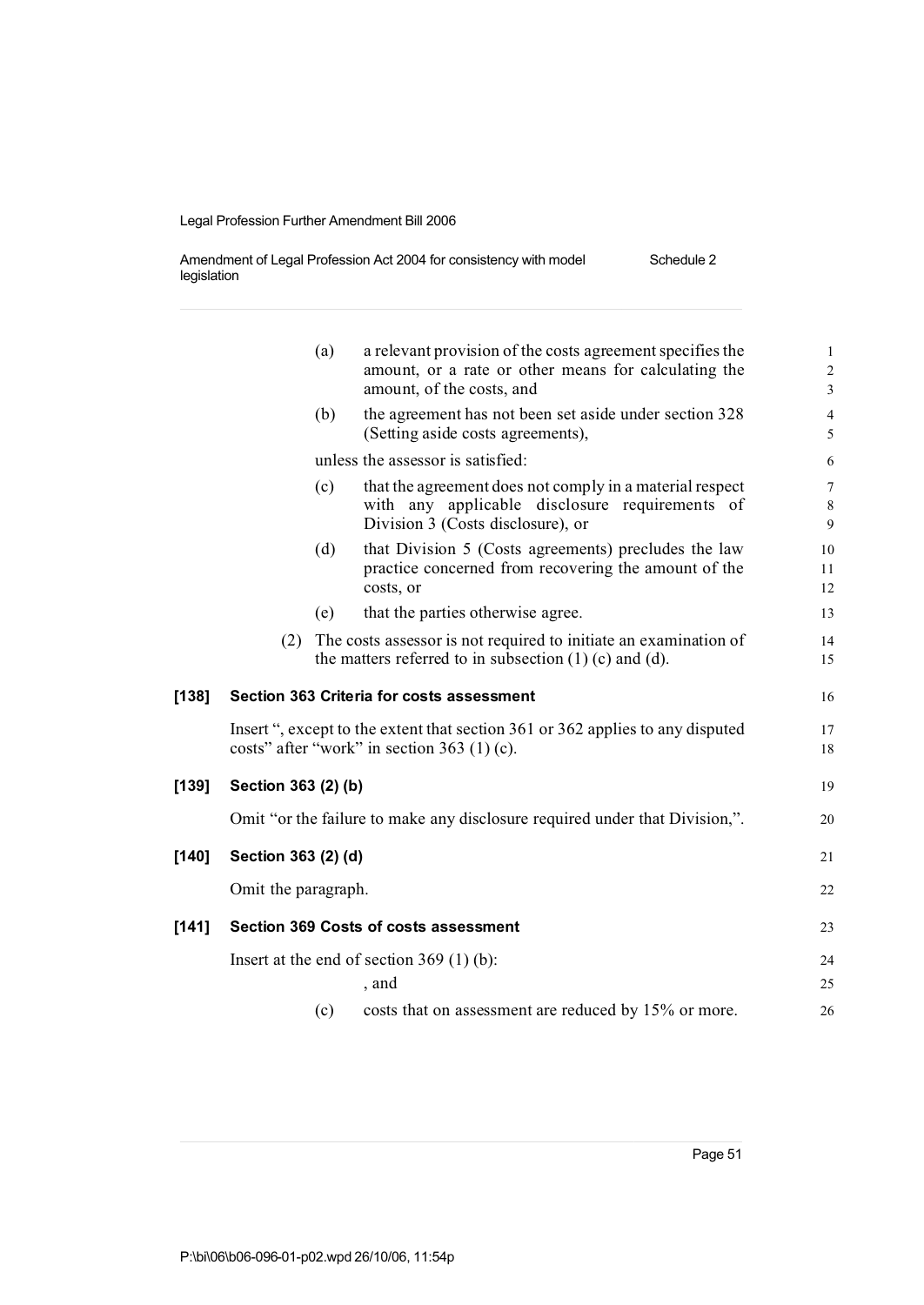Schedule 2 Amendment of Legal Profession Act 2004 for consistency with model legislation

| $[142]$ | Section 369 (3)                |                                                                                                                      | $\mathbf{1}$         |
|---------|--------------------------------|----------------------------------------------------------------------------------------------------------------------|----------------------|
|         |                                | Insert at the end of section $369(3)(b)$ :                                                                           | $\overline{c}$       |
|         |                                | , or                                                                                                                 | $\mathfrak{Z}$       |
|         | (c)                            | for a costs assessment in relation to costs that on<br>assessment are reduced by 15% or more—by the law              | $\overline{4}$<br>5  |
|         |                                | practice that provided the legal services concerned or, if<br>the costs assessor so determines, by such persons, and | $\sqrt{6}$<br>$\tau$ |
|         |                                | to such extent, as may be determined by the costs                                                                    | $\,8\,$              |
|         |                                | assessor.                                                                                                            | 9                    |
| $[143]$ | <b>Section 395A</b>            |                                                                                                                      | 10                   |
|         | Insert after section 395:      |                                                                                                                      | 11                   |
|         | 395A                           | Contracting out of Division by sophisticated clients                                                                 | 12                   |
|         |                                | A sophisticated client of a law practice, or an associated third                                                     | 13                   |
|         |                                | party payer who would be a sophisticated client if the third                                                         | 14                   |
|         |                                | party payer were a client of the law practice concerned, may                                                         | 15                   |
|         |                                | contract out of this Division.                                                                                       | 16                   |
| $[144]$ | <b>Section 419 Definitions</b> |                                                                                                                      | 17                   |
|         |                                | Omit "that arises from" from the definition of <i>concerted interstate default</i> .                                 | 18                   |
|         |                                | Insert instead "arising from or constituted by".                                                                     | 19                   |
| $[145]$ |                                | Section 419, definition of "default"                                                                                 | 20                   |
|         |                                | Omit "or an associate of the practice" wherever occurring.                                                           | 21                   |
| [146]   |                                | Section 419, definition of "default"                                                                                 | 22                   |
|         |                                | Omit "or an associate" where secondly occurring in paragraphs (a) and (b).                                           | 23                   |
| $[147]$ |                                | Section 419, definition of "default"                                                                                 | 24                   |
|         |                                | Omit "is constituted by or arises from" from paragraph (b).                                                          | 25                   |
|         |                                | Insert instead "arises from or is constituted by".                                                                   | 26                   |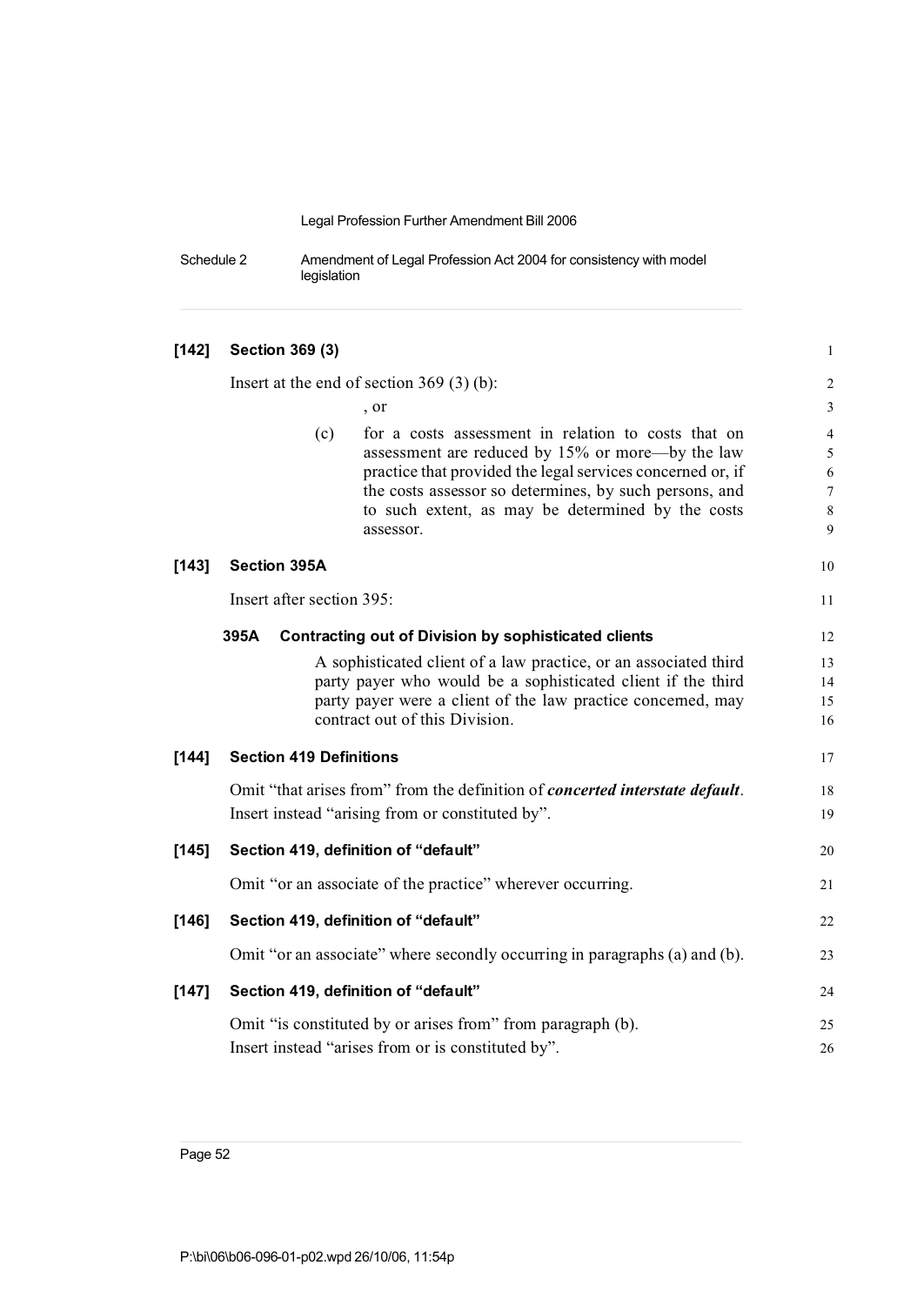| Amendment of Legal Profession Act 2004 for consistency with model | Schedule 2 |
|-------------------------------------------------------------------|------------|
| legislation                                                       |            |

| [148]   | Section 433 Meaning of "relevant jurisdiction"                                                       | $\mathbf{1}$   |
|---------|------------------------------------------------------------------------------------------------------|----------------|
|         | Insert "or constitutes" after "rise to" in section 433 (1).                                          | $\overline{2}$ |
| $[149]$ | Section 433 (1), note                                                                                | $\mathfrak{Z}$ |
|         | Insert "or constituted by" after "from".                                                             | $\overline{4}$ |
| $[150]$ | Section 434 Defaults to which this Part applies                                                      | 5              |
|         | Insert "or constituted by" after "from" in section 434 (1).                                          | 6              |
| [151]   | <b>Section 434 (3)</b>                                                                               | $\tau$         |
|         | Insert "or constituting" after "giving rise to".                                                     | $\,$ 8 $\,$    |
| $[152]$ | Section 440 Claims not affected by certain matters                                                   | 9              |
|         | Omit "from which the default arose".<br>Insert instead "giving rise to or constituting the default". | 10<br>11       |
|         |                                                                                                      |                |
| $[153]$ | Section 458 Claims by law practices or associates about defaults                                     | 12             |
|         | Insert "or constituted by" after "arising from" in section 458 (1).                                  | 13             |
| $[154]$ | Section 459 Claims by law practices or associates about notional<br>defaults                         | 14<br>15       |
|         | Insert "or constituted by" after "arising from" in section 459 (1).                                  | 16             |
| $[155]$ | Section 461 Defaults involving interstate elements where committed by<br>one associate only          | 17<br>18       |
|         | Omit "that arises from" from section 461 (1).                                                        | 19             |
|         | Insert instead "arising from or constituted by".                                                     | 20             |
| $[156]$ | Section 475 Application of Part to sole practitioners whose practising<br>certificates lapse         | 21<br>22       |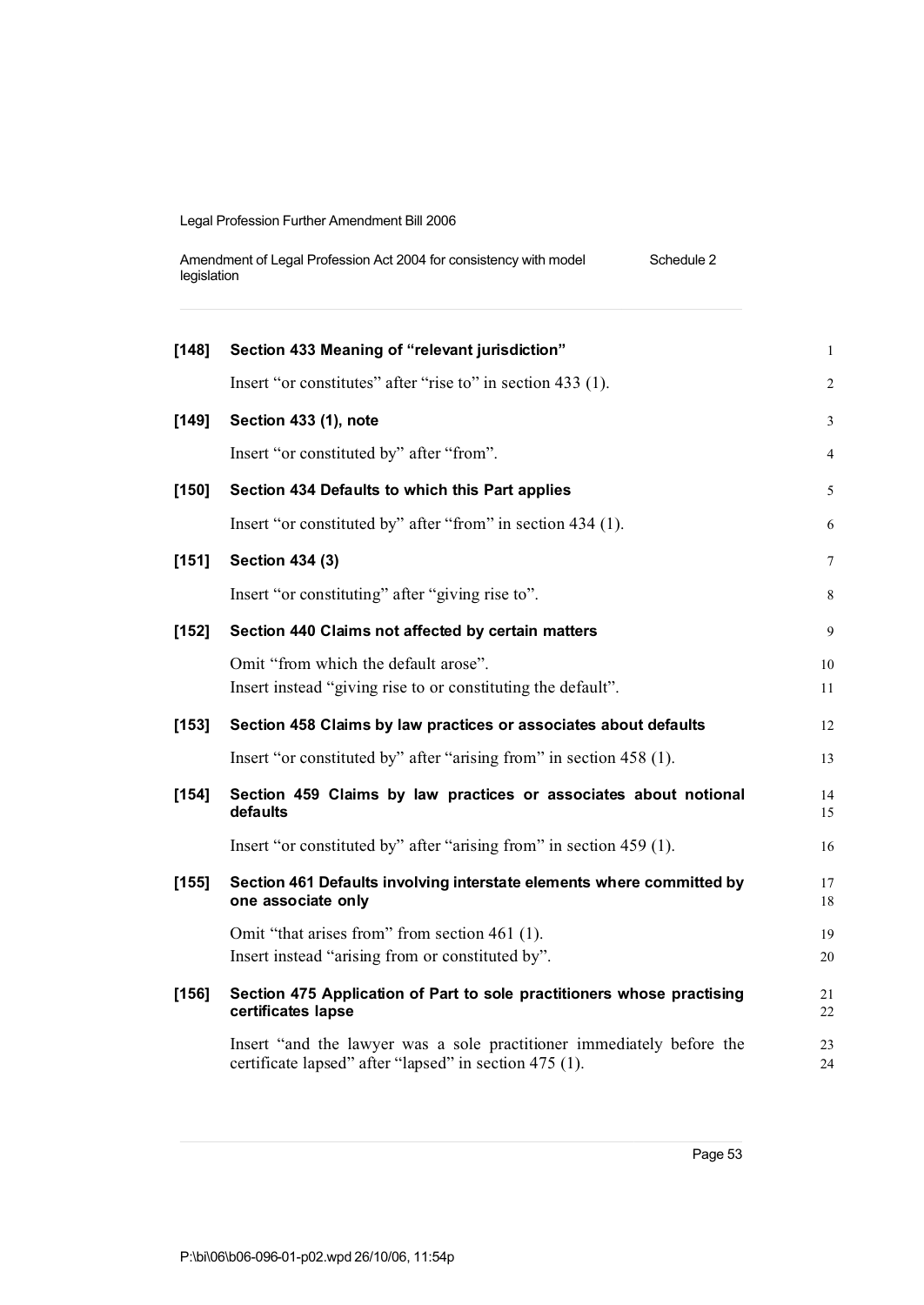Schedule 2 Amendment of Legal Profession Act 2004 for consistency with model legislation

| $[157]$ | Section 475 (1) (b)           |     |                                                                                                                                                                                                                                                                                                                                                             | $\mathbf{1}$                           |
|---------|-------------------------------|-----|-------------------------------------------------------------------------------------------------------------------------------------------------------------------------------------------------------------------------------------------------------------------------------------------------------------------------------------------------------------|----------------------------------------|
|         |                               |     | Insert "or renewed" after "granted".                                                                                                                                                                                                                                                                                                                        | $\overline{2}$                         |
| $[158]$ | <b>Section 475 (3)</b>        |     |                                                                                                                                                                                                                                                                                                                                                             | 3                                      |
|         |                               |     | Omit the subsection. Insert instead:                                                                                                                                                                                                                                                                                                                        | 4                                      |
|         | (3)                           |     | Subsection (2) ceases to apply:                                                                                                                                                                                                                                                                                                                             | 5                                      |
|         |                               | (a) | if a manager or receiver is appointed under this Act for<br>the law practice, or                                                                                                                                                                                                                                                                            | $\sqrt{6}$<br>7                        |
|         |                               | (b) | when the period of 6 months after the practising<br>certificate actually lapsed expires, or                                                                                                                                                                                                                                                                 | 8<br>9                                 |
|         |                               | (c) | if the lawyer's application for the grant or renewal of an<br>Australian practising certificate is refused under this Act<br>or a corresponding law,                                                                                                                                                                                                        | 10<br>11<br>12                         |
|         |                               |     | whichever first occurs.                                                                                                                                                                                                                                                                                                                                     | 13                                     |
| $[159]$ |                               |     | Section 498 Conduct capable of being unsatisfactory professional<br>conduct or professional misconduct                                                                                                                                                                                                                                                      | 14<br>15                               |
|         |                               |     | Insert after section 498 $(1)$ (f):                                                                                                                                                                                                                                                                                                                         | 16                                     |
|         |                               | (g) | conduct of an Australian legal practitioner in failing to<br>comply with an order of the Disciplinary Tribunal made<br>under this Act or an order of a corresponding<br>disciplinary body made under a corresponding law<br>(including but not limited to a failure to pay wholly or<br>partly a fine imposed under this Act or a corresponding<br>$law$ ), | 17<br>18<br>19<br>20<br>21<br>22<br>23 |
|         |                               | (h) | conduct of an Australian legal practitioner in failing to<br>comply with a compensation order made under this Act<br>or a corresponding law.                                                                                                                                                                                                                | 24<br>25<br>26                         |
| $[160]$ |                               |     | Section 508 Practitioner to be notified of complaint                                                                                                                                                                                                                                                                                                        | 27                                     |
|         | Insert after section 508 (4): |     |                                                                                                                                                                                                                                                                                                                                                             | 28                                     |
|         |                               |     | (5) Nothing in this section requires the Commissioner or a Council<br>to give written notice under this section to the practitioner until<br>the Commissioner or Council has had time to consider the<br>complaint, seek further information about the complaint from                                                                                       | 29<br>30<br>31<br>32                   |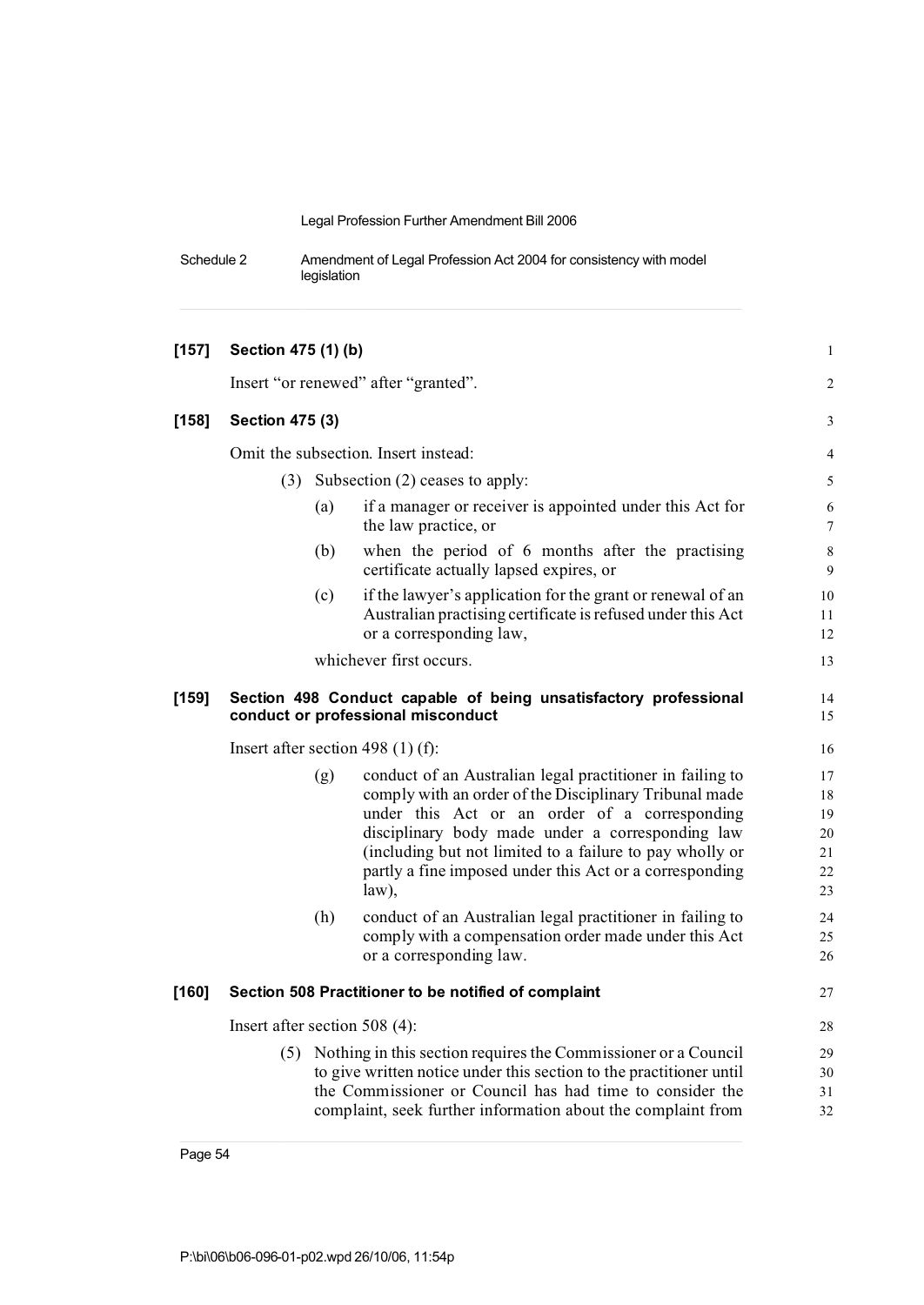| Amendment of Legal Profession Act 2004 for consistency with model | Schedule 2 |
|-------------------------------------------------------------------|------------|
| legislation                                                       |            |

|         | the complainant or otherwise undertake preliminary inquiries<br>into the complaint, and properly prepare the notice.                             | $\mathbf{1}$<br>$\overline{c}$ |
|---------|--------------------------------------------------------------------------------------------------------------------------------------------------|--------------------------------|
| $[161]$ | Section 574 Enforcement of compensation orders                                                                                                   | 3                              |
|         | Omit section $574$ (2).                                                                                                                          | 4                              |
| $[162]$ | Section 596 Failure to comply with orders                                                                                                        | 5                              |
|         | Omit section 596 $(1)$ .                                                                                                                         | 6                              |
| $[163]$ | <b>Section 611 Definitions</b>                                                                                                                   | 7                              |
|         | Insert "or an associate of the practice" after "practice" in paragraph (d) of<br>the definition of <i>regulated property</i> in section 611 (1). | 8<br>9                         |
| $[164]$ | <b>Section 618 Notice of appointment</b>                                                                                                         | 10                             |
|         | Insert "of trust money" after "supervisor" in section $618(2)(a)$ .                                                                              | 11                             |
| $[165]$ | Section 619 Effect of service of notice of appointment                                                                                           | 12                             |
|         | Omit "for" wherever occurring in section 619 (1) and (2).<br>Insert instead "of".                                                                | 13<br>14                       |
| $[166]$ | <b>Section 619 (3)</b>                                                                                                                           | 15                             |
|         | Insert "of trust money" after "supervisor".                                                                                                      | 16                             |
| $[167]$ | Section 620 Role of supervisor of trust money                                                                                                    | 17                             |
|         | Omit "for" from section 620 (1). Insert instead "of trust money of".                                                                             | 18                             |
| $[168]$ | Section 620 (2) (b)                                                                                                                              | 19                             |
|         | Insert "either or both of the following" after "supervisor" where firstly<br>occurring.                                                          | 20<br>21                       |
| $[169]$ | Section 620 (2) (b) (i)                                                                                                                          | 22                             |
|         | Insert "files and" before "documents".                                                                                                           | 23                             |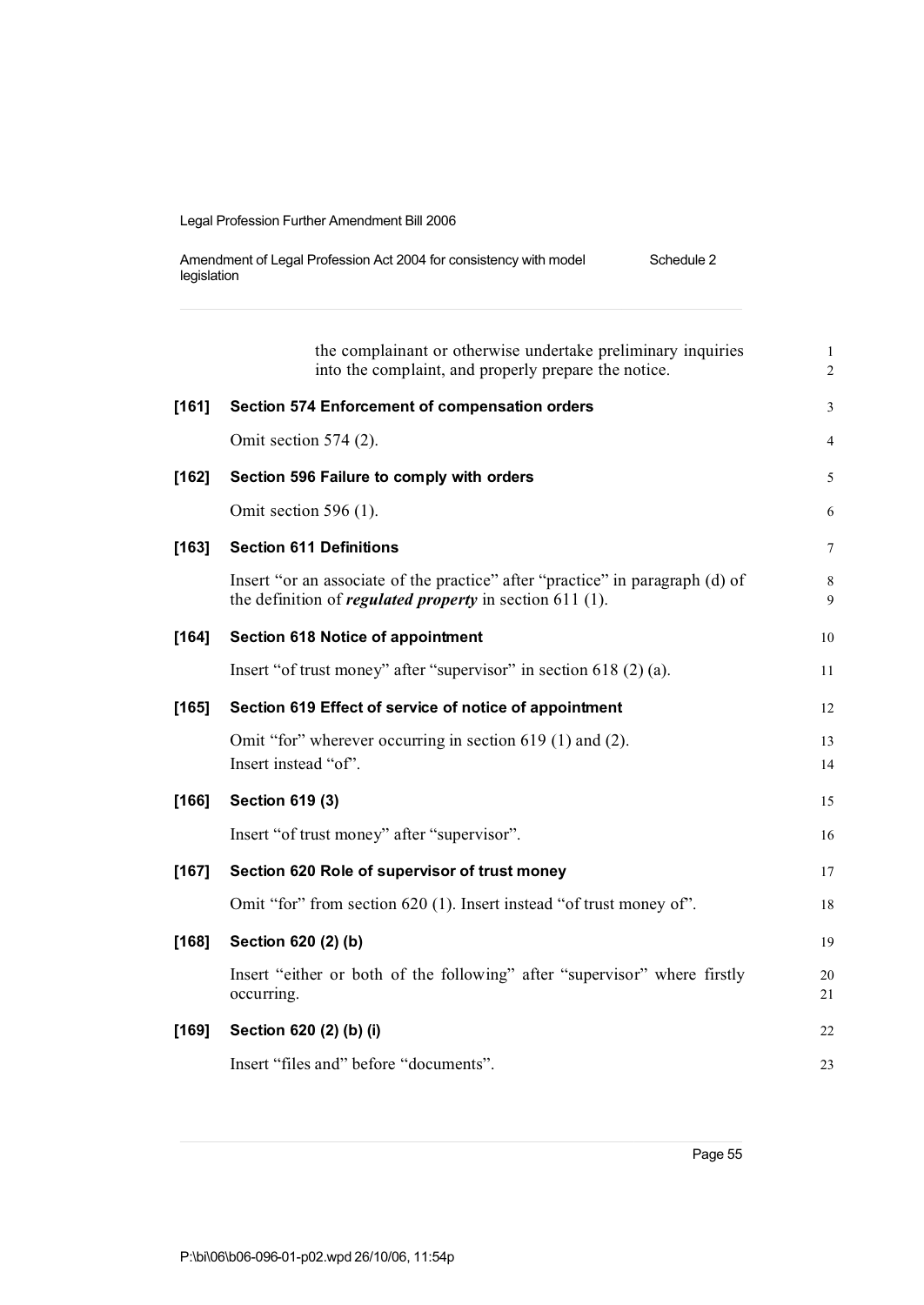| Schedule 2 | Amendment of Legal Profession Act 2004 for consistency with model |
|------------|-------------------------------------------------------------------|
|            | legislation                                                       |

| $[170]$ |                        |     | Section 625 Effect of service of notice                                                                                                                                                     | $\mathbf{1}$         |
|---------|------------------------|-----|---------------------------------------------------------------------------------------------------------------------------------------------------------------------------------------------|----------------------|
|         |                        |     | Insert "trust" after "another" in section 625 (5).                                                                                                                                          | $\overline{c}$       |
| $[171]$ |                        |     | Section 626 Role of manager                                                                                                                                                                 | 3                    |
|         |                        |     | Insert "either or both of the following" after "manager" where firstly<br>occurring in section $626$ (2) (b).                                                                               | 4<br>5               |
| $[172]$ |                        |     | Section 632 Effect of service of notice                                                                                                                                                     | 6                    |
|         |                        |     | Insert "trust" after "another" in section 632 (5).                                                                                                                                          | 7                    |
| $[173]$ |                        |     | Section 638 Power of receiver to require documents or information                                                                                                                           | 8                    |
|         |                        |     | Omit section 638 (1). Insert instead:                                                                                                                                                       | 9                    |
|         |                        |     | (1) A receiver for a law practice may require:                                                                                                                                              | 10                   |
|         |                        | (a) | a person who is an associate or former associate of the<br>practice, or                                                                                                                     | 11<br>12             |
|         |                        | (b) | a person who has or has had control of documents<br>relating to the affairs of the practice, or                                                                                             | 13<br>14             |
|         |                        | (c) | a person who has information relating to regulated<br>property of the practice or property that the receiver<br>believes on reasonable grounds to be regulated property<br>of the practice, | 15<br>16<br>17<br>18 |
|         |                        |     | to give the receiver either or both of the following:                                                                                                                                       | 19                   |
|         |                        | (d) | access to the documents relating to the affairs of the<br>practice the receiver reasonably requires,                                                                                        | 20<br>21             |
|         |                        | (e) | information relating to the affairs of the practice the<br>receiver reasonably requires (verified by statutory<br>declaration if the requirement so states).                                | 22<br>23<br>24       |
| $[174]$ | <b>Section 638 (3)</b> |     |                                                                                                                                                                                             | 25                   |
|         | Omit the subsection.   |     |                                                                                                                                                                                             | 26                   |
| $[175]$ |                        |     | Section 645 Termination of receiver's appointment                                                                                                                                           | 27                   |
|         | section 645 (1).       |     | Insert "by the Supreme Court" after "appointment" where first occurring in                                                                                                                  | 28<br>29             |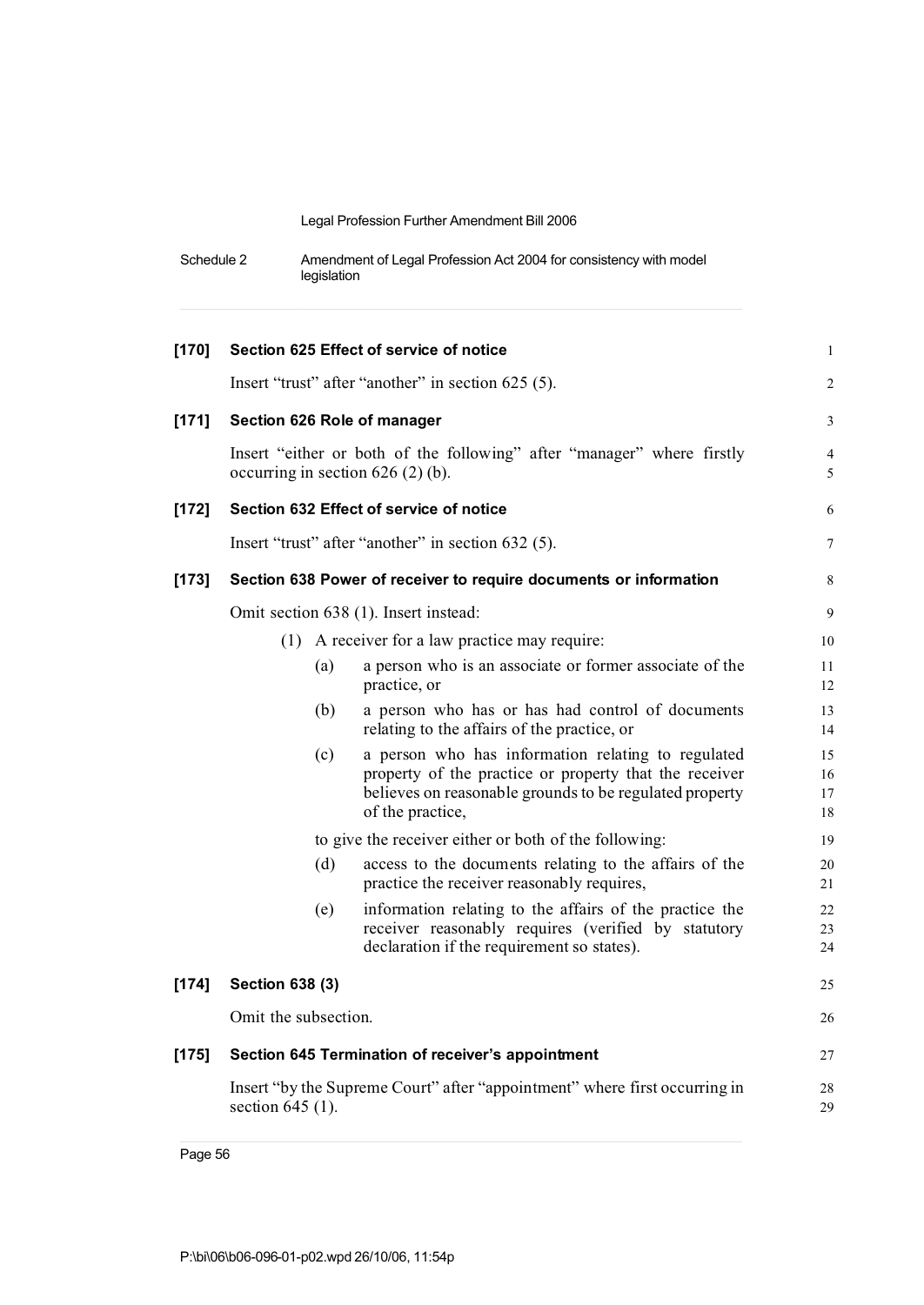| Amendment of Legal Profession Act 2004 for consistency with model | Schedule 2 |
|-------------------------------------------------------------------|------------|
| legislation                                                       |            |

| $[176]$ |                                   |       | Section 645 (2AA)                                                                                                                                                                                            | $\mathbf{1}$         |
|---------|-----------------------------------|-------|--------------------------------------------------------------------------------------------------------------------------------------------------------------------------------------------------------------|----------------------|
|         |                                   |       | Insert after section $645$ (2A):                                                                                                                                                                             | $\sqrt{2}$           |
|         |                                   | (2AA) | The Supreme Court may make any order it considers<br>appropriate in relation to an application under this section.                                                                                           | 3<br>$\overline{4}$  |
| $[177]$ |                                   |       | <b>Section 645 (2B)</b>                                                                                                                                                                                      | 5                    |
|         |                                   |       | Omit "under this section".<br>Insert instead "for termination of the receiver's appointment".                                                                                                                | 6<br>7               |
| [178]   | Section 651                       |       |                                                                                                                                                                                                              | 8                    |
|         | Omit the section. Insert instead: |       |                                                                                                                                                                                                              |                      |
|         | 651                               |       | ADI disclosure requirements                                                                                                                                                                                  | 10                   |
|         |                                   | (1)   | An ADI must, at the request of an external intervener for a law<br>practice, disclose to the intervener without charge:                                                                                      | 11<br>12             |
|         |                                   |       | (a)<br>whether or not the practice, or an associate of the<br>practice specified by the intervener, maintains or has<br>maintained an account at the ADI during a period<br>specified by the intervener, and | 13<br>14<br>15<br>16 |
|         |                                   |       | (b)<br>details identifying every account so maintained.                                                                                                                                                      | 17                   |
|         |                                   |       | Maximum penalty: 50 penalty units.                                                                                                                                                                           | 18                   |
|         |                                   | (2)   | An ADI at which an account of a law practice or associate of<br>a law practice is or has been maintained must, at the request of<br>an external intervener for the law practice, and without charge:         | 19<br>20<br>21       |
|         |                                   |       | (a)<br>produce for inspection or copying by the intervener, or<br>a nominee of the intervener, any records relating to any<br>such account or money deposited in any such account,<br>and                    | 22<br>23<br>24<br>25 |
|         |                                   |       | (b)<br>provide the intervener with full details of any<br>transactions relating to any such account or money.                                                                                                | 26<br>27             |
|         |                                   |       | Maximum penalty: 50 penalty units.                                                                                                                                                                           | 28                   |
|         |                                   | (3)   | If an external intervener believes, on reasonable grounds, that<br>trust money has, without the authorisation of the person who<br>entrusted the trust money to the law practice, been deposited             | 29<br>30<br>31       |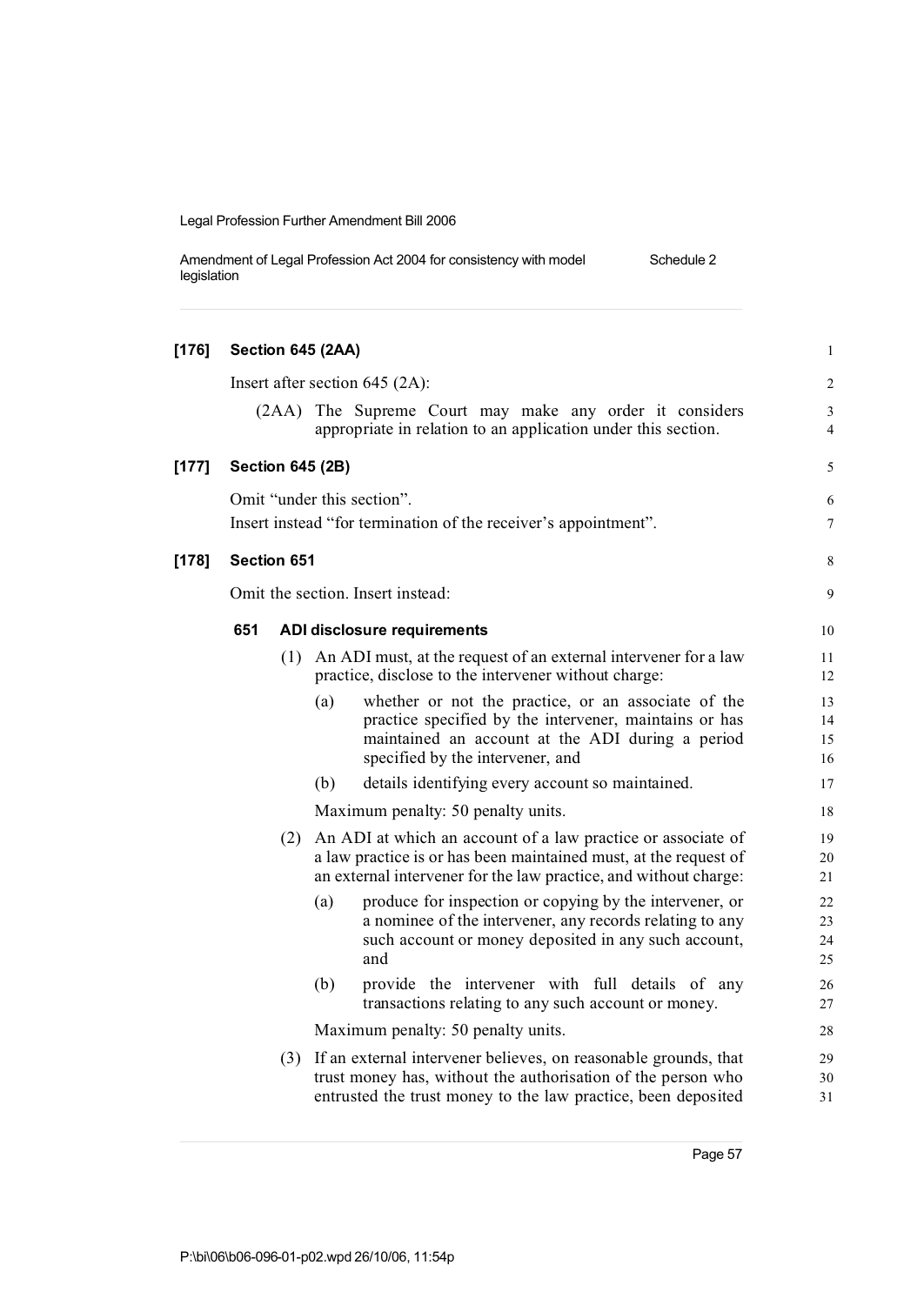Schedule 2 Amendment of Legal Profession Act 2004 for consistency with model legislation

into the account of a third party who is not an associate of the 1 law practice, the ADI at which the account is maintained must 2 disclose to the intervener without charge: 3 (a) whether or not a person specified by the intervener 4 maintains or has maintained an account at the ADI 5 during a period specified by the intervener, and 6 (b) the details of any such account. 7 Maximum penalty: 50 penalty units. (4) An obligation imposed by this section on an ADI does not 9 apply unless the external intervener produces to the ADI 10 evidence of the appointment of the intervener in relation to the 11 law practice concerned. 12 (5) A request under this section may be general or limited to a 13 particular kind of account. (6) This section applies despite any legislation or duty of 15 confidence to the contrary. 16 (7) An ADI or an officer or employee of an ADI is not liable to 17 any action for any loss or damage suffered by another person 18 as a result of producing records or providing details in 19 accordance with this section. 20 **[179] Section 659 Requirement to provide access to documents and** 21 **information relating to affairs of law practice** 22 Insert "either or both of the following" after "investigator" where secondly 23 occurring in section 659 (2).  $24$ **[180] Section 659 (2) (a) and (b)** 25 Omit "practice's affairs" wherever occurring. 26 Insert instead "affairs of the practice". 27 **[181] Section 659 (2) (a)** 28 Omit "and". 29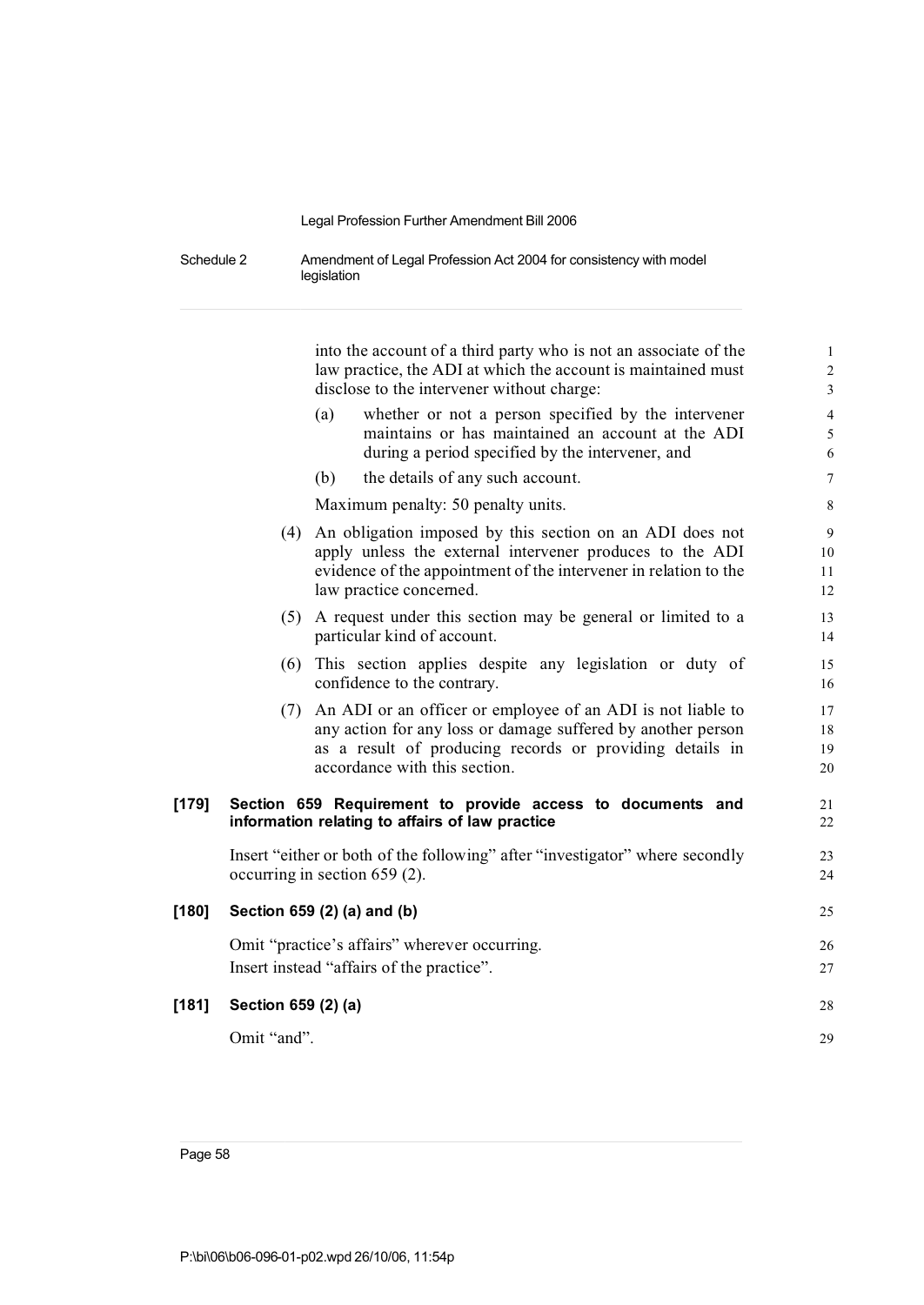| Amendment of Legal Profession Act 2004 for consistency with model | Schedule 2 |
|-------------------------------------------------------------------|------------|
| legislation                                                       |            |

| $[182]$ |                                             | Section 660 Requirements in relation to complaint investigations                                                                | $\mathbf{1}$    |  |
|---------|---------------------------------------------|---------------------------------------------------------------------------------------------------------------------------------|-----------------|--|
|         |                                             | Omit "the lawyer" where firstly occurring in section 660 (2).                                                                   | 2               |  |
|         |                                             | Insert instead "a law practice of which the lawyer is or was an associate".                                                     | 3               |  |
| $[183]$ | <b>Section 660 (2)</b>                      |                                                                                                                                 | $\overline{4}$  |  |
|         | occurring in section $660(2)$ .             | Insert "either or both of the following" after "investigator" where secondly                                                    | 5<br>6          |  |
| $[184]$ | Section 660 (2) (a) and (b)                 |                                                                                                                                 | $7\phantom{.0}$ |  |
|         | Omit "lawyer's affairs" wherever occurring. |                                                                                                                                 |                 |  |
|         | Insert instead "affairs of the lawyer".     |                                                                                                                                 |                 |  |
| $[185]$ | Section 660 (2) (a)                         |                                                                                                                                 | 10              |  |
|         | Omit "and".                                 |                                                                                                                                 |                 |  |
| $[186]$ |                                             | Section 724 Professional privilege or duty of confidence does not affect<br>validity of or compliance with certain requirements | 12<br>13        |  |
|         |                                             |                                                                                                                                 |                 |  |
|         | Insert at the end of section $724$ (3) (c): |                                                                                                                                 |                 |  |
|         |                                             | , or                                                                                                                            | 15              |  |
|         | (d)                                         | proceedings taken by the receiver for the recovery of<br>regulated property (as defined in Chapter 5).                          | 16<br>17        |  |